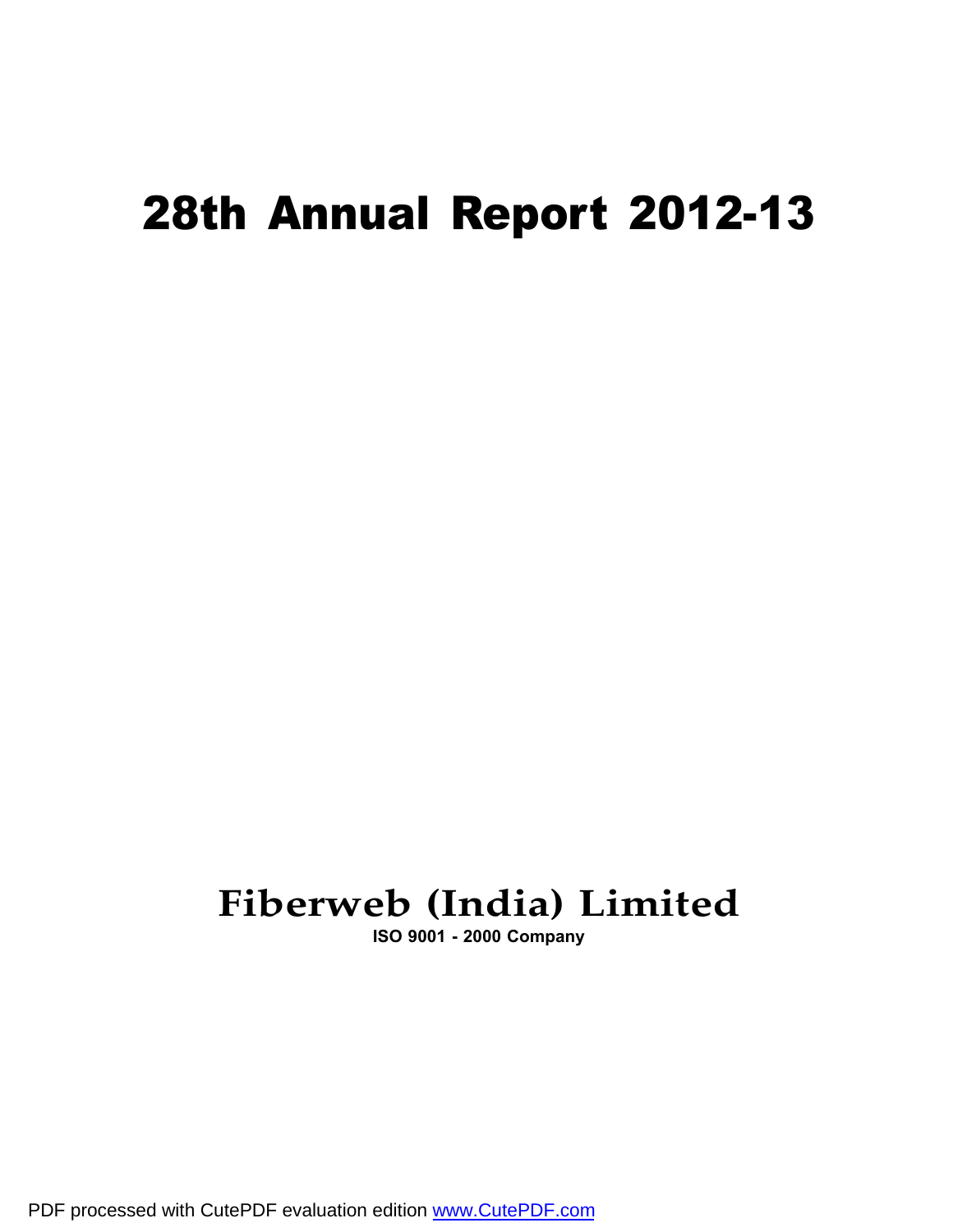

 $\overline{\phantom{a}}$ 

| <b>BOARD OF DIRECTORS</b>                         | Mr. PRAVIN V. SHETH - Chairman & Managing Director<br>Mr. P.S. KRISHNAN - Executive Director<br>Mr. G. RAVINDRAN - Executive Director<br>Mr. BHAVESH P. SHETH<br>Mr. BHADRESH H. SHAH<br>Mr. DILEEP V. NAIK<br>Mr. GOPALJI M. RANA<br>Mr. C.A. REGE<br>Mr. K.I. JOS |
|---------------------------------------------------|---------------------------------------------------------------------------------------------------------------------------------------------------------------------------------------------------------------------------------------------------------------------|
| <b>COMPANY SECRETARY</b>                          | Ms. SUNITA AGARWAL                                                                                                                                                                                                                                                  |
| <b>AUDITORS</b>                                   | P.M. TURAKHIA & ASSOCIATES<br>Chartered Accountants, Mumbai                                                                                                                                                                                                         |
| <b>SOLICITORS</b>                                 | LITTLE & CO., MUMBAI<br>DIVYAKANT MEHTA & ASSOCIATES, MUMBAI                                                                                                                                                                                                        |
| <b>REGISTERED OFFICE</b>                          | Airport Road, Kadaiya,<br>Nani Daman,<br>Daman (U.T.) 396 210.<br>Email - fiberweb@vsnl.net<br>Website-www.fiberwebindia.com                                                                                                                                        |
| <b>BANKERS</b>                                    | DENA BANK, Industrial Finance Branch, Mumbai<br>BANK OF BARODA, Matunga, Mumbai<br>ICICI BANK, Dadar, Mumbai                                                                                                                                                        |
| <b>WORKS</b>                                      | Plot No. 92/93B, 100' Coastal Highway, Nani Daman,<br>Daman (U.T.) 396 210.                                                                                                                                                                                         |
| <b>STOCK EXCHANGE LISTING</b>                     | <b>MUMBAI and AHMEDABAD</b>                                                                                                                                                                                                                                         |
| <b>REGISTRARS &amp;</b><br><b>TRANSFER AGENTS</b> | SHAREX DYNAMIC (INDIA) PVT. LTD.,<br>Unit No.1, Luthra Industrial Premises, 1st Floor,<br>Andheri-Kurla Road, Safed Pool, Andheri (East),<br>Mumbai - 400 072.                                                                                                      |

1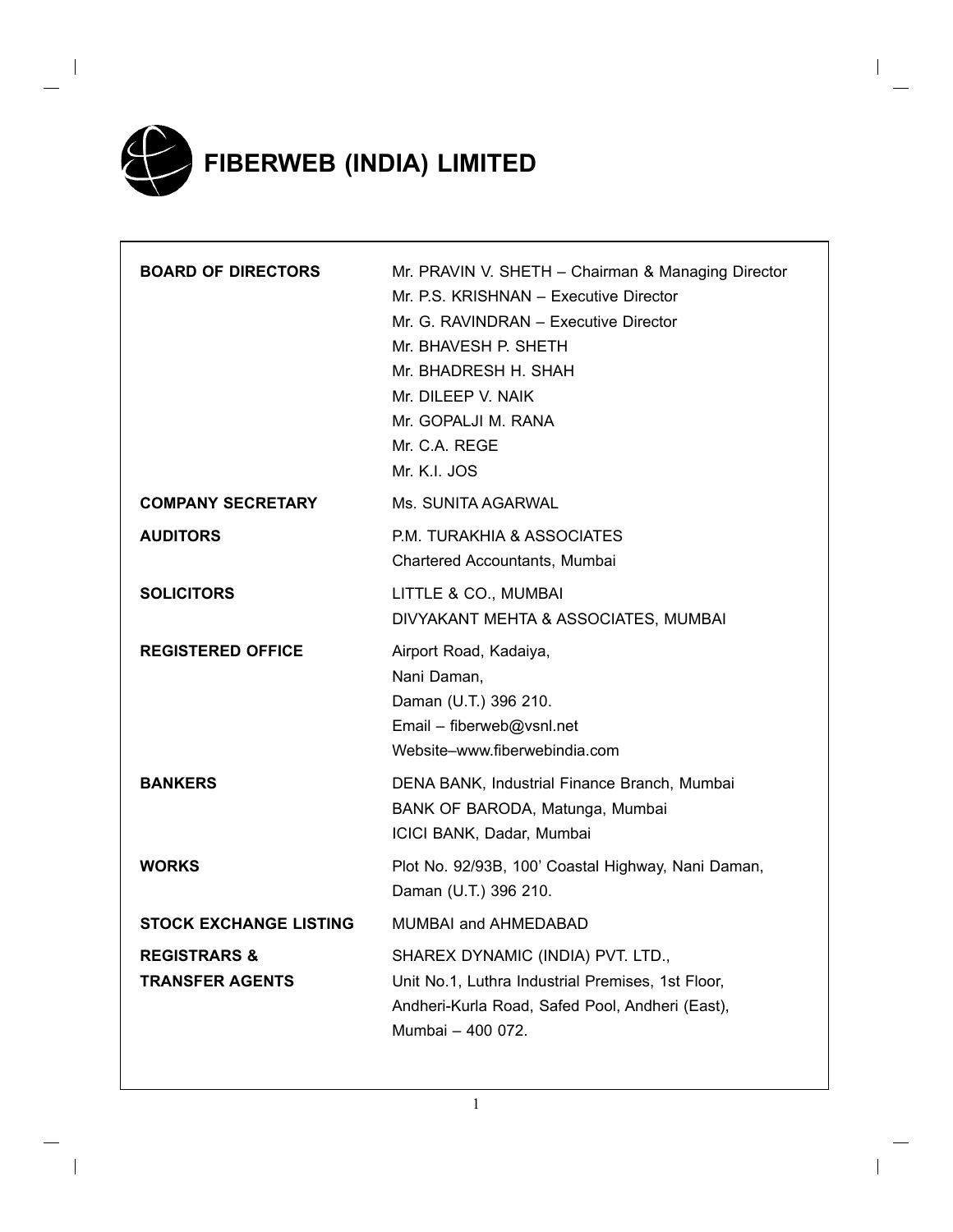#### **Notice**

Notice is hereby given that the 28th Annual General Meeting of the Shareholders of the Company will be held on Saturday, the 28th September, 2013, at 10.00 a.m. at the Registered office of the company at Air Port Road, Kadaiya, Nani Daman (U.T.) 396 210 to transact the following business:

### **ORDINARY BUSINESS:**

- 1. To receive, consider and adopt the Audited Balance Sheet as at 31st March,2013 and Profit and Loss Account for the year ended on that date and Reports of the Directors and Auditors thereon.
- 2. To appoint a Director in place of Mr. Bhadresh H. Shah who retires from office by rotation but eligible, offers himself for re-appointment.
- 3. To appoint a Director in place of Mr. G.M. Rana who retires from office by rotation, but eligible, offers himself for re-appointment.
- 4. To appoint a Director in place of Mr. C. A. Rege who retires from office by rotation, but eligible, offers himself for re-appointment.

5. To appoint Auditors to hold office from the conclusion of this Meeting until the conclusion of the next Annual General Meeting of the Company and to fix their remuneration.

#### **SPECIAL BUSINESS**

6. To consider and if thought fit, to pass with or without modifications, the following resolution as a Special Resolution

> "RESOLVED that consent of the Company be and is hereby accorded for the reappointment of Mr. G. Ravindran as an Executive Director of the Company for the period of 5 years from 1st January, 2013 to 31st December, 2017 and that he will work under the guidance of the Board Directors of the Company.

> "RESOLVED that subject to the approval of the members at the Annual General Meeting and in accordance with the provisions of Section 198, 269, 309, 310, 311 read with Schedule XIII and other applicable provisions, if any, of the Companies Act 1956, (including any statutory modifications or re-enactment thereof for the time being in force) and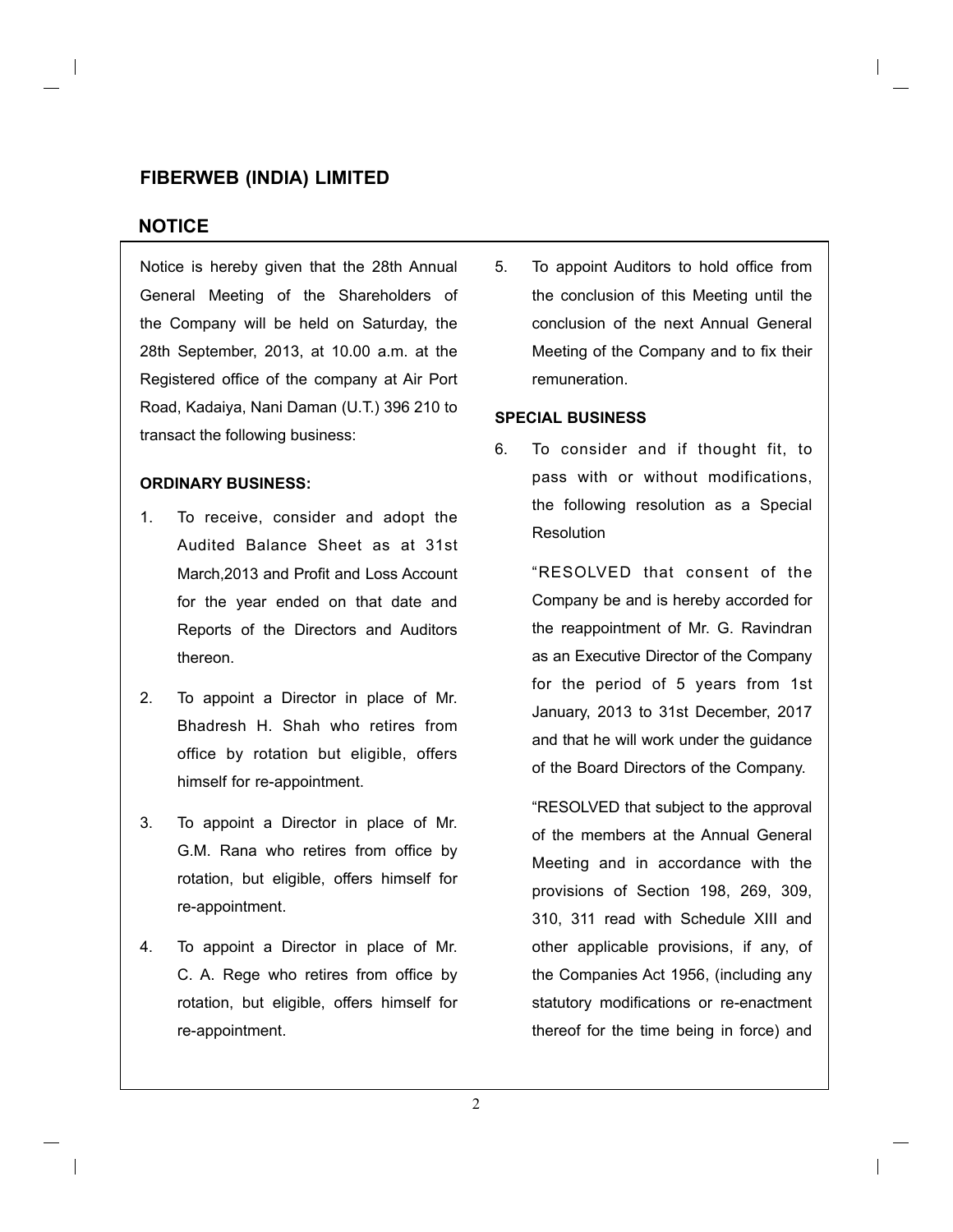subject to such sanctions as may be necessary, the Board be and hereby re-appoints Mr. G. Ravindran, Executive Director of the Company for the period of 5 years w.e.f. 1.1.2013 to 31.12.2017 to discharge the duties as may be entrusted to him as a Executive Director of the Company from time to time on the following terms and conditions :

- 1. Salary of Rs.75,000/- per month including dearness allowance, with an annual increase of Rs.5,000/ upto Rs.1,00,000/-
- 2. The Company's contribution towards Provident Fund as per the Company's Rules but not exceeding 12% of the salary as laid down in the Income Tax Rules, 1962.
- 3. Privilege Leave on full pay and allowance as per the Rules of the Company but not exceeding 1 month's leave for every 11 months of service completed.
- 4. The Executive Director shall not be entitled to any sitting fees for attending the meeting of the Board of Director or any Committee thereof.

5. Gratuity not exceeding half month's salary for each completed year of service.

#### **PERQUISITES:**

Mr. G. Ravindran shall be entitled to the following perquisites as Executive Director of the Company. However, the perquisites shall be counted for fulfilling the conditions mentioned in clause I of Part II of Schedule XIII of the Companies Act, 1956.

- a. Reimbursement of medical expenses actually incurred for self and family subject to a ceiling of one month's salary in any year or three month's salary in a block of three years.
- b. Leave Travel Concession for self and family once in a year in accordance with the Rules of the Company.
- c. Fees of clubs and credit/debit card for official use only.
- d. Personal accident and travel insurance, premium whereof shall not exceed Rs.10,000/- per annum.
- e. For the purpose of computing the aforesaid ceiling, perquisites would be valued as per the Income Tax Rules, 1962, wherever applicable. Provision for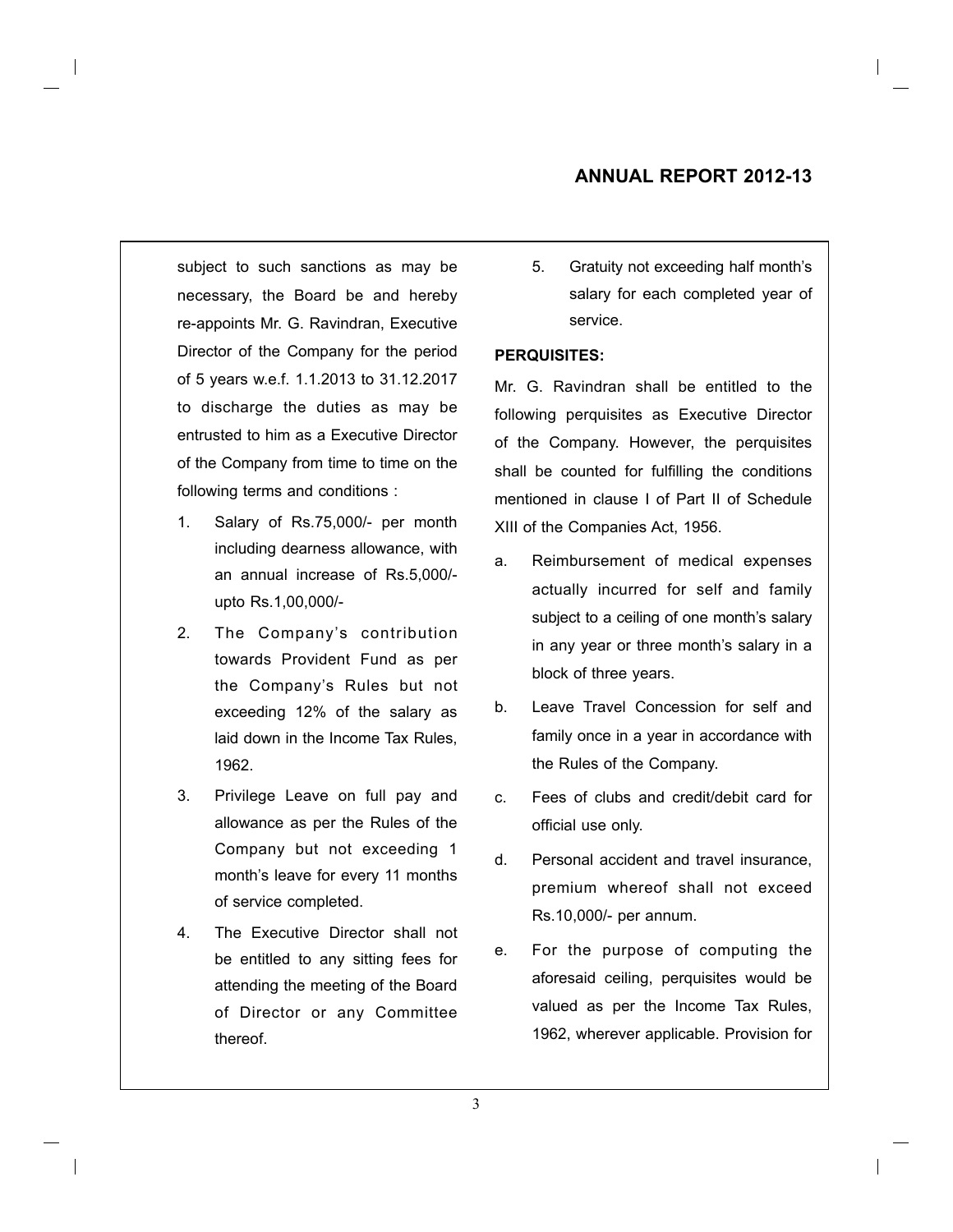use of Company's car for official duties and cellular phone and telephone at residence (including payment for local calls and long distance official calls) shall not be included in the computation of perquisities for the purpose of computing the aforesaid ceiling.

RESOLVED FURTHER THAT the terms and conditions of the appointment of Mr. G. Ravindran, Executive Director of the Company may be altered and/ or varied so as not to exceed the limits specified in Schedule XIII to the Companies Act, 1956 including any statutory modifications or re-enactments thereof, for the time being in force or any amendments and/or modifications that may hereafter to be made thereto by the Central Government in that behalf from time to time or any amendments thereto as may be agreed to between the Board of Directors and Mr. G. Ravindran or as may be varied by the General Body Meeting.

RESOLVED FURTHER THAT Mr. Pravin V. Sheth – Chairman & Managing Director and/or Mr. P. S. Krishnan, Executive Director be and are hereby severally authorized to take necessary action to give effect to the resolution.

Mr. G. Ravindran neither participated in the discussion nor voted for the above resolution.

> By order of the Board For **FIBERWEB (INDIA) LIMITED**

> > **Sunita Agarwal** Company Secretary

Place: Daman Date: 30th July, 2013

*Registered Office:* Air Port Road, Kadaiya, Nani Daman Daman (U.T.) 396 210.

4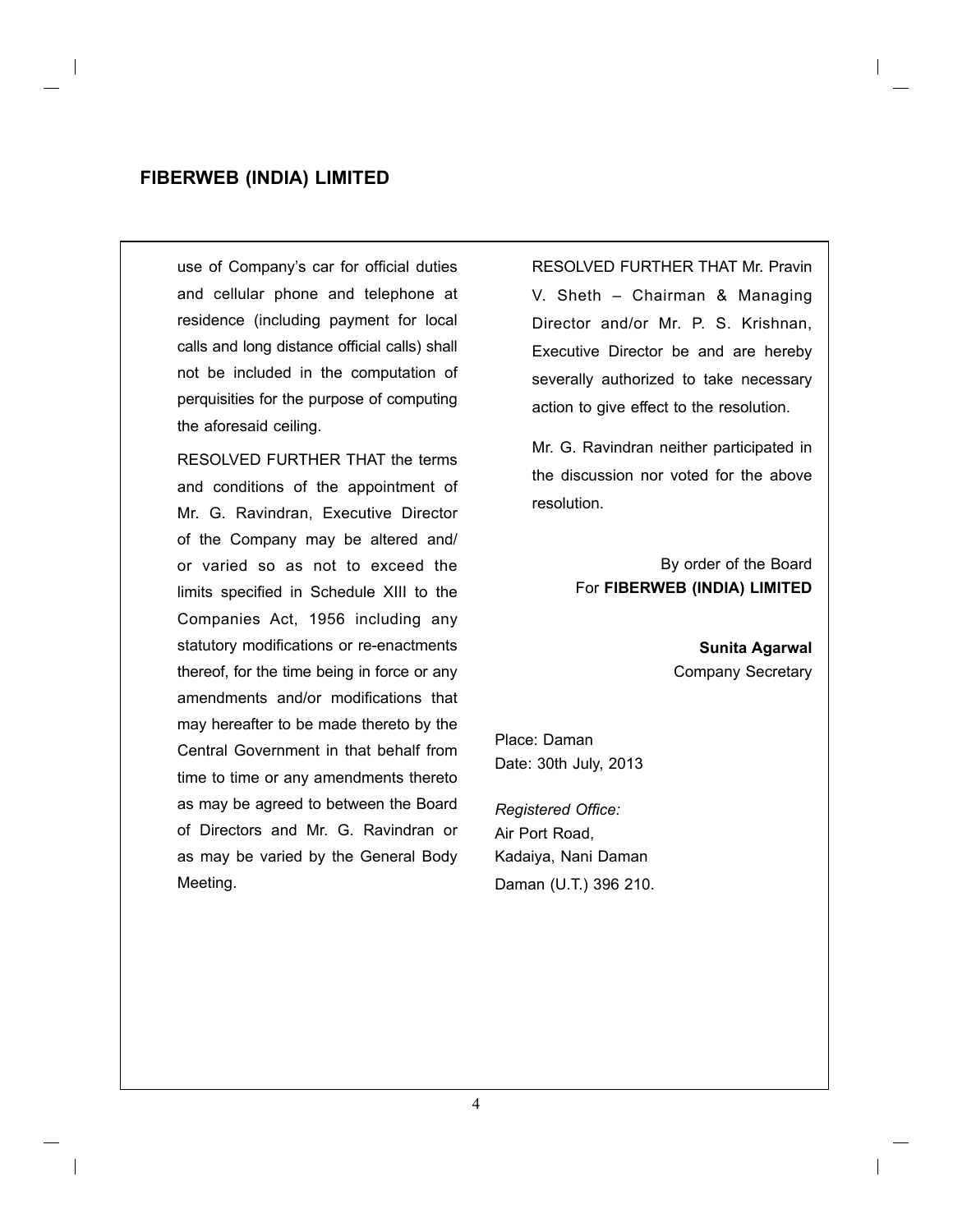### **Annual Report 2012-13**

# **NOTES:**

- 1. A MEMBER ENTITLED TO ATTEND AND VOTE AT THE MEETING IS ENTITLED TO APPOINT A PROXY TO ATTEND AND VOTE INSTEAD OF HIMSELF AND A PROXY NEED NOT BE A MEMBER OF THE COMPANY. THE PROXY FORM, IN ORDER TO BE EFFCTIVE, MUST BE DEPOSITED AT THE REGISTERED OFFICE OF THE COMPANY NOT LESS THAN 48 HOURS BEFORE COMMENCEMENT OF THE MEETING.
- 2. Members who hold shares in dematerialised form are requested to bring their CLIENT ID AND DP ID numbers for easy identification of attendance at the meeting.
- 3. Members holding shares in dematerialised form are requested to intimate any change in their address, bank details etc. to their respective DPs and those holding shares in physical form are to intimate the above said changes to the Secretarial Department at the Registered Office of the Company.
- 4. Members who holds shares in physical form can nominate a person in respect of all the shares held by them singly or jointly. Members who hold shares in single name are advised, in their own interest to avail the nomination facility by filing Form 2B. Blank forms will be supplied by Company's Registrar & Transfer Agent on request. Members holding shares in the dematerialised

form may contact their Depository Participant for recording nomination in respect of their shares.

- 5. The Share Transfer Books and the Register of Members of the Company will remain closed from 21st September 2013 to 28th September 2013 (both days inclusive).
- 6. The documents referred to above in any of the items of the Notice are available for inspection at the Registered Office of the Company on any working day during the business hours of the Company.
- 7. Members seeking any information with regard to accounts of the Company are requested to send their queries so as to reach the registered office at least 10 days before the meeting to enable the management to keep the information ready for clarification.
- 8. As a measure of economy, copies of the Annual Report shall not be distributed at the meeting and therefore, Member are requested to bring their copies of Annual Report to the Meeting.
- 9. The Ministry of Corporate Affairs (vide circular nos. 17/2011 and 18/2011 dated April 21 and April 29, 2011 respectively), has undertaken a Green Initiative in Corporate Governance and allowed companies to serve documents on its shareholders through electronic mode. Members are requested to support this green initiative by registering/updating their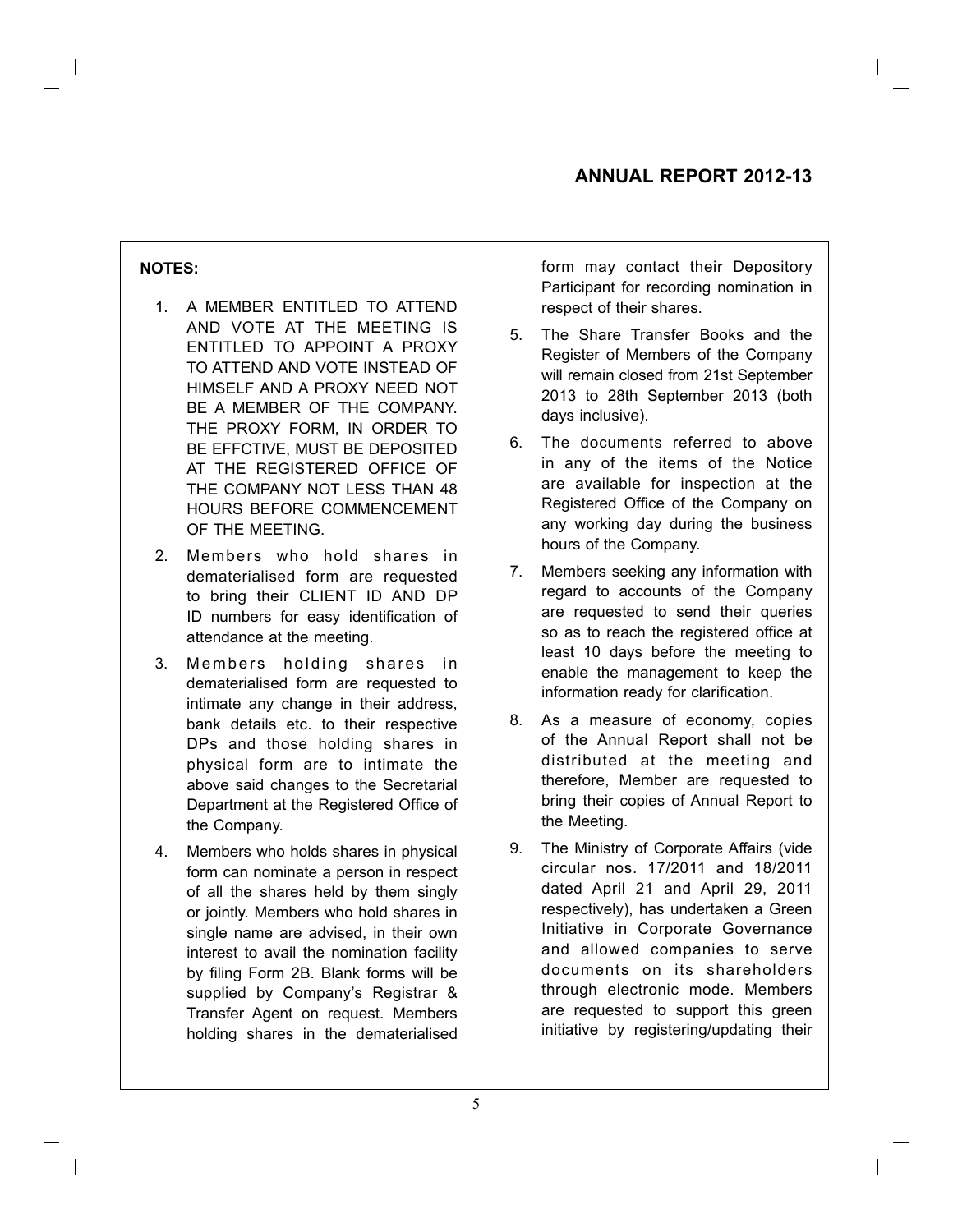e-mail address, in respect of shares held in dematerialized from with their respective Depository Participants and in respect of shares held in physical form with company/its Share Transfer Agents.

- 10. The Equity Shares of the Company are listed at the following stock exchanges:
	- (1) The Ahmedabad Stock Exchange Ltd., Ahmedabad, Kamdhenu Complex, Opp. Sahajanand College, Panjara Pole, Ahemdabad - 380 015.
	- (2) The Bombay Stock Exchange Ltd., Mumbai, Rotunda Building, Phiroze Jeebhoy Towers, Dalal Street, Mumbai - 400 001.

 The listing fees to the above exchanges have been paid.

- 11. AS REQUIRED IN TERMS OF PARAGRAPH VI(IA) OF CLAUSE 49 OF THE LISTING AGREEMENT, THE DETAILS OF THE DIRECTORS RETIRING BY ROTATION AND ELIGIBLE FOR REAPPOINTMENT ARE FURNISHED BELOW:
	- (I) Name: Mr. Bhadresh H. Shah Age: 60 years, Qualification: B.E. Bechelor of Engineering, Nature of expertise: Civil & Plastic Engineering. Name of the Companies in which he also holds Directorship: 1) Kunststoffe Industries Ltd., Name of the Companies in which he also hold Membership/ Chairmanship: Kunststoffe Industries Ltd. Audit & Share Transfer Committee's Chairman.

 It will be in the interest of the Company that Mr. Bhadresh H. Shah continues as Director of the Company.

 (II) Name: Mr. Gopalji M. Rana (N.R.I.) Age: 69 years. Qualification: B.E. Bechelor of Engineering, M.B.A. Nature of expertise: Management & Marketing.. Name of the Companies in which he also holds Directorship: None. Name of the Companies in which he also hold Membership/Chairmanship: None.

> It will be in the interest of the Company that Mr. Gopalji M. Rana continues as Director of the Company.

 (III) Name: C.A. Rege Age: 49 years. Qualification: Engineering Management. Nature of expertise: Engineering & plastics with the Management & Business working experience as professional with leading industries in plastics at higher management level. Mainly expertise in global Marketing with good knowledge of financial field.

> Name of the Companies in which he also hold Directorship: None. Name of the companies in which he also hold Membership/ Chairmanship: None.

It will be in the interest of the Company that Mr. C.A. Rege continues as Director of the Company.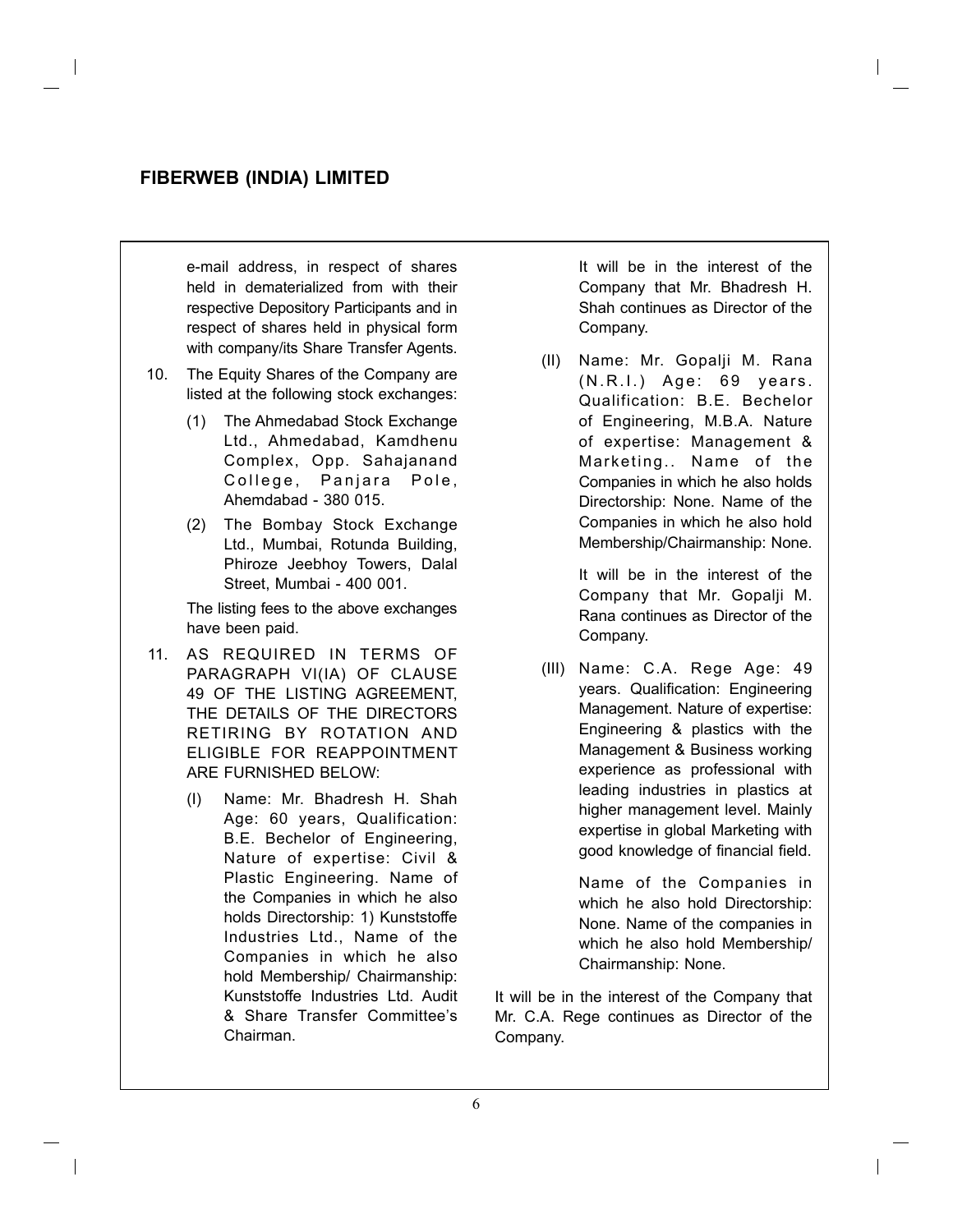# **Annual Report 2012-13**

### **EXPLANATORY STATEMENT**

(Pursuant to Section 173(2) of the Companies Act, 1956) Item No.6 – SPECIAL BUSINESS

The Board of Directors unanimously reappointed Mr. G. Ravindran as an Executive Director of the company for a period of 5 years from 01-01-2013 to 31-12-2017, subject to the approval of the general meeting and on the terms and conditions mentioned in the resolution.

The Board recommends passing of this resolution for smooth and efficient conduct of the affairs of the company.

Except Mr. G. Ravindran none of the directors is interested in the resolution.

> By Order of the Board of Directors For **Fiberweb (India) Limited**

> > **Sunita Agarwal** Company Secretary

Place: Daman Date: 30th July, 2013

Registered Office: Air Port Road, Kadaiya, Nani Daman, Daman (U.T.) 396 210,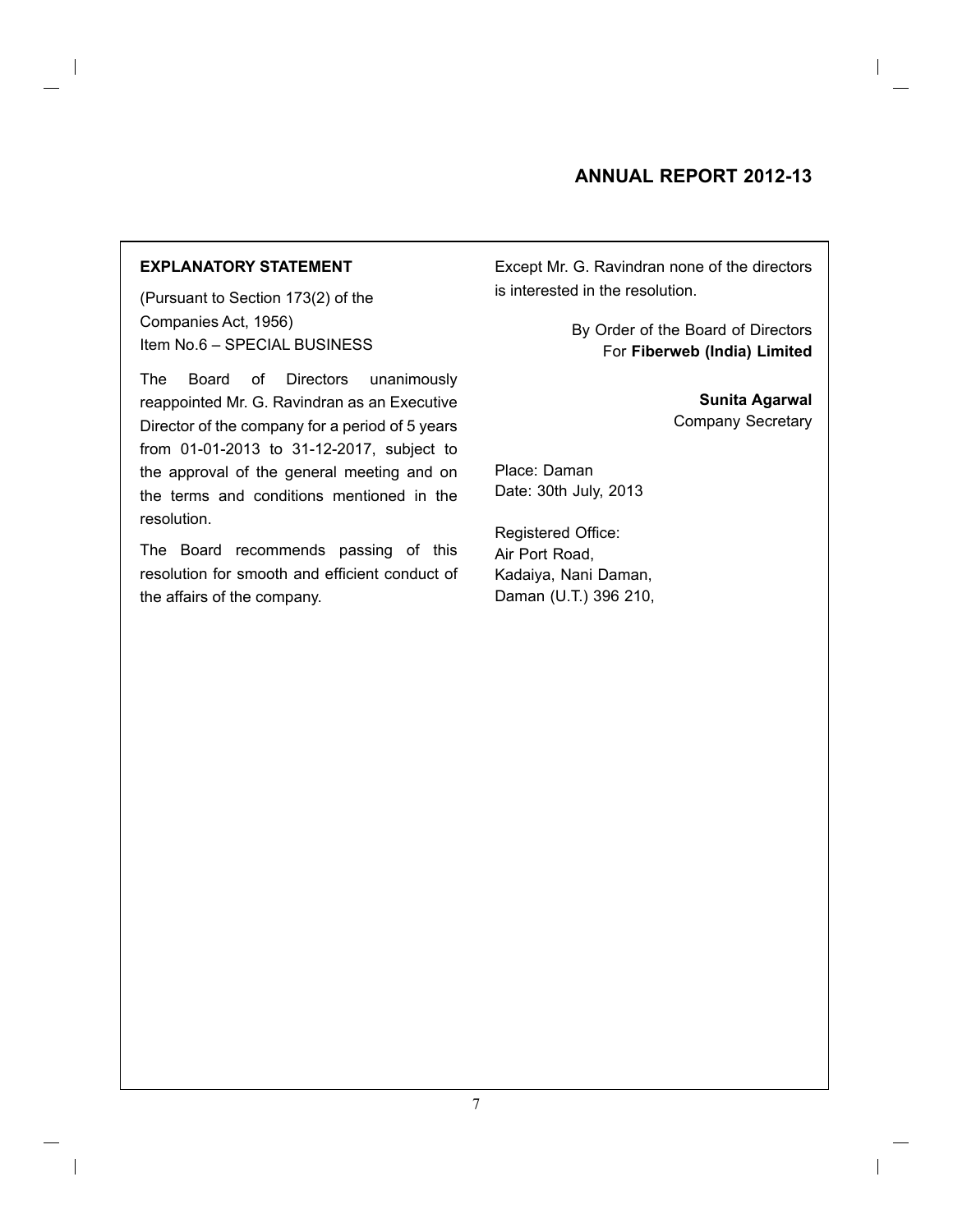#### **DIRECTORS' REPORT**

#### Dear Shareholders,

Your Directors have pleasure in presenting the 28th Annual Report and Audited Accounts of the Company for the 12 months period ended 31st March 2013(01.04.2012 to 31.03.2013). The summarized financial results are given below:

#### 01. SUMMARISED FINANCIAL RESULTS:

**(Rs. In Lakhs)**

|                                    | 2012-13    | 2011-12   |
|------------------------------------|------------|-----------|
| Sales and other Receipts           | 5436.87    | 4665.31   |
| Gross Profit / (Loss) before       |            |           |
| depreciation                       | 229.71     | 371.46    |
| Less: Depreciation                 | 224.05     | 123.09    |
| Profit from regular Activities     | 5.66       | 248.37    |
| Extra ordinary items (Net)         | (97.00)    | 6.88      |
| Profit/ (Loss) before and          |            |           |
| after taxation                     | (91.34)    | 255.25    |
| Balance carried from               |            |           |
| earlier year                       | (9975.83)  | (10231.08 |
| Profit available for appropriation | Ω          | O         |
| Balance carried forward            |            |           |
| to next year                       | (10067.17) | (9975.83) |

#### **02. OPERATIONS:**

During the 12 months period, April 2012 to March 2013 under review, your Company recorded a turnover of Rs 54.36 crores compared to Rs 46.65 crores during the previous period of 12 months. The last 12 months period witnessed economic recession in all the countries especially in the developed countries where our products are widely exported. The regular activities of the Company during this period resulted in a profit of Rs 5.66 lacs as against profit of Rs 248.37 lacs last year. Your company is 100% EOU facing various constraints like wide fluctuation in polymer (our R.M.) prices, steep increase in ocean freight at regular intervals, RBI/Govt. policy etc. There is no support or incentive from Govt. for increasing exports. Inspite of all odds the working result of your company is encouraging. The downward trend of the effects of economic recession has slowed down and it is expected that the economies of the affected countries will improve in the next six months and the activities of the Company will be profitable. Your company is not having banking facilities which also restricts flexibility.

# **03. R E F E R EN C E UNDE R S I C K INDUSTRIAL COMPANIES (SPECIAL PROVISIONS) ACT 1985:-**

Pursuant to an Order dated 18/1/2007 of the Hon'ble Bench of BIFR, the Company was declared as a sick industry and IDBI was appointed as the Operating Agency. A draft Rehabilitation Scheme has been prepared and submitted. Under the Scheme One Time Settlement of Dues with financial institutions and bankers have been envisaged. Accordingly the Company has settled and paid all its dues including the dues of IDBI,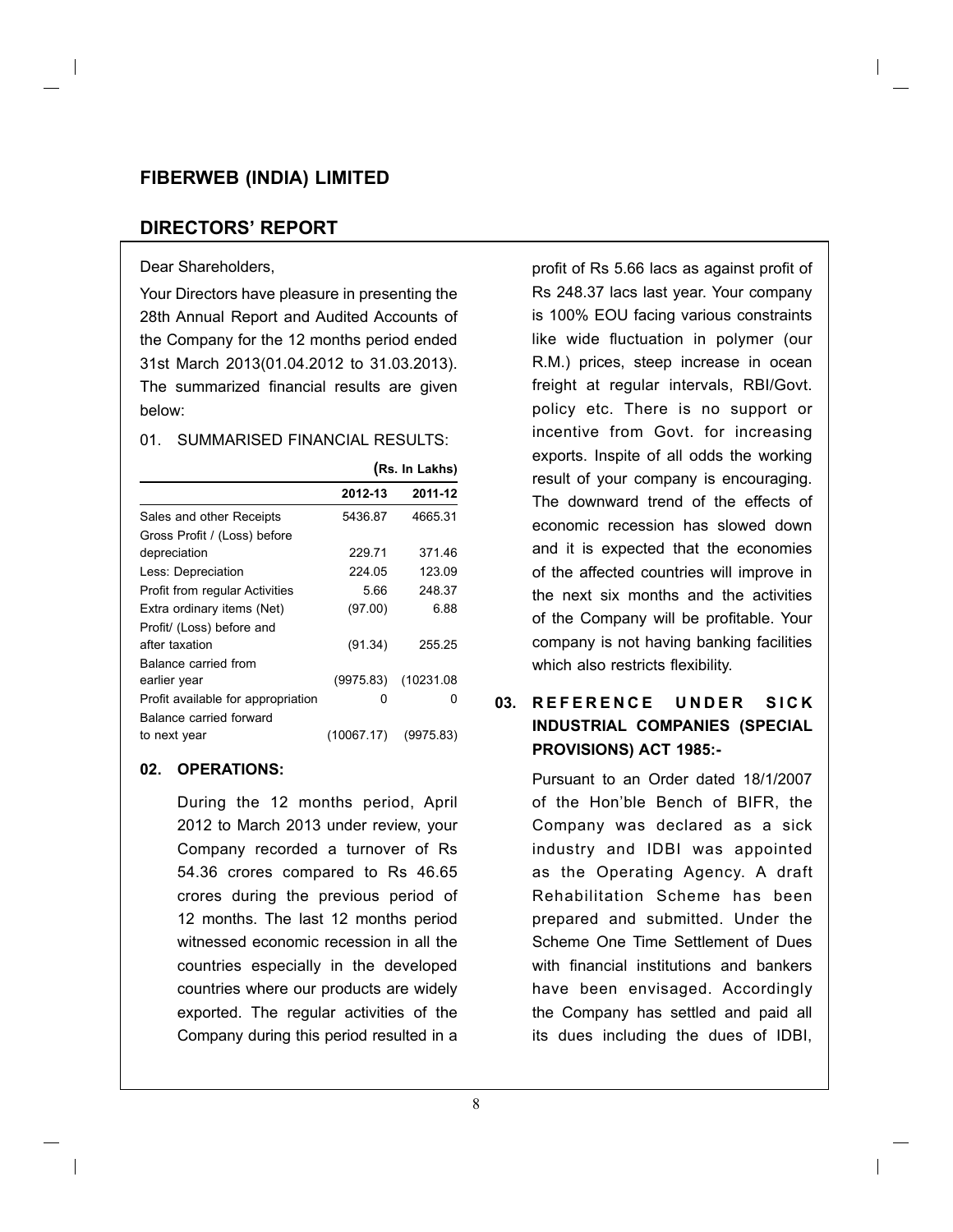Corporation Bank and BOI Mutual Fund and the Administrator of the specified undertaking of UTI, the BHF Bank, UTI (MF) and Canara Bank. The Company is hopeful that Draft Rehabilitation Scheme will be approved by the BIFR soon, which when implemented will result in profitable revival of the Company.

#### **04. DIVIDEND:**

 Owing to huge carried forward loss, your Directors do not recommend any dividend.

#### **05. FIXED DEPOSITS:**

The Company has not accepted any deposits from the Public within the meaning of Section 58 A of the Companies Act, 1956 during the period under review.

# **06. CONSERVATION OF ENERGY, TE C H NOLOG Y A B SOR PTION , FOREIGN EXCHANGE EARNINGS AND OUTGO:**

 The Company constantly takes effective steps to attain energy conservation.

The Company does not employ any foreign technology which needs absorption or adaptation.

The Company is the leading manufacturer and exporter of Spun Bond Polypropylene Nonwoven Fabrics & products thereof. The Company has

earned foreign exchange of Rs.2951.52 lacs during the year, and incurred expenditure of Rs.2455.49 lacs in foreign exchange.

# **07. SEGMENT REPORTING UNDER ACCOUNTING STANDARDS 17:**

Your Company's main business is "Polymer Processing" and all other activities of the company revolve around this main business. As such there are no separate reportable segments within the Company and hence, the segment wise reporting as defined in Accounting Standards 17 is not applicable to the Company.

### **08. CORPORATE GOVERNANCE:**

 Your Company has always been conducting its business with due compliance of laws, rules, regulations and with sound internal control systems and procedures.

 The Company has obtained a Certificate from the Auditors of the Company regarding compliance of conditions of Corporate Governance as stipulated in the Listing Agreement with the Stock Exchanges. This is annexed to the Directors Report

#### **09. DIRECTORATE:**

Mr. Bhadresh H. Shah, Mr. Gopalji M. Rana and Mr. C.A. Rege retire by rotation and being eligible offer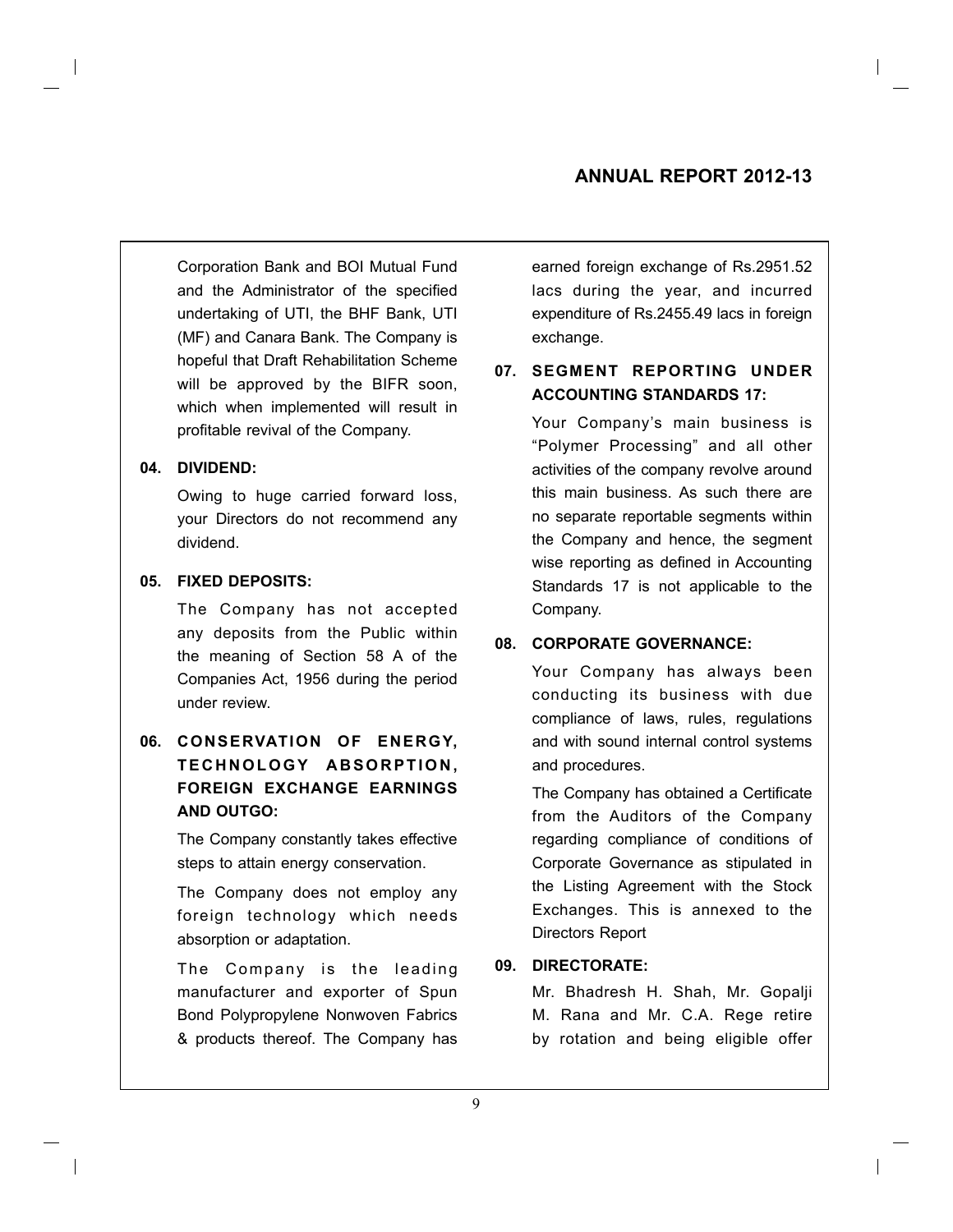themselves for reappointment. Your Directors recommend that re-election of Mr. Bhadresh H. Shah, Mr. Gopalji M. Rana and Mr. C.A. Rege will be in the interest of the Company.

# **10. DIRECTORS' RESPONSIBILITY STATEMENT:**

 Pursuant to the requirement under Section 217(2AA) of the Companies Act, 1956, with respect to Directors' Responsibility Statement, it is hereby confirmed:

- That in the preparation of the accounts for the financial period ended 31st March, 2013, the applicable accounting standards have been followed along with proper explanation relating to material departures ;
- That the Directors have selected such accounting policies and applied them consistently and made judgments and estimates that were reasonable and prudent so as to give a true and fair view of the state of affairs of the Company at the end of the financial period and of the profit or loss of the Company for the period under review;
- ❖ That the Directors have taken proper and sufficient care for the maintenance of adequate accounting

records in accordance with provisions of the Companies Act, 1956 for safeguarding the assets of the Company and for preventing and detecting fraud and other irregularities;

 $\div$  That the Directors have prepared the annual accounts for the financial period ended 31st March, 2013 on a 'going concern' basis.

### **11. DEPOSITORY SYSTEM:**

Electronic trading of the Company's Equity Shares has been made compulsory by the Securities & Exchange Board of India (SEBI) from 30th October, 2000. As on 31st March, 2013, about 86.05 % share holding representing 94,59,568 Equity Shares of the Company have been dematerialized. Your Company has executed agreements with both NSDL and CDSL for demat of its shares.

# **12. ENVIRONMENTAL PROTECTION & INSURANCE:**

Top priority continues to be given to environmental protection for all the units of the Company by keeping emission levels to the minimum possible. Adequate Insurance cover has been taken for properties of the Company including Buildings, Plant & Machineries, Stocks and other assets.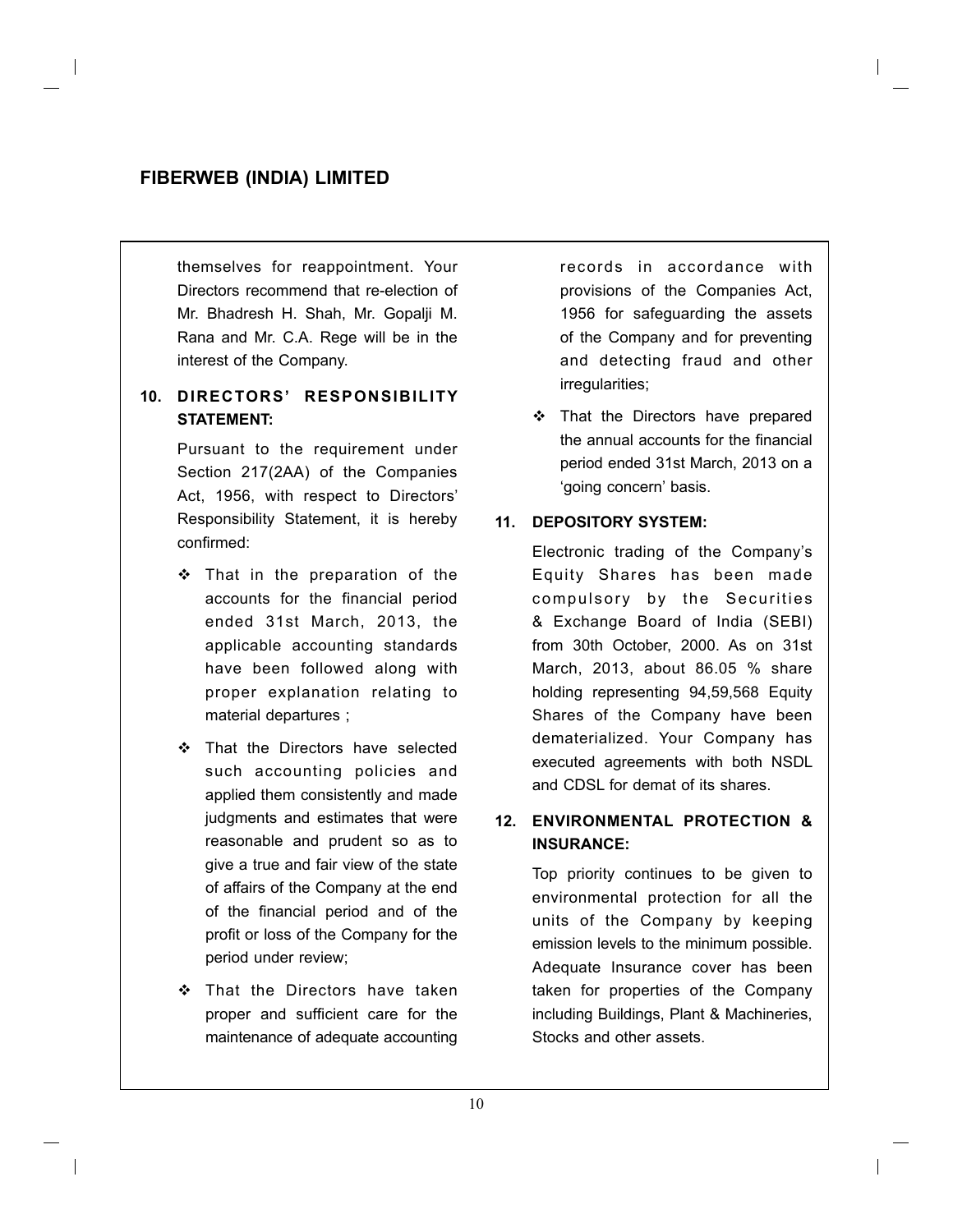#### **13. AUDITORS:**

 The retiring Auditors, M/s P.M. Turakhia & Associates, Chartered Accountants, Mumbai, are eligible for re-appointment and have indicated their willingness to act as such. In terms of Section 224A of the Companies Act, 1956, their appointment needs to be confirmed and their remuneration has to be fixed.

# **14. AUDITORS' REPORT:**

The notes to the Accounts referred to in the Auditors' Report are self explanatory and therefore do not call for any further explanation under Section 217(3) of the Companies Act, 1956.

#### **15. AUDIT COMMITTEE:**

 As required by the provisions of Section 292 A of the Companies Act, 1956, the Board of Directors of the company at their meeting held on 30th January 2012 had reconstituted an Audit Committee comprising of three Non-Executive Directors viz. Mr. Bhadresh H. Shah, Mr. C. A. Rege and Mr. K. I. Jos.

#### **16. PARTICULARS OF EMPLOYEES:**

 None of the Company's employees were covered by the disclosure requirement pursuant to provisions of Section 217(2A) of the Companies Act, 1956 and rules framed there under.

#### **17. REGULATORY STATEMENT:**

 In conformity with the provisions of clause 32 of the Listing Agreement/(s) the Cash Flow Statement for the year ended 31.03.2013 is annexed to the Accounts.

#### **18. ACKNOWLEDGEMENT:**

Yours Directors place on record their deep appreciation of the continued support received from shareholders and bankers.

> On behalf of the Board **PRAVIN V. SHETH** Chairman & Managing Director

Place: Daman Date: 30th July, 2013

Registered Office: Air Port Road, Kadaiya, Nani Daman, Daman (U.T.) 396 210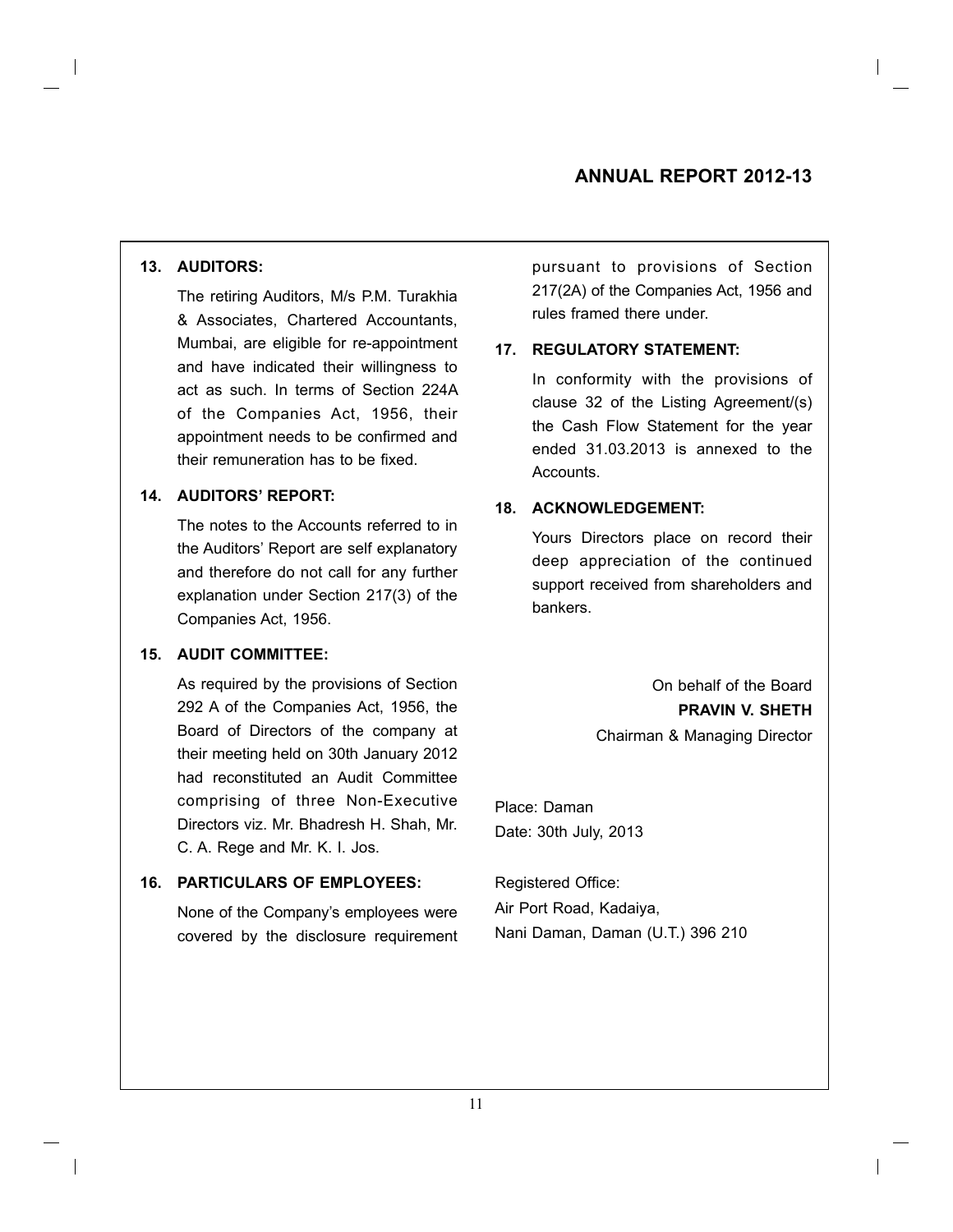#### **MANAGEMENT'S DISCUSSION AND ANALYSIS**

# **INDUSTRY- STRUCTURE AND DEVELOPMENT:**

As you are aware, your Company has been providing innovative and application focused products to enhance value of its customers globally. The customers are from Textile, Furnishing, Agriculture, Hygiene and personal care industries. The Company markets several value added products, which are steadily gaining strength in the overseas market through a net work of dealers and customers. We continue to develop new and innovative products for various applications. The demand for the products of the Company is dependent on the global market and economic growth.

The year 2012-13 continued to be a year of high raw material prices, as was the case for all petroleum based raw materials. The Company was not able to pass on the burden of increase to the customers due to intense competition from China.

#### **BUSINESS OUTLOOK:**

The Company sees several opportunities for profitable growth in the areas of value added products, and a growing demand both in the international and domestic markets. The threats that the Company sees are from the Chinese competition in the markets. However, strong quality product development and marketing efforts have enabled the Company to stay

ahead. The Company has also improved its geographic presence by enlarging its position in Europe and the America.

#### **OPPORTUNITIES AND RISKS:**

The Company's products depend on the growth of the Global economy and rise in the purchasing power of the population. The spread of the Company's business across the continents has enabled it to cater to a steady demand base, thereby minimizing the dependence on any particular market.

Lack of Govt. backing, frequent policy change, constrains increase in ocean freight and PP prices are major constrains and did adversely affected the profitability'

In view of the anticipated growth in the demand for the products of the company in the years to come opportunities for the company to improve its performance is bright. The Company has also decided to improve its manufacturing efficiency by incorporating various balancing equipments and also by placing emphasis on efficient and professional management of the available resources of the company. However, the changing International developments affecting the production and distribution of the essential petrochemical products and raw materials are likely to have it s effect in our activities.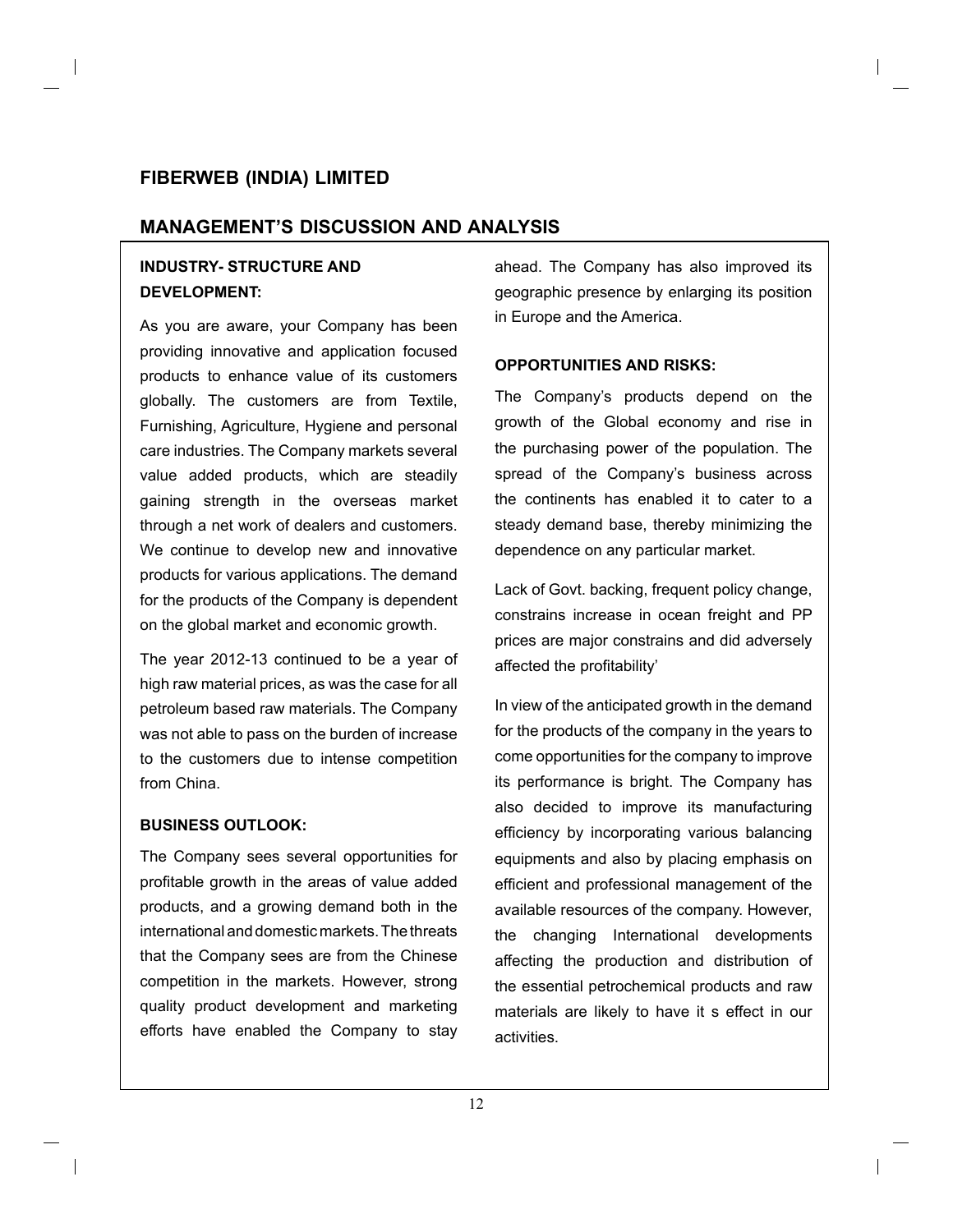### **Annual Report 2012-13**

The plant and machinery of the Company are of the state of the art technology. The products of the company are of best quality and have been accepted by well-known end-users in many advanced countries like U.S.A, U.K. etc.

### **HUMAN/INDUSTRIAL RELATIONS:**

Since the very inception of the company, the industrial relation aspect of the company has been very cordial at all locations of the company. The Company believes that manpower is the most valuable primary resource for the growth of the organization. Therefore the company has recruited competent managerial personnel and taken steps for strengthening their efficiency and competency, through their involvement in the company's development and by installation of effective system for improving productivity.

# **INTERNAL CONTROL SYSTEM AND THEIR ADEQUACY:**

The company maintains adequate internal control systems, which provide among other things, reasonable assurance of recording the transaction of it operations in all material transaction of its operations in all material respects and of providing protection against significant misuse or loss of Company's assets.

### **CAUTIONARY STATEMENT:**

Statement in this report on management Discussion and Analysis describing the company's objectives, projections, estimates,

expectations or predictions may be forward looking statements within the meaning of applicable security laws or regulations. These statements are based on certain assumptions and expectation of future events. Actual results could however differ materially from those expressed or implied. Important factors that could make a difference to the

company's operations include global and domestic demand and supply conditions, finished goods prices, raw material costs and availability, change in Government regulations and tax structure, economic developments within India and the countries with which the company has business contacts and other factors such as litigation and industrial relations.

The Company assumes no responsibility in respect of forward looking statements which may be amended or modified in future on the basis of subsequent developments, information or events.

> On behalf of the Board **PRAVIN V. SHETH** Chairman & Managing Director

Place: Daman Date: 30th July, 2013

Registered Office: Air Port Road, Kadaiya, Nani Daman, Daman (U.T.) 396 210.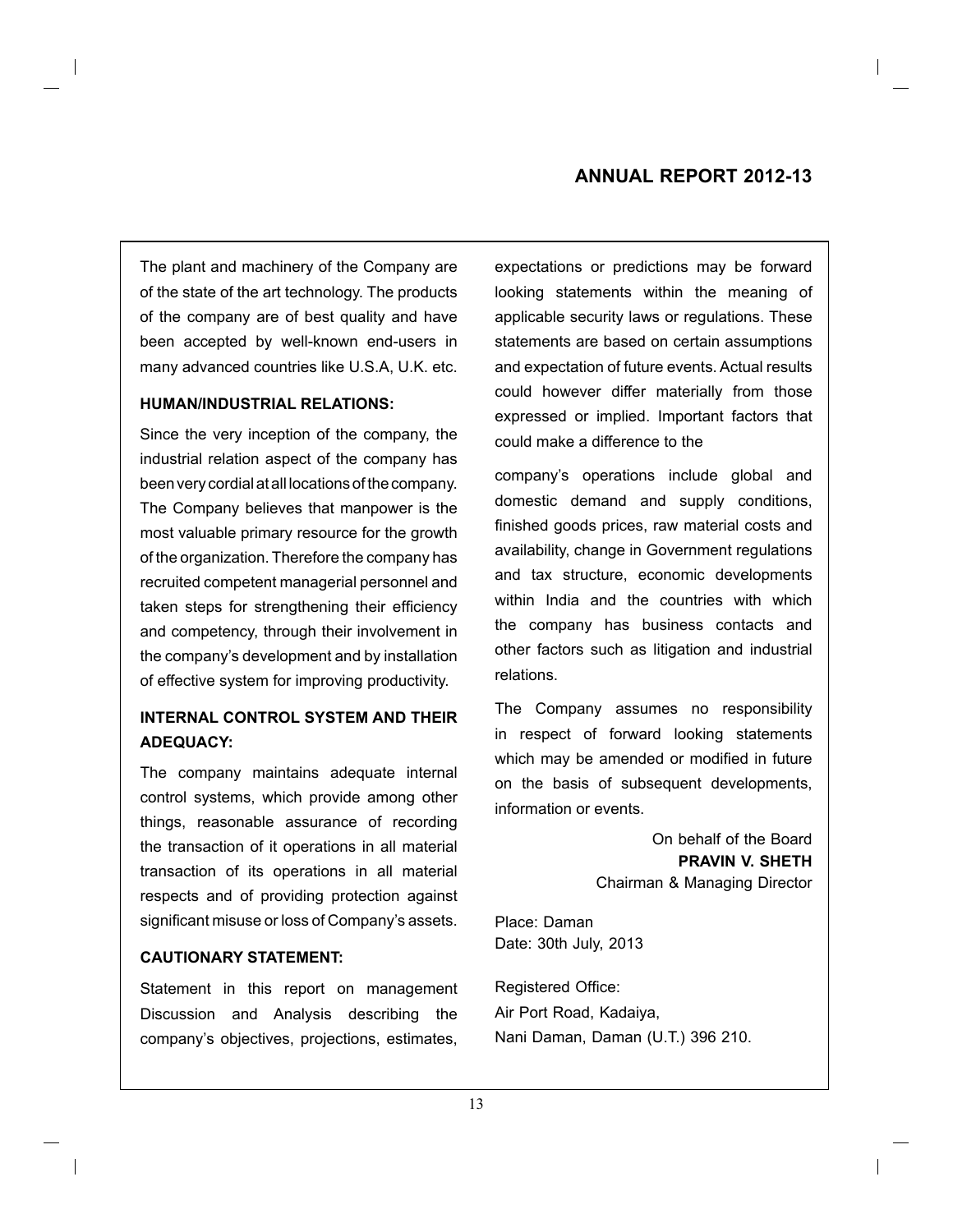# **REPORT ON CORPORATE GOVERNANCE**

This report on Corporate Governance forms part of the Directors Report. This section besides being in compliance of the mandatory listing agreement requirement gives an insight into the process of functioning of the Company.

### **Company's Philosophy on Code of Corporate Governance**

- $\div$  To adopt internal and external measures to increase the level of transparency and accountability.
- To demonstrate to stakeholders that the Company is following right governance practices.
- $\div$  To lead the Company towards high growth path of higher profits and revenue.
- $\cdot \cdot$  To respect the laws of the land and rights of stakeholders and to get respect from all concerned.
- To uphold at all times fundamental values of accountability, probity and transparency in all areas of its operations and business practices.

### **Board of Directors**

**►** Composition of Board of Directors

The Board of Directors comprises of nine members, consisting of six Non-Executive Directors as per the listing agreement. The Board of Directors of the Company consists of eminent persons with considerable professional experience and expertise in respective fields. The composition is as under:-

| Name of the Director | <b>Designation</b>           | Category      | <b>Status</b>   |
|----------------------|------------------------------|---------------|-----------------|
| Mr. Pravin V. Sheth  | Chairman & Managing Director | Executive     | Non-Independent |
| Mr. Bhavesh P. Sheth | Director (N.R.I.)            | Non Executive | Non-Independent |
| Mr. B.H. Shah        | Director                     | Non-Executive | Independent     |
| Mr. G.M. Rana        | Director (N.R.I.)            | Non-Executive | Independent     |
| Mr. P.S. Krishnan    | <b>Whole-Time Director</b>   | Executive     | Non-independent |
| Mr. G. Ravindran     | <b>Whole-Time Director</b>   | Executive     | Non-independent |
| Mr. Dileep V. Naik   | Director                     | Non-Executive | Independent     |
| Mr. C.A. Rege        | Director                     | Non-Executive | Independent.    |
| Mr. Jos K.I.         | Director                     | Non-Executive | Independent     |

None of the Directors is a member in more than ten Committees or acts as a Chairman in more than five committees across all companies in which he is a Director.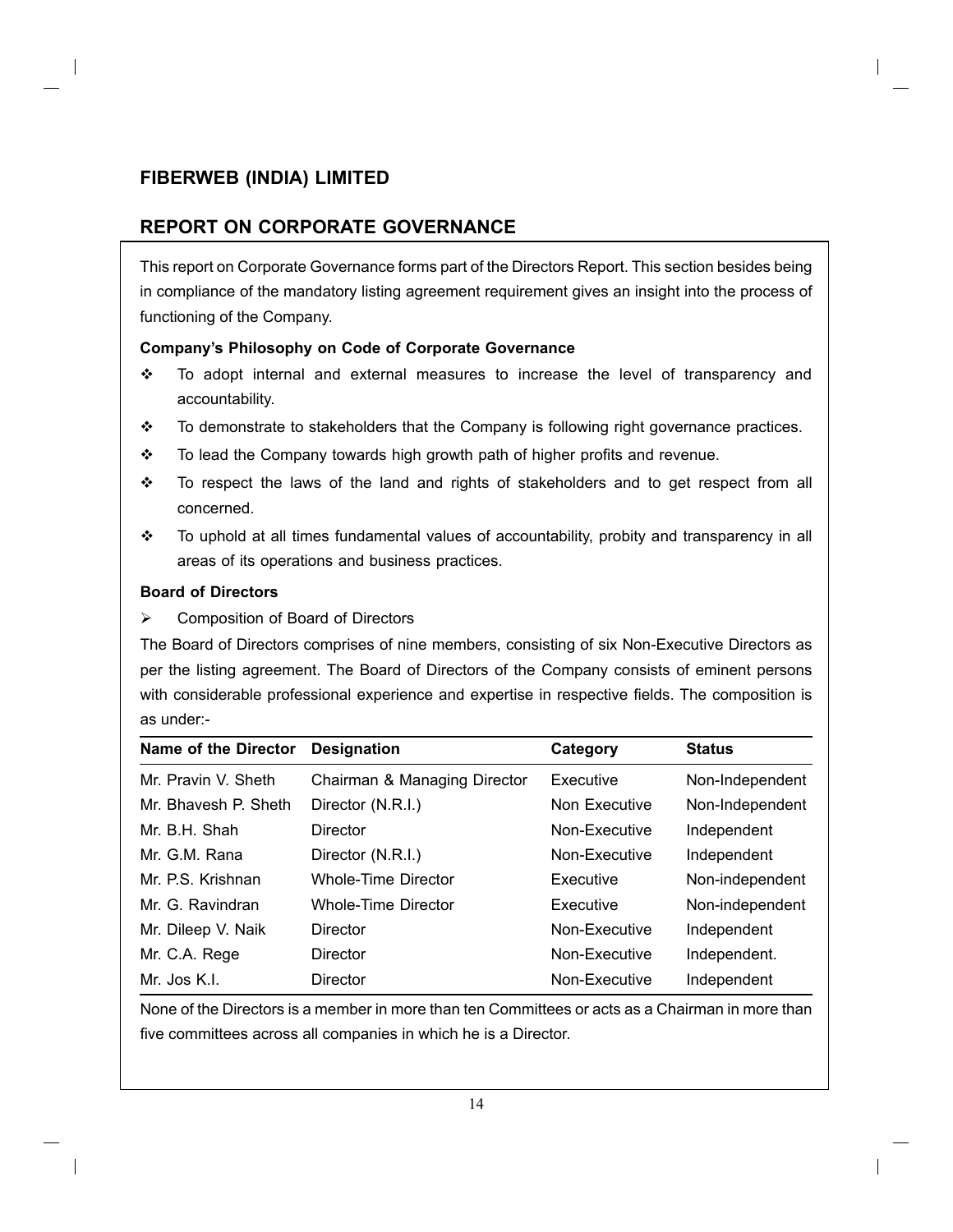| ➤ | Board Meetings and attendance record of each Director<br>Five Meetings of the Board of Directors were held during the year ended 31st March,<br>(i)<br>$2013$ these were held on: -<br>10th May, 2012 2. 30th July, 2012 3.<br>30th October, 2012<br>1.<br>30th January, 2013<br>4.<br>The attendance record of each of the Directors at the Board Meetings during the year<br>(ii)<br>ended 31st March, 2013 and of the last Annual General Meeting is as under:- |                                         |                                         |  |
|---|--------------------------------------------------------------------------------------------------------------------------------------------------------------------------------------------------------------------------------------------------------------------------------------------------------------------------------------------------------------------------------------------------------------------------------------------------------------------|-----------------------------------------|-----------------------------------------|--|
|   | <b>Directors</b>                                                                                                                                                                                                                                                                                                                                                                                                                                                   | No. of Board<br><b>Meeting attended</b> | <b>Attendance at</b><br><b>Last AGM</b> |  |
|   | Mr. Pravin V. Sheth                                                                                                                                                                                                                                                                                                                                                                                                                                                | 4                                       | Yes                                     |  |
|   | Mr. Bhadresh H. Shah                                                                                                                                                                                                                                                                                                                                                                                                                                               | 4                                       | Yes                                     |  |
|   | Mr. G.M. Rana $(N.R.I.)$                                                                                                                                                                                                                                                                                                                                                                                                                                           | Nil                                     | No.                                     |  |
|   | Mr. Bhavesh P. Sheth                                                                                                                                                                                                                                                                                                                                                                                                                                               | Nil                                     | No.                                     |  |
|   | Mr. P.S. Krishnan                                                                                                                                                                                                                                                                                                                                                                                                                                                  | 4                                       | Yes                                     |  |
|   | Mr. G. Ravindran                                                                                                                                                                                                                                                                                                                                                                                                                                                   | 4                                       | Yes                                     |  |
|   | Mr. Dileep V. Naik                                                                                                                                                                                                                                                                                                                                                                                                                                                 | Nil                                     | No.                                     |  |
|   | Mr. C.A. Rege                                                                                                                                                                                                                                                                                                                                                                                                                                                      | 4                                       | Yes                                     |  |
|   |                                                                                                                                                                                                                                                                                                                                                                                                                                                                    |                                         |                                         |  |

#### **Audit Committee**

In terms of the provisions of Section 292A of the Companies Act, 1956 and in order to comply with the corporate governance code the Board of Directors at its meeting held on 30th January 2012 reconstituted an Audit Committee comprising of Mr. Bhadresh H. Shah (Chairman of the Committee), Mr. C.A. Rege and Mr. K.I. Jos who are all Independent Non-Executive Directors. Four Audit Committee Meetings were held on 20th April, 2012, 20th July, 2012 , 20th October, 2012 and 19th January, 2013 The Composition of Audit Committee and attendance of each Committee member is as under: -

| <b>Name of the Audit</b><br><b>Committee Member</b> | <b>Designation</b> | No. of<br>meeting attended |
|-----------------------------------------------------|--------------------|----------------------------|
| Mr. B.H. Shah                                       | Chairman           | 4                          |
| Mr. C.A. Rege                                       | Member             | 4                          |
| Mr. K. I. Jos                                       | Member             | 4                          |

At the invitation of the Company, Statutory Auditors, Accounts Manager also attended the meeting to answer and clarify queries raised at the Committee meetings.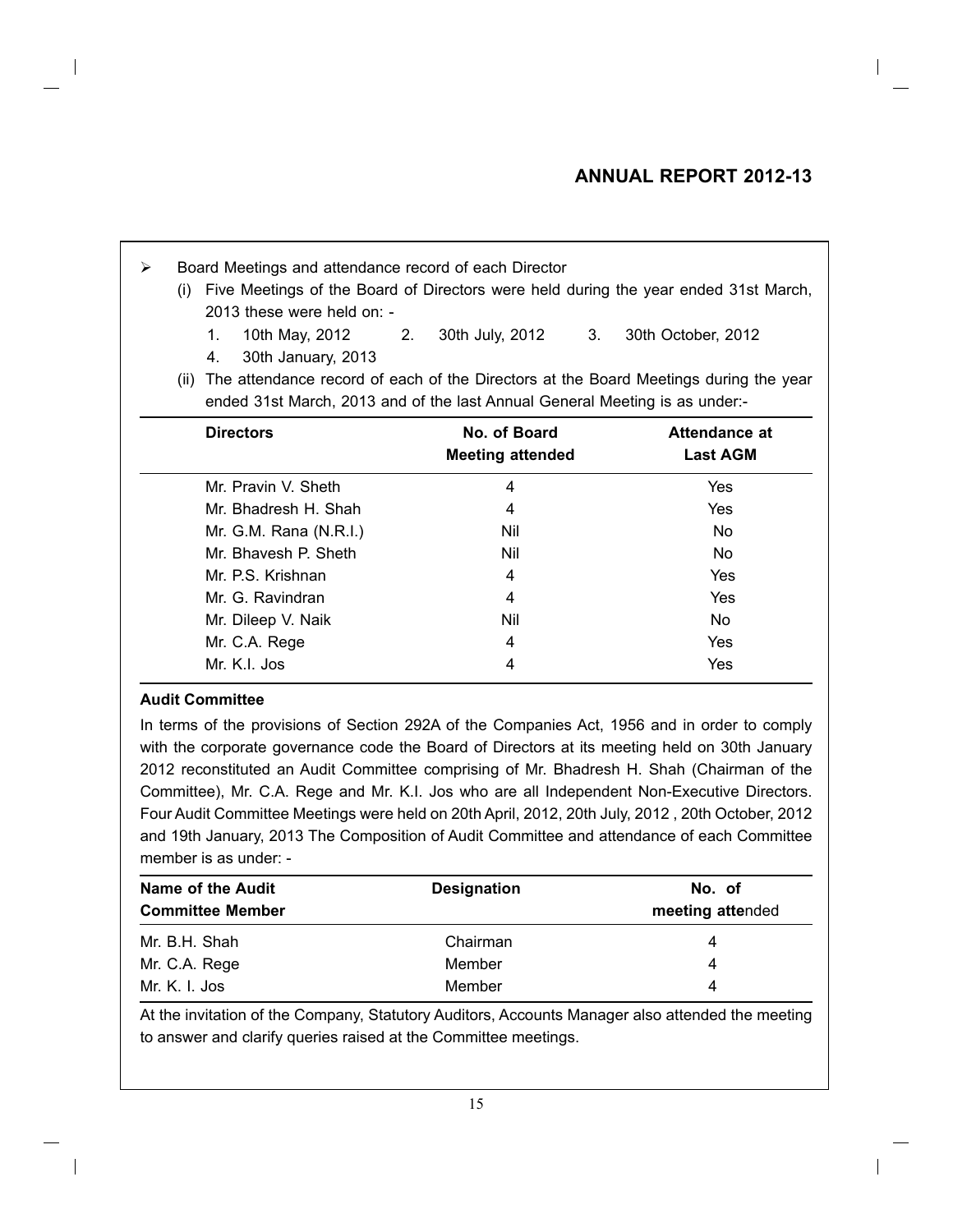### **Remuneration Policy and Details of Remuneration paid**

The Company has on May 10, 2012 reconstituted the Remuneration Committee of Directors, consisting of Mr. Bhadresh H. Shah Chairman, Mr. C.A. Rege and Mr. K.I. Jos .

The terms of remuneration Committee include review and recommendation to the Board of Directors of the remuneration paid to the Directors. The Committee had a Meeting on 31-12-2012 which was attended by Mr. Bhadresh H. Shah, Mr. C.A. Rege & Mr. K.I. Jos

Details of remuneration paid/payable to the Directors for the year ended on 31st March, 2013(from 01-04-2012 to 31-3-2013) is as follows:

| Name              | Position held<br>During the year<br>Remuneration | Salary &<br>Allowances | Perquisites  | Total          |
|-------------------|--------------------------------------------------|------------------------|--------------|----------------|
| Mr. P.V. Sheth    | Chairman &<br><b>Managing Director</b>           | Rs 2310700             | Rs 276000    | Rs 2586700     |
| Mr. P.S. Krishnan | Whole-time<br><b>Executive Director</b>          | Rs.1186220             | <b>Rs. 0</b> | 1186220<br>Rs. |
| Mr. G. Ravindran  | Whole-time<br><b>Executive Director</b>          | Rs. 961100             | Rs. 56440    | Rs. 1017540    |

No remuneration was paid to non-executive directors other than the sitting fees aggregating to Rs. 12000/- paid during the year for attending the Board Meetings.

# **Board Procedures**

The members of the Board have been provided with the requisite information mentioned in the listing agreement well before the Board Meetings and the same were dealt with appropriately. All the directors who are on various committees are within permissible limits of the listing agreement.

# **Shareholders/Investors Grievances and Share Transfer Committee**

As a measure of good corporate governance and to focus on the shareholders' grievances and towards strengthening investors relations and to expedite the transfer process in the physical segment. The Company has constituted a Share Transfer and Shareholders/Investors Grievances Committee consisting of non executive directors of which Shri Bhadresh H. Shah is the Chairman and members of the committee are Mr. C. A. Rege and Mr. K. I. Jos. The Company Secretary, Ms. Sunita Agarwal has been disignated as the Compliance Officer. During the year Company had received 1(one) investor complaint. The number of pending complaints at the close of the year was nil. There were no share transfers pending for registration for more than 30 days as on the said date. The Committee met 13 times during the year.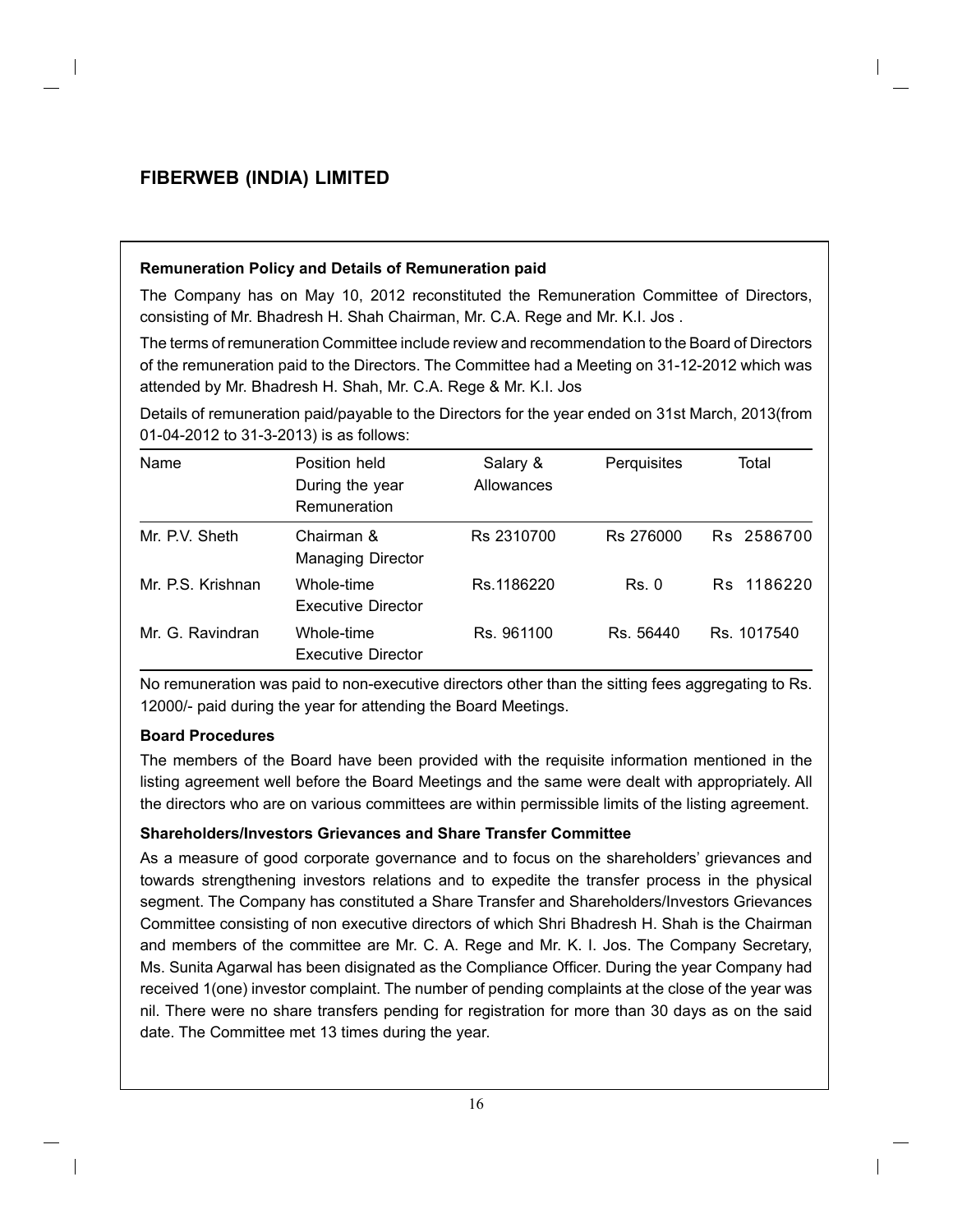### **Compliance Certificate**

Compliance Certificate for corporate governance from Auditors of the Company is annexed herewith.

### **General Body Meetings**

 The details of Annual General Meetings held in last three year are as follows:-

| <b>AGM</b> | Day       | <b>Date</b> | Time       | <b>Venue</b>                                              |
|------------|-----------|-------------|------------|-----------------------------------------------------------|
| 25th       | Wednesday | 29-09-2010  | 10.00 a.m. | Fortune Hotel Galaxy, Vapi                                |
| 26th       | Fridav    | 30-09-2011  | 10.00 a.m. | Air-port Road, Kadiya, Nani<br>Daman, Daman(U.T.)396 210  |
| 27th       | Friday    | 28.09.2012  | 10.00 a.m. | Air-Port Road, Kadaiya, Nani<br>Daman, Daman(U.T.)396 210 |

 Whether special resolutions were put through postal ballot last year? No

Are special resolutions proposed to be put through postal ballot this year? No.

# **General Shareholders Informations**

The required information is provided in "Shareholders information" Section.

Means of Communication

- $\div$  The Board takes on record the unaudited quarterly financial results in the prescribed proforma of the stock exchanges within one month of close of the quarter and announces forthwith the results to all the stock exchanges where the shares of the Company are listed. The quarterly unaudited financial results are also published in Asli Azadi and Savera India Times within 48 hours of the conclusion of the meeting of the Board in which it is approved. Quarterly financial results are being displayed on the Company's website:www.fiberwebindia.com
- The Annual General Meeting is the principal forum for face to face communication with shareholders, where the Board responds to the specific queries of the shareholders. No presentation was made during the year either to the Institutional Investors or to the analysts.

Management Discussion and Analysis Report forms part of this Annual Report.

# **Disclosure**

- $\cdot \cdot$  There have been no transactions of material nature between the Company and its promoters, directors, management, their subsidiaries or relatives etc.
- No penalties or strictures have been imposed on the Company by Stock Exchanges or SEBI or any statutory authority on any matter related to capital markets during the last three years.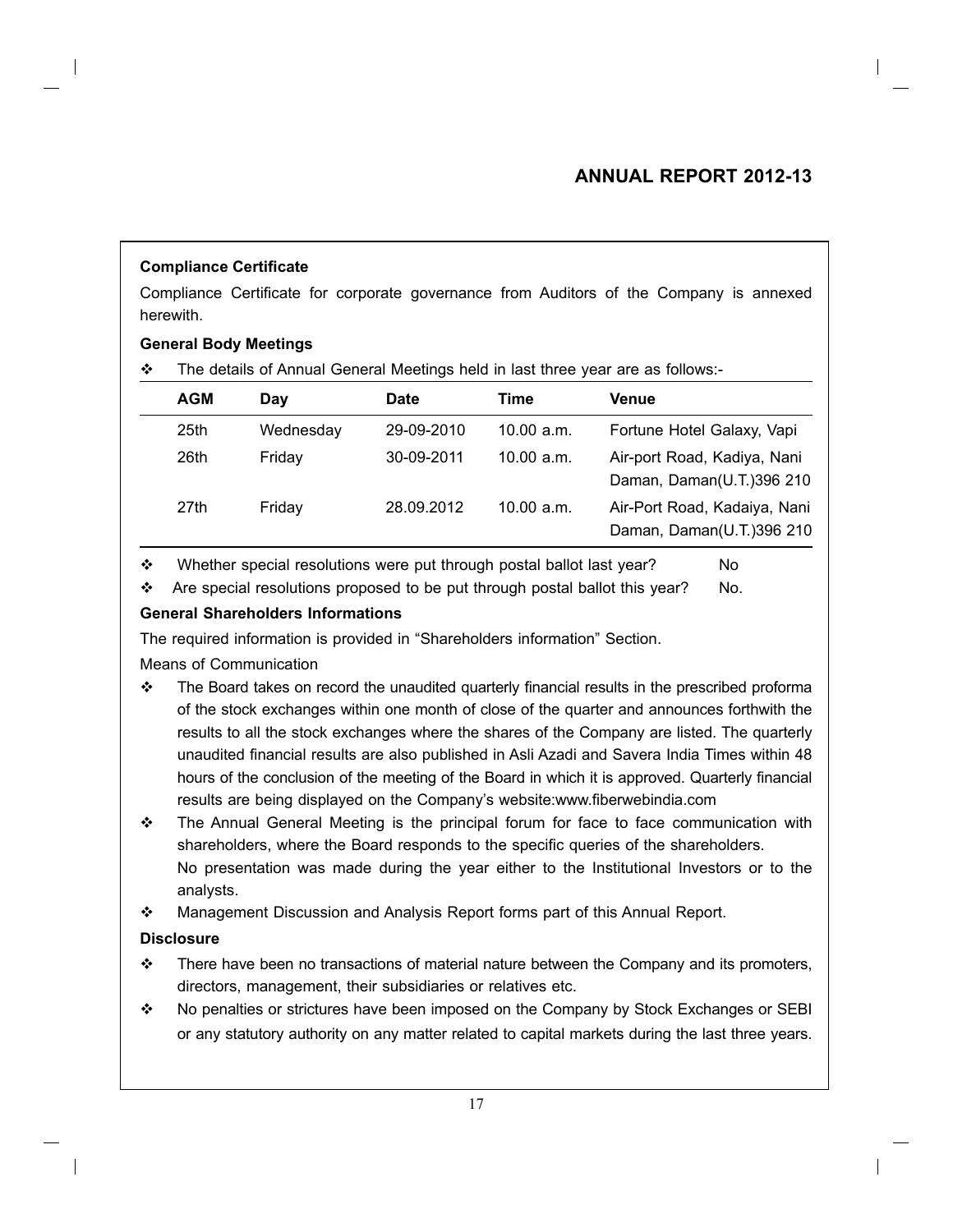$\overline{\phantom{a}}$ 

| <b>SHAREHOLDERS INFORMATION</b>              |                           |                                                                                                                                                                                                                                                          |
|----------------------------------------------|---------------------------|----------------------------------------------------------------------------------------------------------------------------------------------------------------------------------------------------------------------------------------------------------|
| <b>Company Registration No.</b>              | t.                        | CIN: L25209DD1985PLC004694                                                                                                                                                                                                                               |
| Date, time and venue of 28th AGM             | t.                        | Saturday 28th September, 2013 at 10a.m.<br>At M/s.Fiberweb (India) Ltd.<br>Air Port Road, Kadaiya,<br>Nani Daman, Daman (U.T.) 396 210.                                                                                                                  |
| <b>Accounting Year End 2013</b>              | $\mathbb{R}^{\mathbb{Z}}$ | 31st March, 2013                                                                                                                                                                                                                                         |
| <b>Dates of Book Closure</b>                 | ÷.                        | 21-09-2013 to 28-09-2013<br>(both days inclusive)                                                                                                                                                                                                        |
| <b>Listing on Stock Exchanges</b>            | ÷.                        | The Ahmedabad Stock Exchange Ltd.<br>Ahmedabad<br>The Bombay Stock Exchange Ltd, Mumbai                                                                                                                                                                  |
| <b>Listing Fees</b>                          | ÷.                        | Paid for all above Stock Exchanges as per the<br>Listing Agreement.                                                                                                                                                                                      |
| <b>Demat Arrangement</b>                     | ÷.                        | With NSDL and CDSL                                                                                                                                                                                                                                       |
| <b>ISIN No.</b>                              | ÷.                        | INE 296C01012                                                                                                                                                                                                                                            |
| <b>ASE and BSE Stock Code</b>                |                           | 46910 and 507910                                                                                                                                                                                                                                         |
| <b>Registered Office</b>                     |                           | Air Port Road, Kadaiya,<br>Nani Daman, Daman (U.T.) 396 210.<br>Tel No. 0260-2221458<br>Fax No. 0260-2220758                                                                                                                                             |
| <b>Company's E-Mail ID</b>                   | ÷.                        | fiberweb@vsnl.net                                                                                                                                                                                                                                        |
| <b>Company's Website</b>                     | ÷.                        | www.fiberwebindia.com                                                                                                                                                                                                                                    |
| <b>Registrar &amp; Share Transfer Agents</b> | ÷.                        | Sharex Dynamic (India) Pvt. Ltd.,<br>Unit No. 1, Luthra Industrial Premises,<br>1st Floor, Andheri-Kurla Road,<br>Safed Pool, Andheri (E),<br>Mumbai - 400 072<br>Tel No.022- 2851 5606 /6544<br>Fax No.022-2851 2885<br>E-mail ID: sharexindia@vsnl.com |
| <b>Compliance Officer</b>                    |                           | Ms. Sunita Agarwal.<br>Company Secretary.                                                                                                                                                                                                                |

18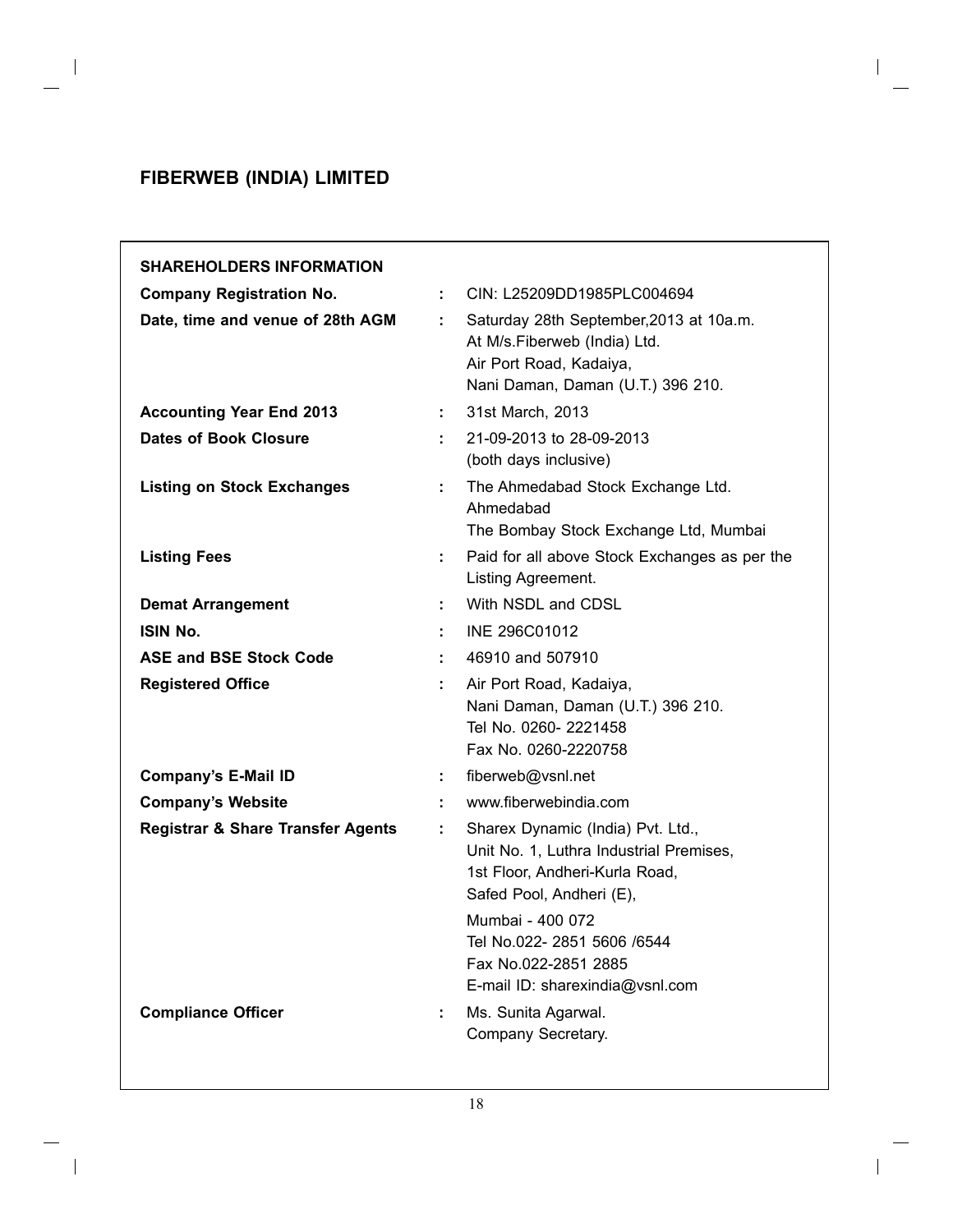|               | High and Low prices & Trading Volumes at BSE         |                     |               |                     |  |
|---------------|------------------------------------------------------|---------------------|---------------|---------------------|--|
| <b>MONTH</b>  |                                                      | High (Rs.)          |               | Low (Rs.)           |  |
| April         | 2012                                                 | 9.49                |               | 5.57                |  |
| May           | 2012                                                 | 8.79                |               | 6.72                |  |
| June          | 2012                                                 | 8.26                |               | 6.59                |  |
| July          | 2012                                                 | 9.30                |               | 6.01                |  |
| August        | 2012                                                 | 9.33                |               | 6.50                |  |
| Sept.         | 2012                                                 | 8.30                |               | 6.11                |  |
| October       | 2012                                                 | 7.40                |               | 6.04                |  |
| Nov.          | 2012                                                 | 7.20                |               | 5.82                |  |
| December 2012 |                                                      | 7.48                |               | 5.55                |  |
| January       | 2013                                                 | 8.13                |               | 5.56                |  |
| February      | 2013                                                 | 9.00                |               | 7.00                |  |
| March         | 2013                                                 | 9.86                | 7.01          |                     |  |
|               | Source: www.bseindia.com                             |                     |               |                     |  |
|               | Distribution of Shareholding as on 31st March, 2013: |                     |               |                     |  |
|               | <b>Category of Shareholder</b>                       | Number of           | Percentage of | <b>Total Number</b> |  |
|               |                                                      | <b>Shareholders</b> | $(A+B+C)$     | of shares held      |  |
| (A)           | Shareholding of Promoters &                          |                     |               |                     |  |
|               | Promoter Group                                       |                     |               |                     |  |
|               | $(1)$ Indian                                         | 6                   | 46.21         | 5079548             |  |
|               | (2) Foreign                                          | 0                   | 0.00          | 0                   |  |
|               | <b>Total shareholding of</b>                         |                     |               |                     |  |
|               | <b>Promoter &amp; Promoter Group</b>                 | 6                   | 46.21         | 5079548             |  |
| (B)           | <b>Public Shareholding</b>                           |                     |               |                     |  |
|               | (1) Institutions                                     | 20                  | 5.32          | 585291              |  |
|               | (2) Non - Institutions.                              | 7982                | 48.47         | 5328254             |  |
|               | <b>Total Public Shareholding</b>                     | 8002                | 53.79         | 5913545             |  |
|               |                                                      |                     |               |                     |  |
| (C)           | Shares held by custodians                            |                     | 0.00          | 0                   |  |

 $\overline{\phantom{a}}$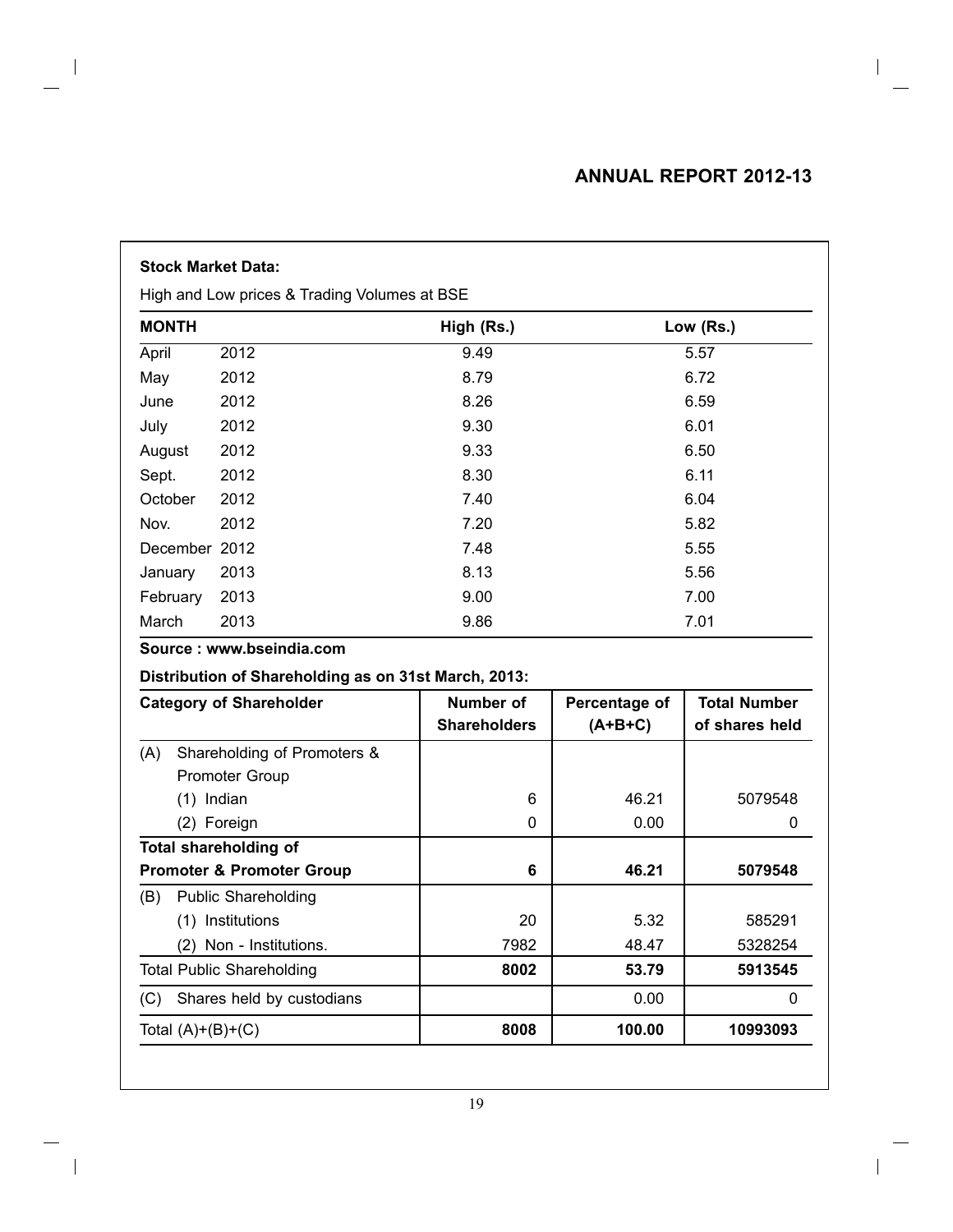| Shareholding Pattern by size as on 31st March, 2013 |                     |              |                      |             |  |
|-----------------------------------------------------|---------------------|--------------|----------------------|-------------|--|
| <b>No. of Equity Shares</b>                         | <b>Shareholders</b> |              | <b>No. of Shares</b> |             |  |
|                                                     | <b>Number</b>       | % of holders | <b>Number</b>        | % of shares |  |
| $1 - 100$                                           | 2753                | 34.38        | 201495               | 1.83        |  |
| 101-200                                             | 1788                | 22.33        | 303443               | 2.76        |  |
| 201-500                                             | 2252                | 28.12        | 754488               | 6.86        |  |
| 501-1000                                            | 698                 | 8.72         | 527753               | 4.80        |  |
| 1001-5000                                           | 409                 | 5.11         | 865254               | 7.87        |  |
| 5001-10000                                          | 47                  | 0.59         | 348204               | 3.17        |  |
| 10001-100000                                        | 51                  | 0.64         | 1559262              | 14.18       |  |
| 100001- and above                                   | 10                  | 0.12         | 6433194              | 58.53       |  |
| <b>Total</b>                                        | 8008                | 100.00       | 10993093             | 100.00      |  |

# **Dematerialisation of equity shares**

The shares of the Company have been brought under compulsory demat mode with effect from 30th October, 2000. As on 31st March, 2013, about 86.05% share holding representing 9459568 Equity Shares of the Company have been converted into demat form. The Company has executed agreements with both the depositories namely NSDL and CDSL for demat of its shares.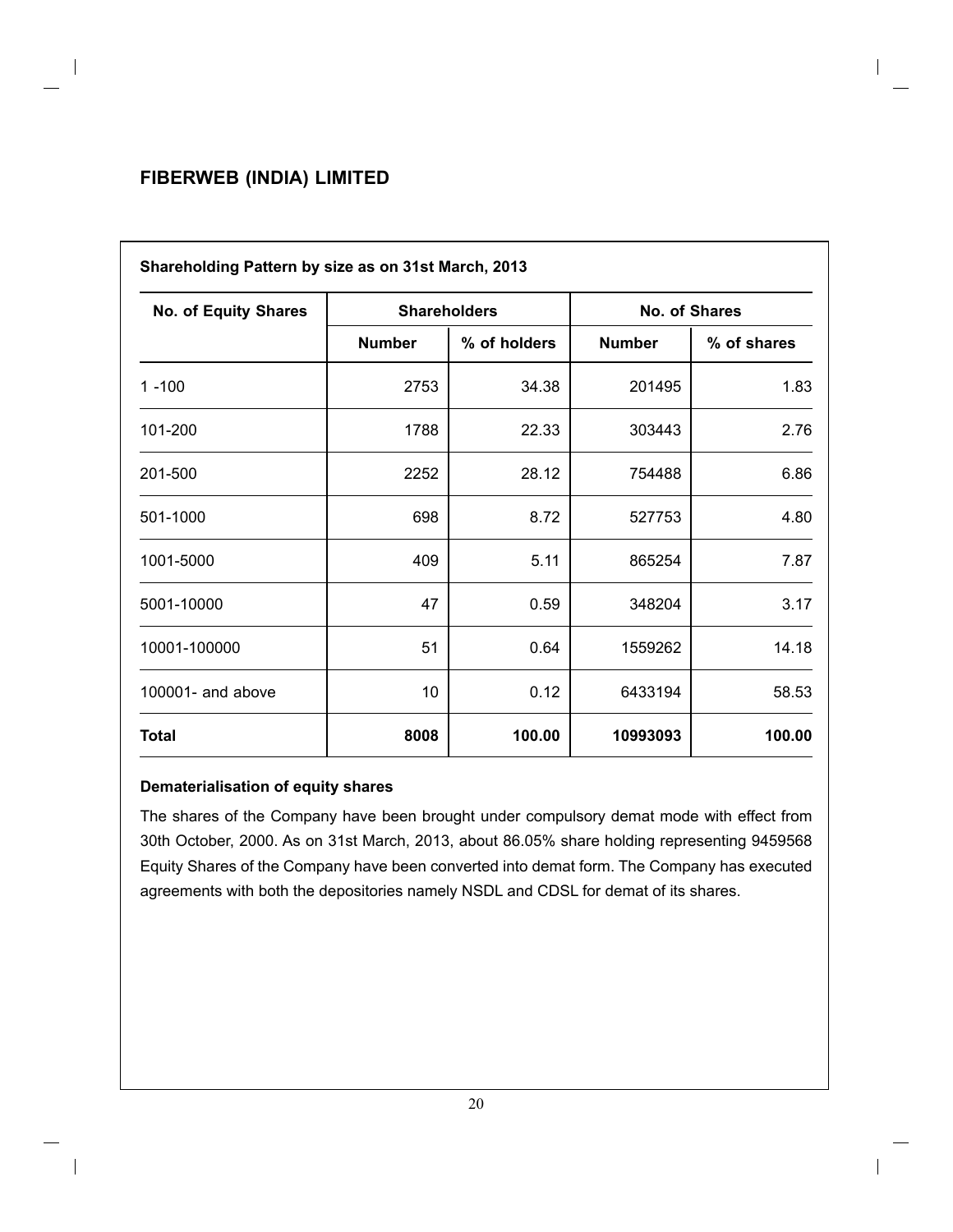# **Annual Report 2012-13**

### **COMPLIANCE CERTIFICATE ON CORPORATE GOVERNANCE**

To the Members of Fiberweb (India) Limited

- 1. We have examined the Corporate Governance report of Fiberweb (India) Limited (Formerly known as PVD Plast Mould Industries Limited) for the year ended 31st March, 2013 with the relevant records and documents maintained & furnished to us by the Company and as approved by the Board of Directors.
- 2. The Compliance of conditions on Corporate Governance is the responsibility of the management. Our examination was limited to review of procedures and implementations thereof, adopted by the Company for ensuring the compliance of the conditions of the Corporate Governance. It is neither an audit nor an expression of opinion on the financial statements of the Company.
- 3. We further state that such compliance is neither an assurance as to the future viability of the Company nor the efficiency or effectiveness with which the management has conducted the affairs of the Company.
- 4. We state that no investor grievances is pending for a period exceeding one month against the Company as per records maintained by the Shareholders/Investors Grievance Committee.
- 5. On the basis of our review and according to information and explanations provided to us, we certify that the Company has complied with the mandatory conditions of Corporate Governance, as stipulated in Clause 49 of the Listing Agreement with the Stock Exchanges.

For P.M. Turakhia & Associates, Chartered Accountants

> **M. D. Turakhia Partner**

Place : Daman Date : 30th July, 2013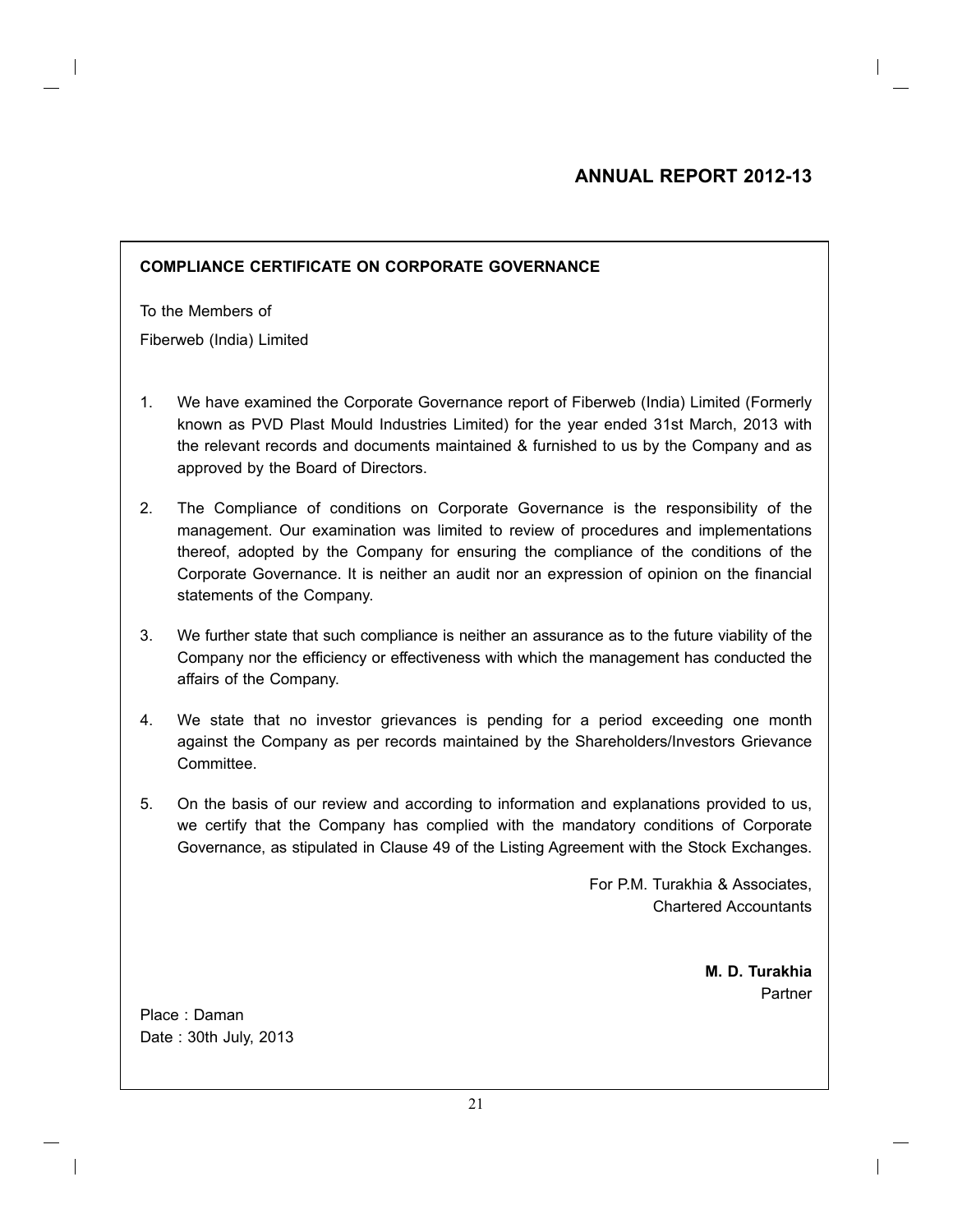# **AUDITORS' REPORT**

### **Independent Auditor's Opinion**

The Members of

**FIBERWEB (INDIA) LIMITED**

### **Report on the Financial Statements**

We have audited the accompanying financial statements of FIBERWEB (INDIA) LIMITED, (Formerly Known as PVD Plast Mould Industries Limited) which comprise the Balance Sheet as at 31st March , 2013, the Statement of Profit and Loss and the Cash Flow Statement for the year then ended, and a summary of the significant accounting policies and other explanatory information.

### **Management's Responsibility for the Financial Statements**

The Company's Management is responsible for the preparation of these financial statements that give a true and fair view of the financial position, financial performance and cash flows of the Company in accordance with the Accounting Standards referred to in sub-section (3C) of section 211 of the Companies Act, 1956 ("the Act"). This responsibility includes the design, implementation and maintenance of internal control relevant to the preparation and presentation of the financial statements that give a true and fair view and are free from material misstatement, whether due to fraud or error.

# **Auditors' Responsibility**

Our responsibility is to express an opinion on these financial statements based on our audit. We conducted our audit in accordance with the Standards onAuditing issued by the Institute of Chartered Accountants of India. Those Standards require that we comply with the ethical requirements and plan and perform the audit to obtain reasonable assurance about whether the financial statements are free from material misstatement.

An audit involves performing procedures to obtain audit evidence about the amounts and the disclosures in the financial statements. The procedures selected depend on the auditor's judgment, including the assessment of the risks of material misstatement of the financial statements, whether due to fraud or error. In making those risk assessments, the auditor considers the internal control relevant to the Company's preparation and fair presentation of the financial statements in order to design audit procedures that are appropriate in the circumstances. An audit also includes evaluating the appropriateness of accounting policies used and the reasonableness of the accounting estimates made by the Management, as well as evaluating the overall presentation of the financial statements.

We believe that the audit evidence we have obtained is sufficient and appropriate to provide a basis for our audit opinion.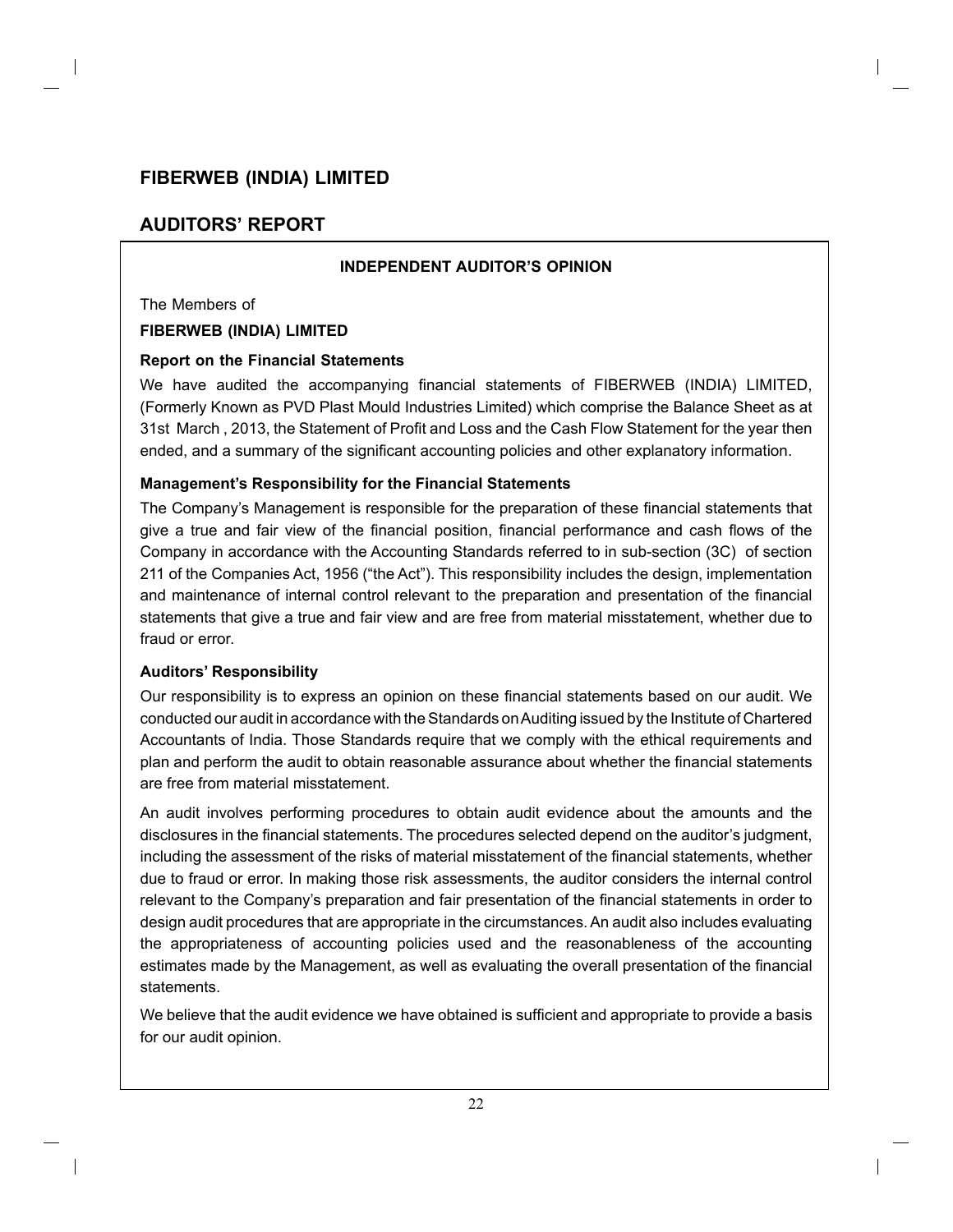#### **Opinion**

In our opinion and to the best of our information and according to the explanations given to us and subject to Note B1,2,4,5,6 & 7, the financial statements give the information required by the Act in the manner so required and give a true and fair view in conformity with the accounting principles generally accepted in India:

- (a) in the case of the Balance Sheet, of the state of affairs of the Company as at 31st March, 2013;
- (b) in the case of the Statement of Profit and Loss, of the profit of the Company for the year ended on that date, and
- (c) in the case of the Cash Flow Statement, of the cash flows of the Company for the year ended on that date.

#### **Report on Other Legal and Regulatory Requirements**

- 1. As required by the Companies (Auditor's Report) Order, 2003("the Order") issued by the Central Government of India in terms of sub-section (4A) of section 227 of the Act, we give in the Annexure a statement on the matters specified in paragraphs 4 and 5 of the Order.
- 2. As required by Section 227(3) of the Act, we report that:
	- (a) We have obtained all the information and explanations which to the best of our knowledge and belief were necessary for the purposes of our audit.
	- (b) In our opinion, proper books of account as required by law have been kept by the Company so far as it appears from our examination of those books.
	- (c) The Balance Sheet, Statement of Profit and Loss, and the Cash Flow Statement dealt with by this Report are in agreement with the books of account.
	- (d) In our opinion, the Balance Sheet, Statement of Profit and Loss, and the Cash Flow Statement comply with the Accounting Standards referred to in sub-section (3C) of section 211 of the Act.
	- (e) On the basis of the written representations received from the directors as on 31st March, 2013 taken on record by the Board of Directors, none of the directors is disqualified as on 31st March, 2013 from being appointed as a director in terms of clause (g) of sub-section (1) of section 274 of the Act.

For P.M. Turakhia & Associates, Chartered Accountants Firm Registration No: 111086W

**M. D. Turakhia** Place : Daman **Place : Partner** Date : 30-05-2013 Membership No: 017399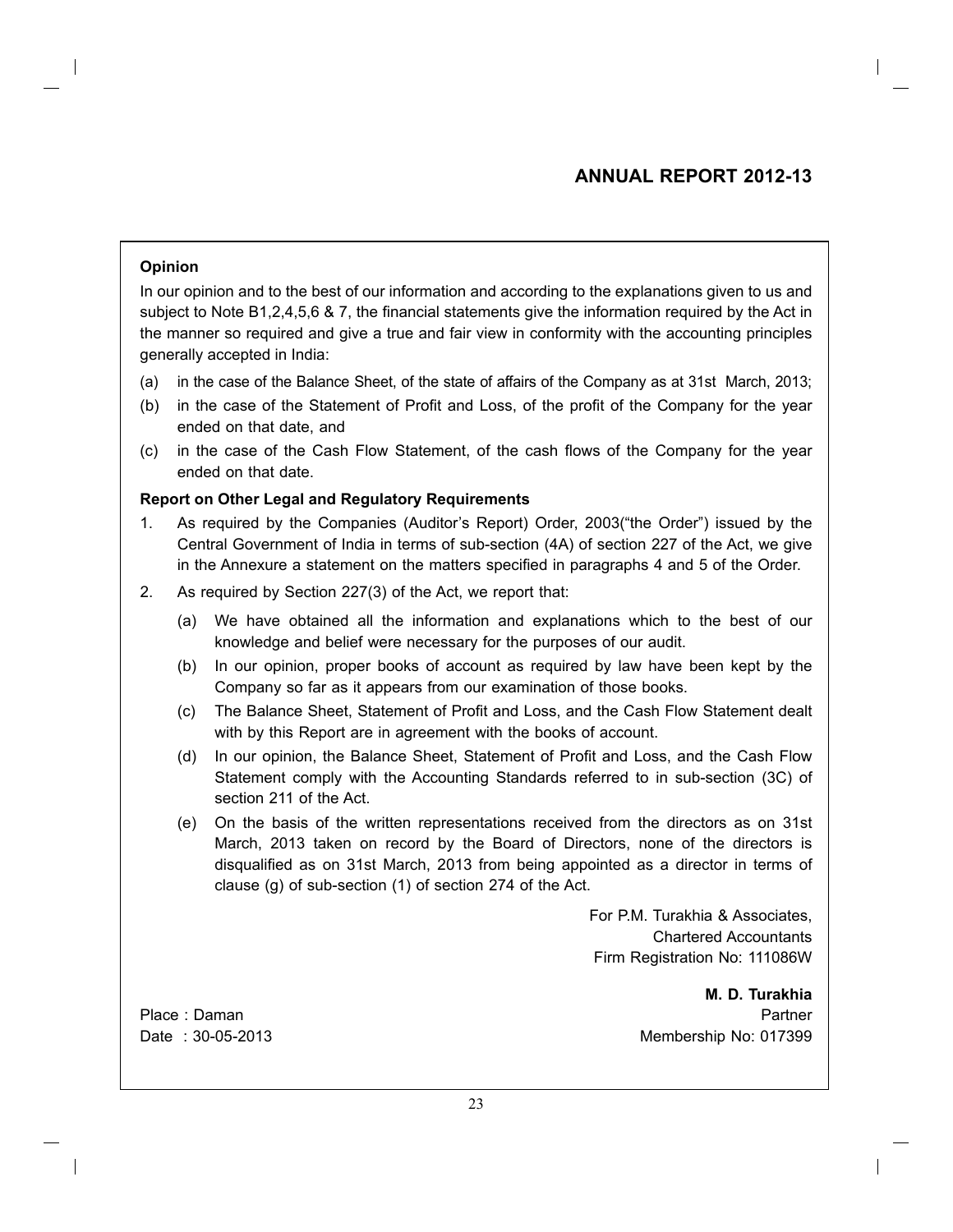# **ANNEXURE TO THE AUDITOR'S REPORT**

The Annexure referred to in our report to the members of FIBERWEB (INDIA) LIMITED for the year ended 31 March 2013. We report that: -

- i) (a) The Company has maintained proper records showing full particulars, including quantitative details & situation of fixed assets.
	- (b) All the Assets have not been physically verified by the Management during the year but there is a regular programme of verification which, in our opinion, is reasonable having regard to the size of the Company and the nature of its Fixed Assets. No material discrepancies were noticed on such verification.
	- (c) During the year, the Company has not disposed off a major or substantial part of fixed assets so as to affect the going concern status of the Company.
- $ii)$  (a) The Inventory has been physically verified during the year by the Management. The frequency of verification is reasonable.
	- (b) The procedures of physical verification of inventory followed by the management are reasonable and adequate in relation to the size of the company and the nature of its business.
	- (c) The Company has maintained proper records of inventory. The material discrepancies noticed on physical verification have been properly dealt with in the books of accounts.
- iii) The Company had neither taken nor granted any loans, secured or unsecured from / to Companies, firms or other parties covered in the register maintained under section 301 of the Companies Act 1956.Hence, the question of reporting whether the rate of interest and other terms and conditions of such loans are prima facie prejudicial to the interest of the company, whether reasonable step for recovery / payment of the overdues of such loans are taken does not arise
- iv) There is adequate inventory control procedure commensurate with the size of the company and nature of its business, for the purchase of inventory and fixed assets and for the sale of goods and services. There is no continuing failure to correct major weaknesses in internal control.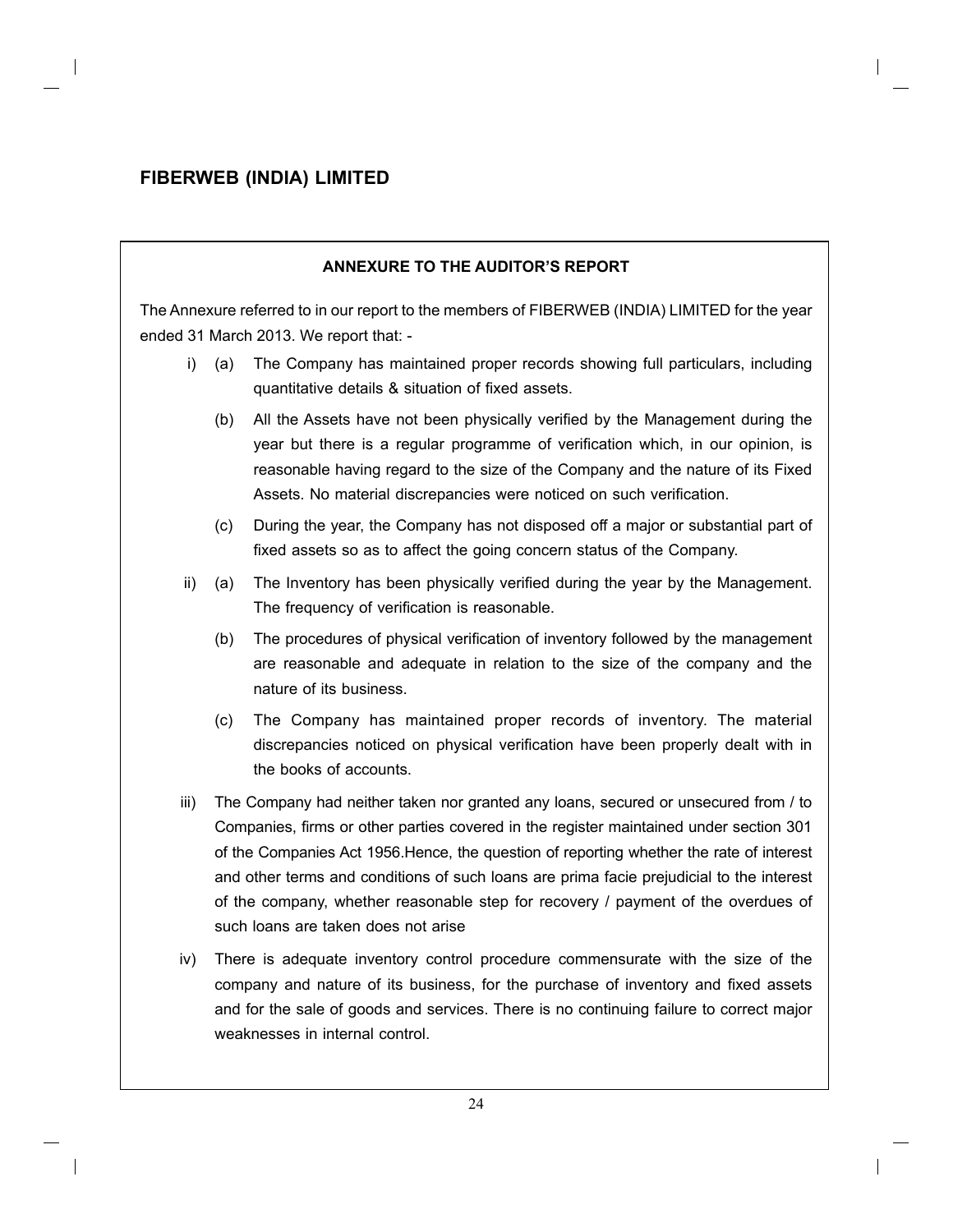# **Annual Report 2012-13**

- v) Based on the audit procedures applied by us and the information and explanations provided by the management, we are of the opinion that there were no transactions during the year that need to be entered in the register maintained under section 301 of the Companies Act, 1956.
- vi) Based on our scrutiny of the company's records and according to the information and explanations provided by the management, in our opinion, the company has not accepted any public deposits so far upto 31st March,2013.
- vii) The company has an internal audit system commensurate with the size of the company and nature of its business.
- viii) We are unable to offer any comment on the clause no. (viii) pertaining to maintenance of cost records as the cost auditor has not completed cost audit till date.
- ix) (a) The company is regular in depositing undisputed statutory dues including Provident Fund, Investor Education and Protection Fund, Employees State Insurance, Income Tax, Sales Tax Wealth Tax, Custom Duty, Excise Duty, and Cess any other material statutory dues applicable to it.
	- (b) No Un-disputed amounts payable in respect of Income Tax, Wealth Tax, Sales Tax, Service Tax, Custom Duty, Excise Duty and Cess were in arrears, as at 31st March'2013, for a period of more than six months from the date they became payable.
	- (c) There are no dues of sales tax , income tax, custom tax , wealth tax, service tax , excise duty and Cess which have not been deposited on account of any dispute.
- x) The accumulated losses of the company are more than 50% (Fifty Percent) of its Net Worth and hence the company has filed a reference with the BIFR, New Delhi Under the SICA 1985 which has been registered by the BIFR.the company registered under the Sick Unit vide BIFR's order dated 18.01.2007.The company has earned Cash Profit of Rs.2,40,25,642/- in the current financial year and of Rs.2,35,31,510/- in the immediate preceding financial year. In arriving at the accumulated loss and net worth, we have considered the qualifications which are quantifiable in the Audit Report of the year to which these losses pertain.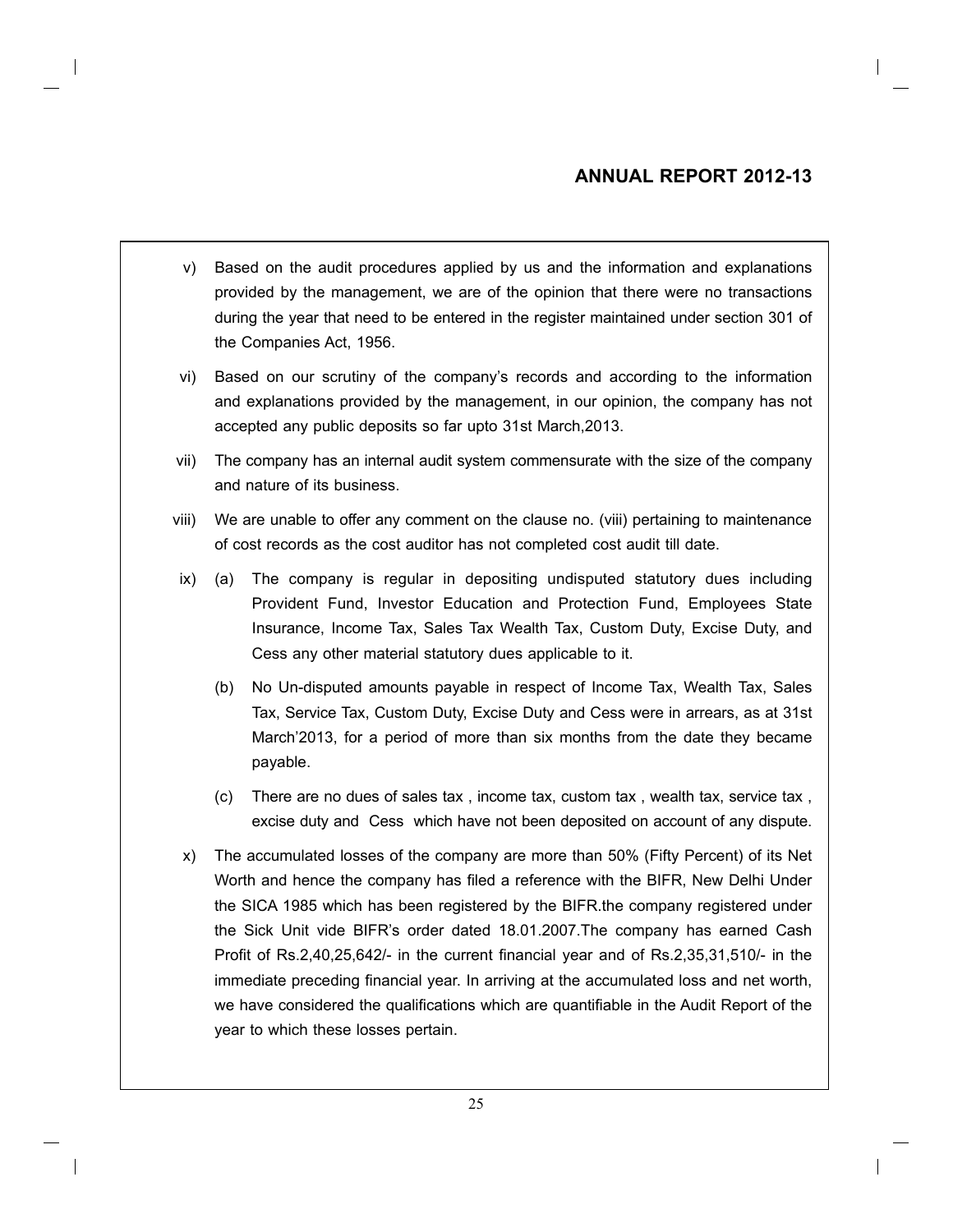xi) The company has defaulted in repayment of dues to the following financial institution/s and / or Banks and / or Debenture holders in respect of the following amount and the period mentioned there against: -

| Sr. | Name of the Financial       | <b>Principal</b> | <b>Interest</b> | <b>Period</b> |
|-----|-----------------------------|------------------|-----------------|---------------|
| No. | <b>Institution / Banks</b>  | Amount           | Amount          |               |
|     | Canara Bank - Lease Rentals | 1,73,07,490      | -               | 15 years      |

Since the company is declared as Sick Company by BIFR and rehabilitation scheme is submitted, the interest has not been provided since then and the dues stays suspended and therefore company cannot be considered as defaulter.

- xii) The Company has not granted any Loans & Advances on the basis of Security by way Pledge of Shares, Debentures and other securities. Hence, the provisions as to whether the adequate documents and records are maintained and to point out the deficiencies, if any in this regard are not applicable.
- xiii) The Company is not a Chit Fund or Nidhi / Mutual Benefit Fund/Society. Hence, the provisions of clause 4(xiii) of the Companies (Auditor's Report) Order, 2003 are not applicable to the Company.
- xiv) The Company is not dealing in or trading in Shares, Securities, Debentures and other investments. Hence, the provisions of Clause 4 (xiv) of the Companies (Auditor's Report) Order, 2003 are not applicable to the company.
- xv) The company has not given any guarantee for loans taken by others from Bank or Financial Institution. Accordingly, the provisions as to whether the terms & conditions in respect thereof are prejudicial to the interest of the Company are not applicable to the company.
- xvi) The company has no recorded, obtained any terms loans. Hence, comments under the clause are not called for the provisions as to whether the price at which shares have been issued is prejudicial to the interest of the company are not applicable.
- xvii) No funds raised on short term basis have been used for the long term investment by the company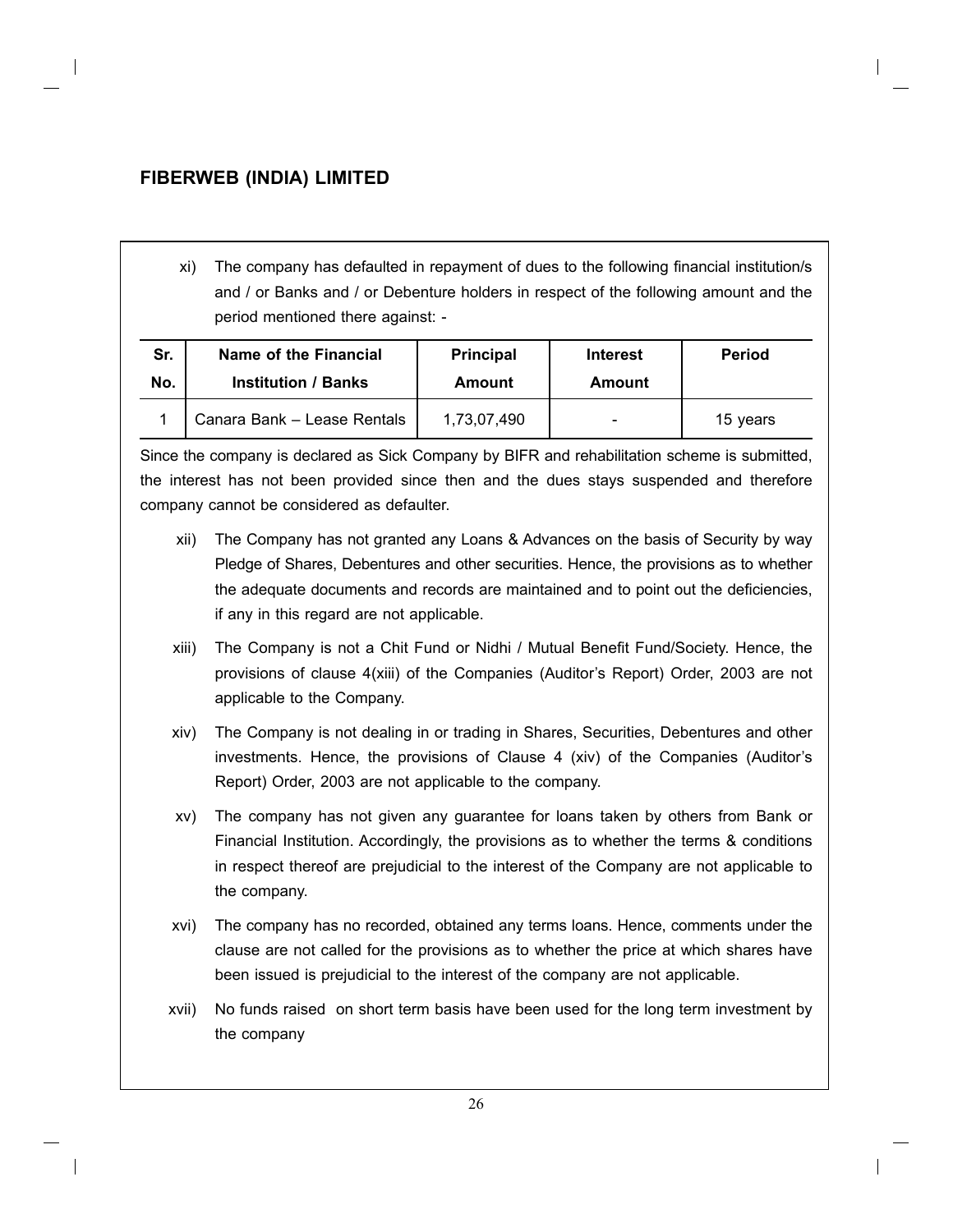# **Annual Report 2012-13**

- xviii) The company has not made any preferential allotment of shares to parties and Companies covered in the Register maintained under section 301 of the Companies Act.1956. Hence the provisions as to whether the price at which shares have been issued is prejudicial to the interest of the company are not applicable.
- xix) According to the records of the company, the company has not issued any Debentures.
- xx) The company has not raised any money by public issue. Hence the provisions as to whether the management has disclosed on the end use of money raised by public issue and the same has been verified are not applicable.
- xxi) No fraud on or by the company has been noticed or reported during the course of our Audit.

FOR **P. M. TURAKHIA & ASSOCIATES** CHARTERED ACCOUNTANTS

> (**M. D. TURAKHIA**) **PARTNER**

PLACE : MUMBAI DATE : 30.05.2013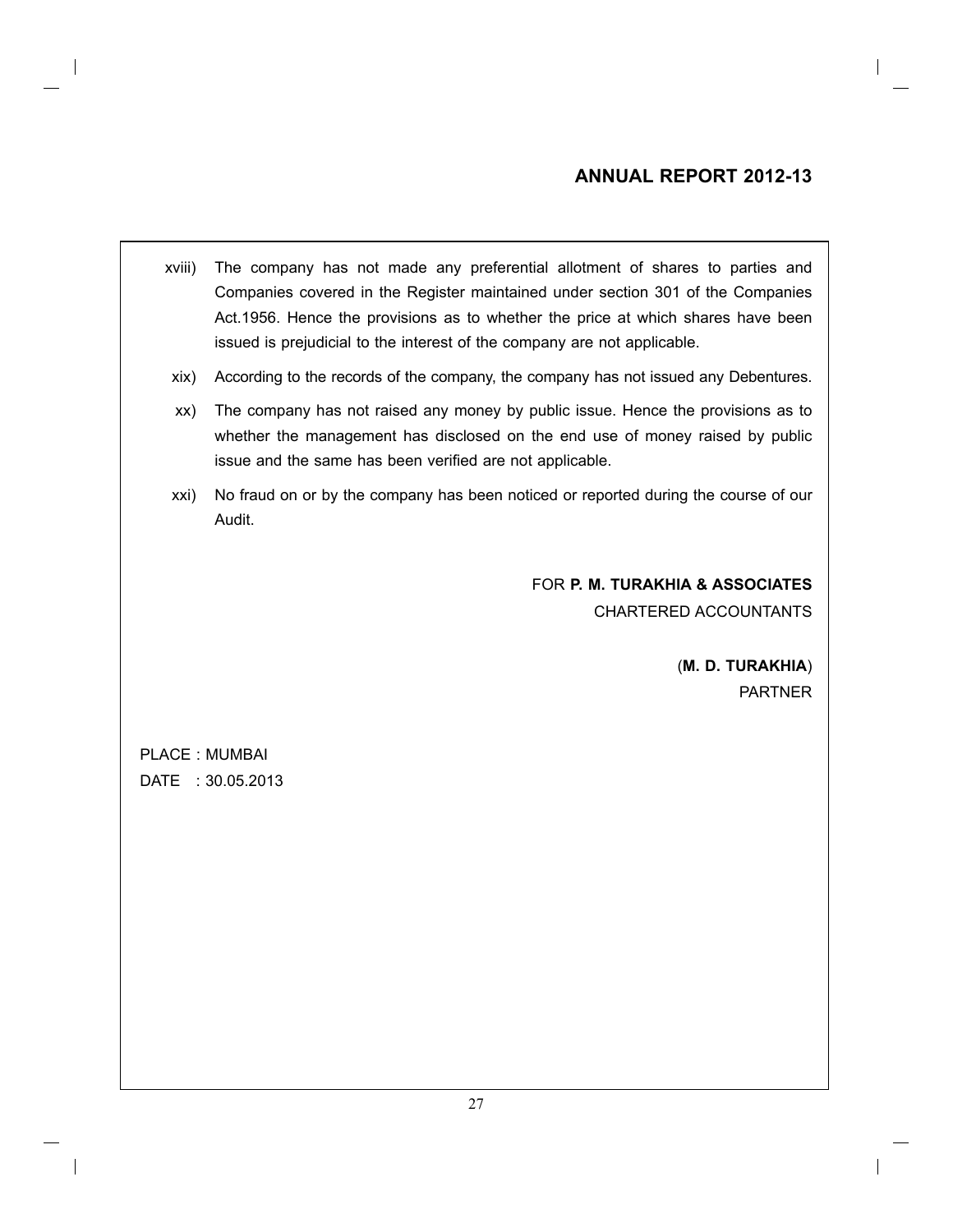# **BALANCE SHEET AS AT 31ST MARCH, 2013**

|   |                                          | <b>Particulars</b>                                              | Note No.               | <b>AS AT</b><br>31-03-2013                                        | AS AT<br>31-03-2012             |
|---|------------------------------------------|-----------------------------------------------------------------|------------------------|-------------------------------------------------------------------|---------------------------------|
| A |                                          | <b>EQUITY AND LIABILITIES</b>                                   |                        |                                                                   |                                 |
|   | 1                                        | Shareholders' funds                                             |                        |                                                                   |                                 |
|   |                                          | Share capital<br>(a)<br>(b) Reserves and surplus                | 1<br>$\overline{c}$    | 109,930,930<br>-689,521,280                                       | 109,930,930<br>$-689,535,774$   |
|   |                                          |                                                                 |                        | -588,590,350                                                      | -579,604,844                    |
|   | 2                                        | Share application money pending allotment                       | 23                     | 40,350,000                                                        | 43,150,000                      |
|   | 3                                        | <b>Non-current liabilities</b>                                  |                        |                                                                   |                                 |
|   |                                          | (a) Long-term borrowings<br>Other long term liabilities<br>(b)  | 3<br>4                 | 1,314,521,315<br>2,213,548                                        | 1,306,149,825                   |
|   |                                          |                                                                 |                        | 1,316,734,863                                                     | 1,306,149,825                   |
|   | 4                                        | <b>Current liabilities</b>                                      |                        |                                                                   |                                 |
|   |                                          | Short-term borrowings<br>(a)<br>Trade payables<br>(b)           | 5<br>6                 | 3,200,000<br>18,705,493                                           | 2,700,000<br>10,851,952         |
|   |                                          | Other current liabilities<br>(c)                                | 7                      | 716,791                                                           | 795,586                         |
|   |                                          | (d)<br>Short-term provisions                                    | 8                      | 1,587,254                                                         | 2,854,117                       |
|   |                                          |                                                                 |                        | 24,209,538                                                        | 17,201,655                      |
|   |                                          | <b>TOTAL</b>                                                    |                        | 792,704,051                                                       | 786,896,635                     |
| в |                                          | <b>ASSETS</b>                                                   |                        |                                                                   |                                 |
|   | 1                                        | <b>Non-current assets</b><br><b>Fixed assets</b><br>(a)         |                        |                                                                   |                                 |
|   |                                          | (i) Tangible assets                                             | 9                      | 557,695,440                                                       | 573,411,378                     |
|   |                                          |                                                                 |                        | 557,695,440                                                       | 573,411,378                     |
|   |                                          | Long-term loans and advances<br>(b)                             | 10                     | 77,251,713                                                        | 79,958,136                      |
|   |                                          |                                                                 |                        | 77,251,713                                                        | 79,958,136                      |
|   | $\overline{2}$                           | <b>Current assets</b><br><b>Current investments</b><br>(a)      | 11                     | 10,700                                                            | 10,700                          |
|   |                                          | Inventories<br>(b)                                              | 12                     | 88,597,989                                                        | 48,661,517                      |
|   |                                          | Trade receivables<br>(c)                                        | 13                     | 21,712,084                                                        | 32,267,634                      |
|   |                                          | Cash and cash equivalents<br>(d)                                | 14                     | 27,529,467                                                        | 45,453,031                      |
|   |                                          | Short-term loans and advances<br>(e)                            | 15                     | 19,325,439                                                        | 6,001,020                       |
|   |                                          | (f)<br>Other current assets                                     | 16                     | 581,219                                                           | 1,133,219                       |
|   |                                          |                                                                 |                        | 157,756,898                                                       | 133,527,120                     |
|   |                                          | <b>TOTAL</b>                                                    |                        | 792,704,051                                                       | 786,896,635                     |
|   |                                          | See accompanying notes forming part of the financial statements |                        |                                                                   |                                 |
|   |                                          | In terms of our report attached.                                |                        |                                                                   |                                 |
|   | <b>For P.M.TURAKHIA &amp; ASSOCIATES</b> |                                                                 |                        | For FIBERWEB (INDIA) LIMITED<br>On hehalf of Board of Directors   |                                 |
|   |                                          | Firm Registration NO 111086w                                    |                        |                                                                   |                                 |
|   |                                          | <b>For P.M. TURAKHIA &amp; ASSOCIATES</b>                       | <b>PRAVIN V. SHETH</b> |                                                                   | - Chairman & Mananging Director |
|   | <b>CHARTERED ACCOUNTANTS</b>             |                                                                 | <b>P.S.KRISHNAN</b>    | - Executive Director                                              |                                 |
|   |                                          | (M.D.TURAKHIA)<br>Membership No. 017399                         | <b>G.RAVINDRAN</b>     | - Executive Director<br><b>SUNITA AGARWAL - Company Secretary</b> |                                 |
|   |                                          | PLACE: DAMAN                                                    | PLACE: DAMAN           |                                                                   |                                 |
|   |                                          | DATE: 30.05.2013                                                | DATE: 30.05.2013       |                                                                   |                                 |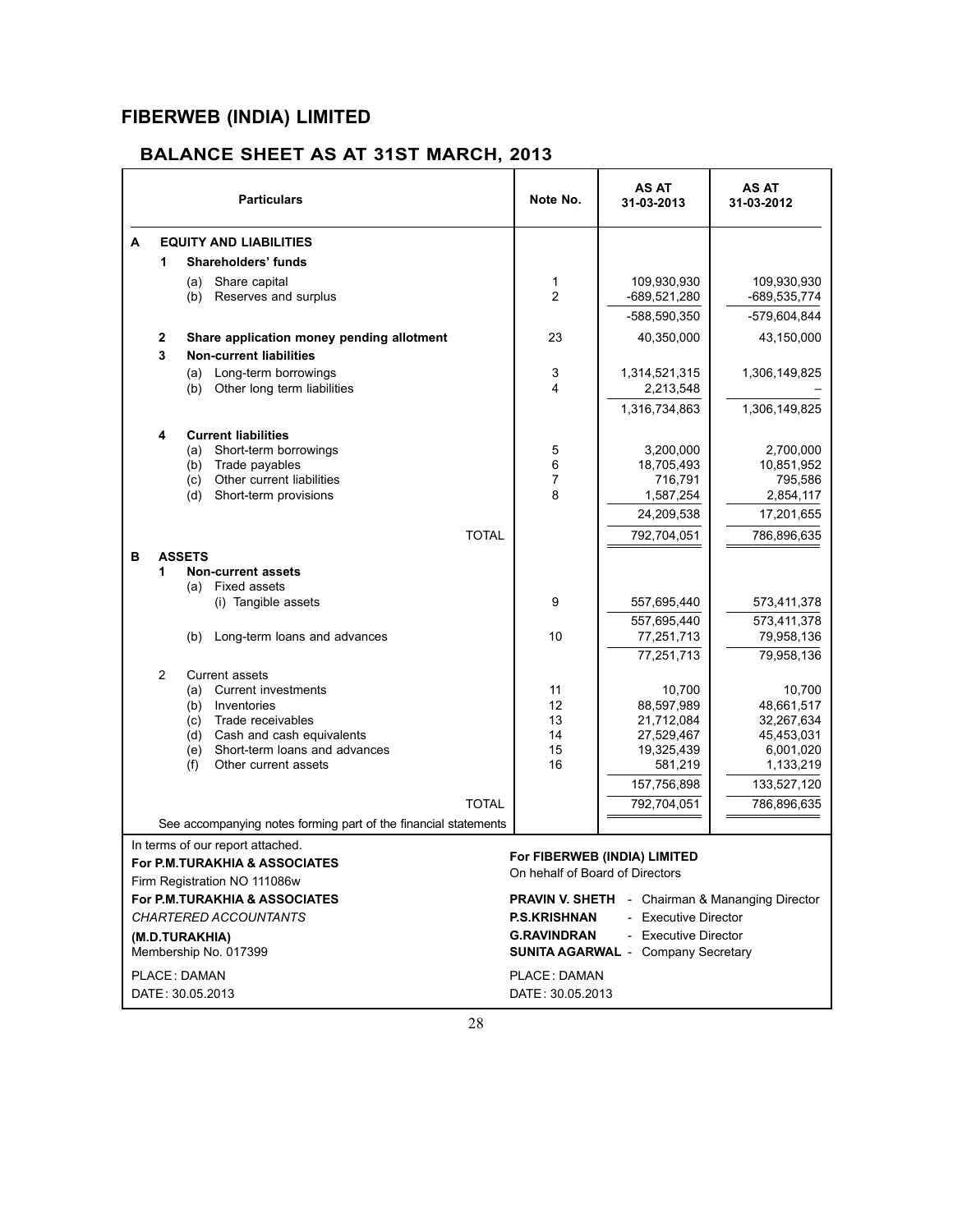# **PROFIT & LOSS ACCOUNT FOR THE YEAR ENDED 31ST MARCH, 2013**

|   |   | <b>Particulars</b>                                            | Note No.                        | For the year<br>ended<br>31-03-2013                               | For the year<br>ended<br>31-03-2012 |
|---|---|---------------------------------------------------------------|---------------------------------|-------------------------------------------------------------------|-------------------------------------|
| А |   | <b>CONTINUING OPERATIONS</b>                                  |                                 |                                                                   |                                     |
|   | 1 | Revenue from operations (gross)                               | 17                              | 543,686,996                                                       | 466,530,797                         |
|   |   | Less: Excise duty                                             |                                 | 36,363,081                                                        | 26,502,335                          |
|   |   | Revenue from operations (net)                                 |                                 | 507,323,915                                                       | 440,028,462                         |
|   | 2 | Other income                                                  | 18                              | 4,065,505                                                         | 7,848,707                           |
|   | 3 | Total revenue (1+2)                                           |                                 | 511,389,420                                                       | 447,877,169                         |
|   | 4 | Expenses                                                      |                                 |                                                                   |                                     |
|   |   | (a) Cost of materials consumed                                | 19.a                            | 363,562,170                                                       | 273,953,238                         |
|   |   | Changes in inventories of finished goods,<br>(b)              | 19.b                            | $-15,504,801$                                                     | 12,611,949                          |
|   |   | work-in-progress and stock-in-trade                           |                                 |                                                                   |                                     |
|   |   | Employee benefits expense<br>(c)                              | 20                              | 33,766,499                                                        | 23,210,769                          |
|   |   | Finance costs<br>(d)                                          | 21                              | 422,500                                                           | 215,218                             |
|   |   | Depreciation and amortisation expense<br>(e)                  | 9                               | 22,405,712                                                        | 12,308,737                          |
|   |   | (f)<br>Other expenses                                         | 22                              | 106,171,542                                                       | 100,740,044                         |
|   |   | Total expenses                                                |                                 | 510,823,622                                                       | 423,039,955                         |
|   | 5 | Profit / (Loss) before exceptional and                        |                                 | 565,798                                                           | 24,837,215                          |
|   |   | extraordinary items and tax $(3 - 4)$                         |                                 |                                                                   |                                     |
|   | 6 | Exceptional items (Prior period Items)                        | 23.a                            | $-12,307,490$                                                     | $-2,000,000$                        |
|   | 7 | Profit / (Loss) before extraordinary items                    |                                 | $-11,741,692$                                                     | 22,837,215                          |
|   |   | and tax $(5-6)$                                               |                                 |                                                                   |                                     |
|   | 8 | Extraordinary items                                           | 23.b                            | 2,607,126                                                         | 2,688,284                           |
|   | 9 | Profit / (Loss) before tax (7-8)                              |                                 | $-9,134,566$                                                      | 25,525,499                          |
|   |   | In terms of our report attached.                              |                                 |                                                                   |                                     |
|   |   | For P.M.TURAKHIA & ASSOCIATES                                 | On hehalf of Board of Directors | For FIBERWEB (INDIA) LIMITED                                      |                                     |
|   |   | Firm Registration NO 111086w<br>For P.M.TURAKHIA & ASSOCIATES | <b>PRAVIN V SHETH</b>           |                                                                   | - Chairman & Mananging Director     |
|   |   | CHARTERED ACCOUNTANTS                                         | <b>P.S.KRISHNAN</b>             | - Executive Director                                              |                                     |
|   |   | (M.D.TURAKHIA)<br>Membership No. 017399                       | <b>G.RAVINDRAN</b>              | - Executive Director<br><b>SUNITA AGARWAL - Company Secretary</b> |                                     |
|   |   | PLACE: DAMAN                                                  | PLACE: DAMAN                    |                                                                   |                                     |
|   |   | DATE: 30.05.2013                                              | DATE: 30.05.2013                |                                                                   |                                     |

ı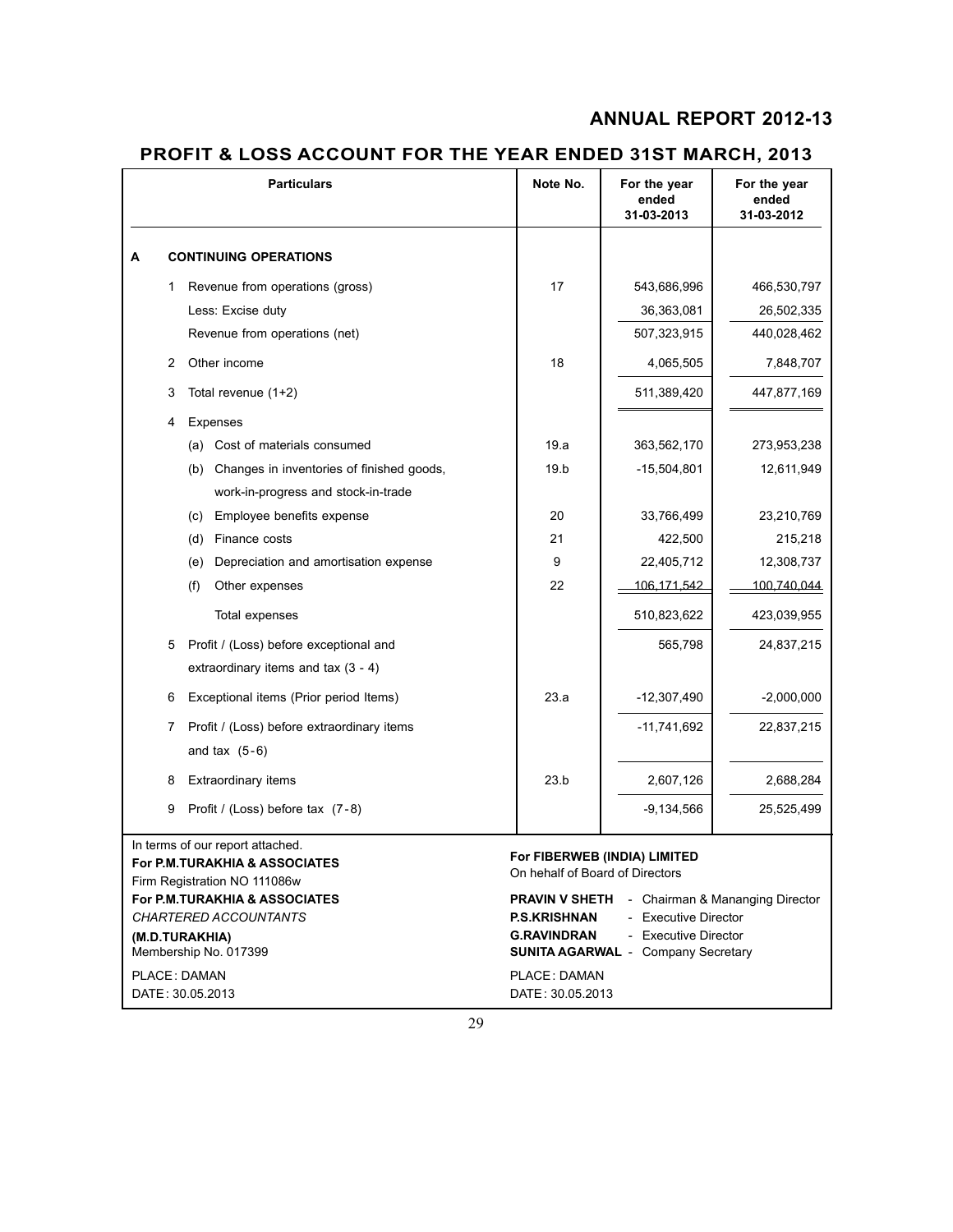| Cash Flow Statement for the year ended 31 March, 2013           |               |                                      |                                      |              |  |  |  |  |
|-----------------------------------------------------------------|---------------|--------------------------------------|--------------------------------------|--------------|--|--|--|--|
| Particulars                                                     |               | For the year ended<br>31 March. 2013 | For the year ended<br>31 March, 2012 |              |  |  |  |  |
| A. Cash flow from operating activities                          |               |                                      |                                      |              |  |  |  |  |
| Net Profit / (Loss) before extraordinary items and tax          |               | 565,798                              |                                      | 24,837,214   |  |  |  |  |
| Adjustments for:                                                |               |                                      |                                      |              |  |  |  |  |
| Depreciation and amortisation                                   | 22,405,712    |                                      | 12,308,737                           |              |  |  |  |  |
| Amortisation of share issue expenses and discount on shares     |               |                                      |                                      |              |  |  |  |  |
| Interest income                                                 | $-248,791$    | 22,156,921                           | $-877,984$                           | 11,430,753   |  |  |  |  |
| Operating profit / (loss) before working capital changes        |               | 22,722,719                           |                                      | 36,267,967   |  |  |  |  |
| Changes in working capital:                                     |               |                                      |                                      |              |  |  |  |  |
| Adjustments for (increase) / decrease in operating assets:      |               |                                      |                                      |              |  |  |  |  |
| Inventories                                                     | $-39,936,472$ |                                      | 32,299,975                           |              |  |  |  |  |
| Trade receivables                                               | 10,555,550    |                                      | $-26,519,402$                        |              |  |  |  |  |
| Short-term loans and advances                                   | $-13,324,419$ |                                      | 1,453,816                            |              |  |  |  |  |
| Long-term loans and advances                                    | 2,706,423     |                                      | $-221,000$                           |              |  |  |  |  |
| Other current assets                                            | 552,000       | $-39,446,918$                        | 4,500                                | 7,017,889    |  |  |  |  |
| Adjustments for increase / (decrease) in operating liabilities: |               |                                      |                                      |              |  |  |  |  |
| Trade payables                                                  | 7,853,541     |                                      | $-536,334$                           |              |  |  |  |  |
| Other current liabilities                                       | $-78,795$     |                                      | 658,449                              |              |  |  |  |  |
| Long term liabilities                                           | 2,213,548     |                                      |                                      |              |  |  |  |  |
| Long Term Borrowings                                            | 8,371,490     |                                      | $-2,511,250$                         |              |  |  |  |  |
| Short-term Borrowing                                            | 500,000       |                                      | 900,000                              |              |  |  |  |  |
| Short-term provisions                                           | $-1,266,863$  | 17,592,921                           | $-733,409$                           | $-2,222,544$ |  |  |  |  |
| Cash Generated form Operations                                  |               | 868,722                              |                                      | 41,063,312   |  |  |  |  |
| <b>Interest Paid</b>                                            |               | 422,500                              |                                      | 215,218      |  |  |  |  |
| Cash Before Extraordinary Items                                 |               | 1,291,222                            |                                      | 41,278,530   |  |  |  |  |
| Cash flow from extraordinary items                              |               | 2,607,126                            |                                      |              |  |  |  |  |
| Cash generated from operations                                  |               | 3,898,348                            |                                      | 41,278,530   |  |  |  |  |
| Net income tax (paid) / refunds                                 |               |                                      |                                      |              |  |  |  |  |
| Net cash flow from / (used in) operating activities (A)         |               | 3,898,348                            |                                      | 41,278,530   |  |  |  |  |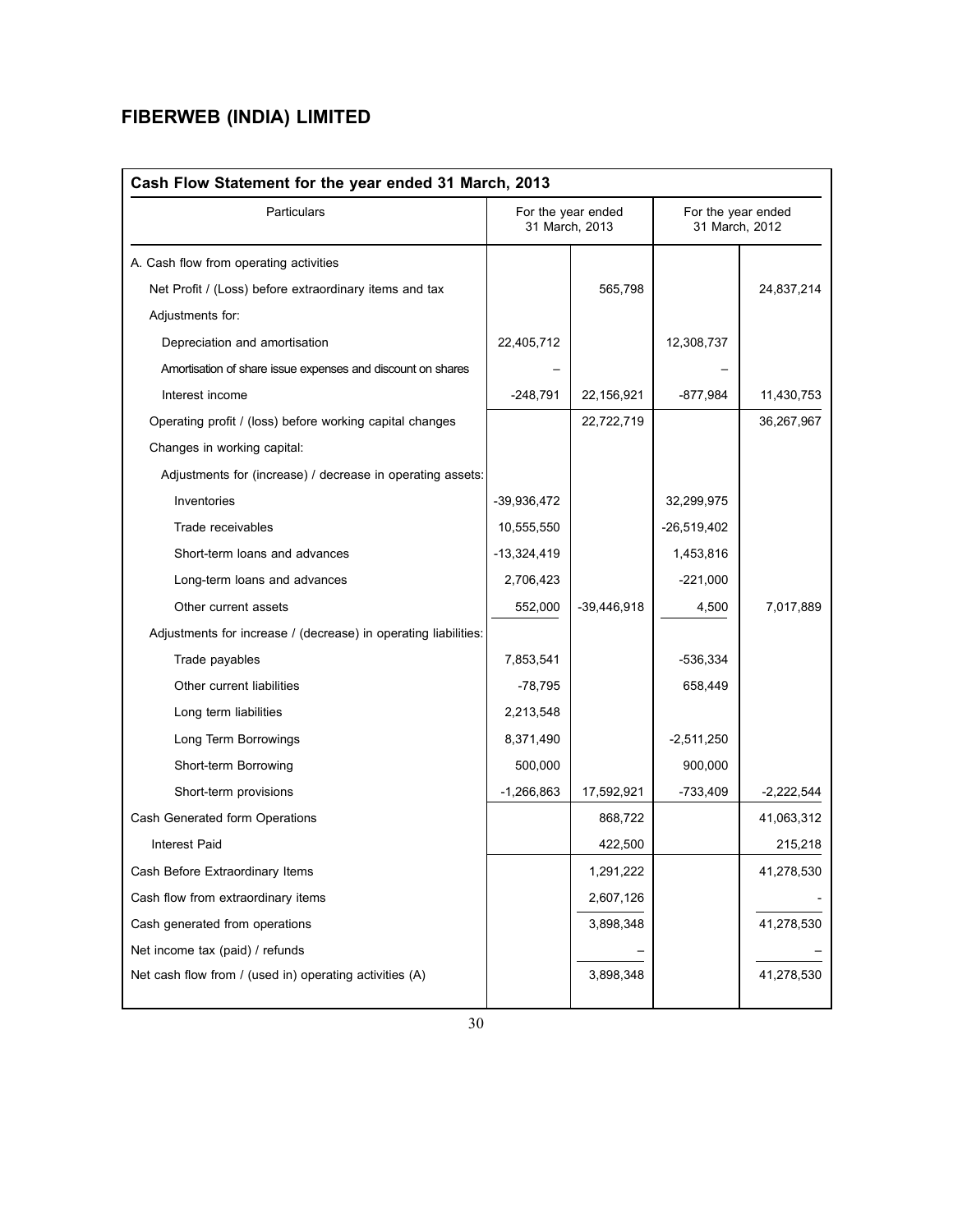| Cash Flow Statement for the year ended 31 March, 2013 (Contd.)                                                      |                                                                                                                 |                                                                                 |  |  |
|---------------------------------------------------------------------------------------------------------------------|-----------------------------------------------------------------------------------------------------------------|---------------------------------------------------------------------------------|--|--|
| <b>Particulars</b>                                                                                                  | For the year ended<br>31 March, 2013                                                                            | For the year ended<br>31 March. 2012                                            |  |  |
| В.<br>Cash flow from investing activities<br>Capital expenditure on fixed assets, including<br>capital advances     | 15,715,938                                                                                                      | (3, 115, 258)                                                                   |  |  |
| Proceeds from sale of fixed assets                                                                                  |                                                                                                                 |                                                                                 |  |  |
| Loans realised                                                                                                      |                                                                                                                 |                                                                                 |  |  |
| - Others                                                                                                            | (34, 564, 141)                                                                                                  | 1,453,816                                                                       |  |  |
| Interest received                                                                                                   |                                                                                                                 |                                                                                 |  |  |
| - Others                                                                                                            | 248,791                                                                                                         | 877,983                                                                         |  |  |
| Net cash flow from / (used in) investing activities (B)                                                             | (18,599,412)                                                                                                    | (783, 459)                                                                      |  |  |
| Cash flow from financing activities<br>С.                                                                           |                                                                                                                 |                                                                                 |  |  |
| Share application money received / (refunded)                                                                       | (2,800,000)                                                                                                     | (7,500,000)                                                                     |  |  |
| Proceeds from long-term borrowings                                                                                  |                                                                                                                 |                                                                                 |  |  |
| Finance cost                                                                                                        | (422,500)                                                                                                       | (215, 218)                                                                      |  |  |
| Net cash flow from / (used in) financing activities (C)                                                             | (3,222,500)                                                                                                     | (7,715,218)                                                                     |  |  |
| Net increase / (decrease) in Cash and cash equivalents (A+B+C)                                                      | (17,923,564)                                                                                                    | 30,977,109                                                                      |  |  |
| Cash and cash equivalents at the beginning of the year                                                              | 45,453,031                                                                                                      | 14,475,922                                                                      |  |  |
| Effect of exchange differences on restatement of foreign                                                            | (17, 923, 564)                                                                                                  | 30,977,109                                                                      |  |  |
| currency Cash and cash equivalents                                                                                  |                                                                                                                 |                                                                                 |  |  |
| Cash and cash equivalents at the end of the year                                                                    | 27,529,467                                                                                                      | 45,453,031                                                                      |  |  |
| See accompanying notes forming part of the financial statements                                                     |                                                                                                                 |                                                                                 |  |  |
| In terms of our report attached.<br><b>For P.M.TURAKHIA &amp; ASSOCIATES</b><br>Firm Registration NO 111086w        | For FIBERWEB (INDIA) LIMITED<br>On hehalf of Board of Directors                                                 |                                                                                 |  |  |
| <b>For P.M.TURAKHIA &amp; ASSOCIATES</b><br><i>CHARTERED ACCOUNTANTS</i><br>(M.D.TURAKHIA)<br>Membership No. 017399 | <b>PRAVIN V SHETH</b><br><b>P.S.KRISHNAN</b><br><b>G.RAVINDRAN</b><br><b>SUNITA AGARWAL - Company Secretary</b> | - Chairman & Mananging Director<br>- Executive Director<br>- Executive Director |  |  |
| <b>PLACE: DAMAN</b><br>DATE: 30.05.2013                                                                             | PLACE: DAMAN<br>DATE: 30.05.2013                                                                                |                                                                                 |  |  |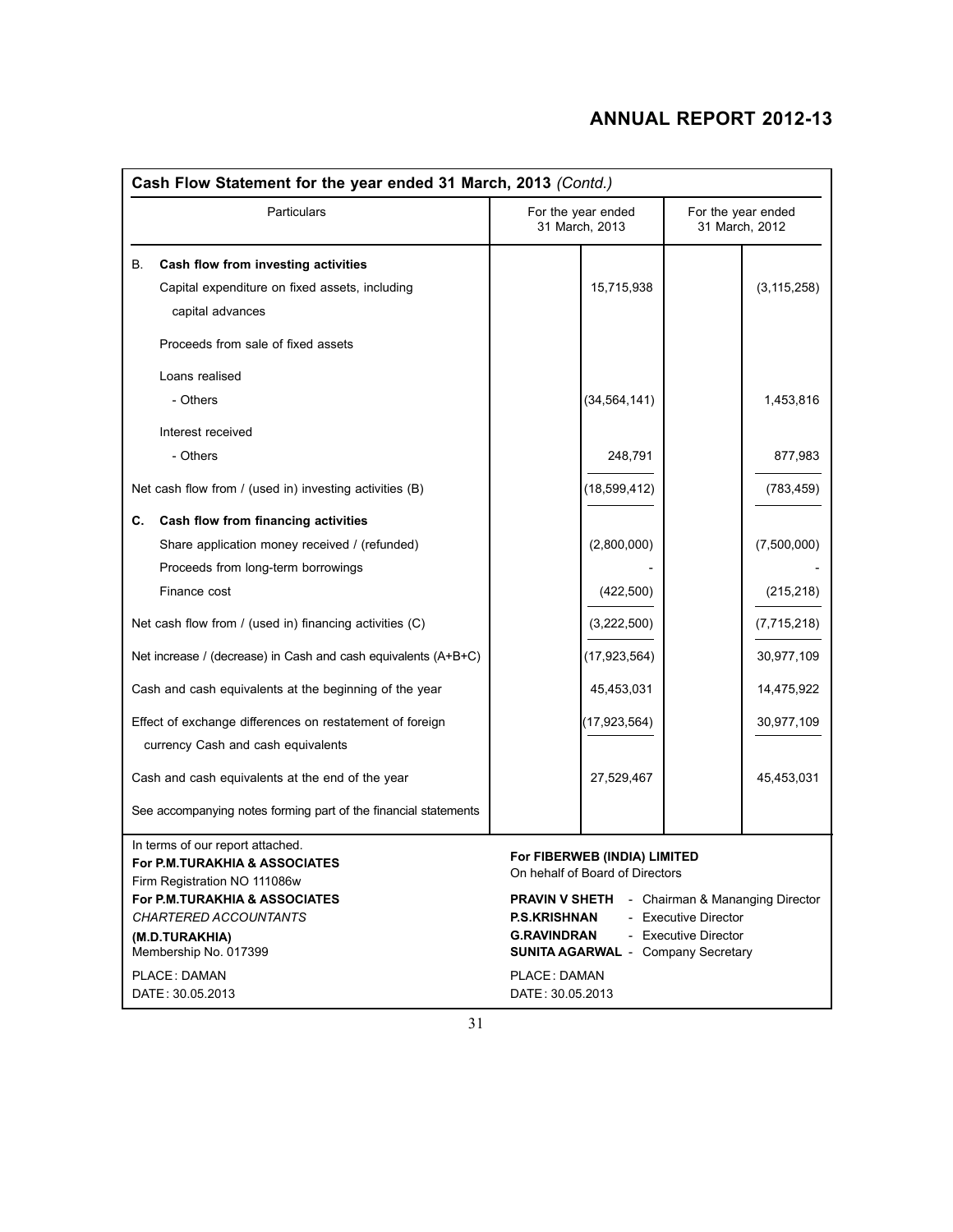|        | Note 1 Share capital                                                                                                       |                           |                             |              |                         |                    |     |                             |                         |                                    |                                         |
|--------|----------------------------------------------------------------------------------------------------------------------------|---------------------------|-----------------------------|--------------|-------------------------|--------------------|-----|-----------------------------|-------------------------|------------------------------------|-----------------------------------------|
|        | <b>Particulars</b>                                                                                                         |                           |                             |              |                         |                    |     | As at 31 March, 2013        |                         |                                    | As at 31 March, 2012                    |
|        |                                                                                                                            |                           |                             |              | Number of<br>shares     |                    | Rs. |                             | Number of<br>shares     |                                    | Rs.                                     |
| (a)    | Authorised<br>Equity shares of ` 10 each with voting rights<br>Redeemable preference shares of '10 each                    |                           |                             |              | 15,000,000<br>5,000,000 |                    |     | 150,000,000<br>50,000,000   | 15,000,000<br>5,000,000 |                                    | 150,000,000<br>50,000,000               |
|        |                                                                                                                            |                           |                             |              | 20,000,000              |                    |     | 200,000,000                 | 20,000,000              |                                    | 200,000,000                             |
| (b)    | Issued<br>Equity shares of ` 10 each with voting rights                                                                    |                           |                             |              | 10,993,093              |                    |     | 109,930,930                 | 10,993,093              |                                    | 109,930,930                             |
|        |                                                                                                                            |                           |                             |              | 10,993,093              |                    |     | 109,930,930                 | 10,993,093              |                                    | 109,930,930                             |
| (c)    | Subscribed and fully paid up<br>Equity shares of `10 each with voting rights                                               |                           |                             |              | 10,993,093              |                    |     | 109,930,930                 | 10,993,093              |                                    | 109,930,930                             |
|        |                                                                                                                            |                           |                             |              | 10,993,093              |                    |     | 109,930,930                 | 10,993,093              |                                    | 109,930,930                             |
|        |                                                                                                                            |                           |                             | Total        | 10,993,093              |                    |     | 109,930,930                 | 10,993,093              |                                    | 109,930,930                             |
|        |                                                                                                                            |                           |                             |              |                         |                    |     |                             |                         |                                    |                                         |
| Notes: |                                                                                                                            |                           |                             |              |                         |                    |     |                             |                         |                                    |                                         |
|        | (i) Reconciliation of the number of shares and amount outstanding at the beginning and at the end of the reporting period: |                           |                             |              |                         |                    |     |                             |                         |                                    |                                         |
|        | Particulars                                                                                                                | Opening<br>Balance        | Fresh<br>issue              | <b>Bonus</b> | <b>ESOP</b>             | Conversion         |     | Buy back                    |                         | Other<br>changes<br>(give details) | Closing<br><b>Balance</b>               |
|        | Equity shares with voting rights                                                                                           |                           |                             |              |                         |                    |     |                             |                         |                                    |                                         |
|        | Year ended 31 March, 2013<br>- Number of shares<br>- Amount (`)                                                            | 10,993,093<br>109,930,930 |                             |              |                         |                    |     |                             |                         |                                    | 10,993,093<br>109,930,930               |
|        | Year ended 31 March, 2012<br>- Number of shares<br>- Amount (`)                                                            | 10,993,093<br>109,930,930 | -                           |              |                         |                    |     |                             |                         |                                    | 10,993,093<br>109,930,930               |
|        | Particulars                                                                                                                |                           |                             |              |                         |                    |     |                             |                         |                                    |                                         |
| Notes: |                                                                                                                            |                           |                             |              |                         |                    |     |                             |                         |                                    |                                         |
|        | (ii) Details of shares held by each shareholder holding more than 5% shares:                                               |                           |                             |              |                         |                    |     |                             |                         |                                    |                                         |
|        | Class of shares / Name of shareholder                                                                                      |                           |                             |              | As at 31 March, 2013    |                    |     |                             | As at 31 March, 2012    |                                    |                                         |
|        |                                                                                                                            |                           | Number of<br>shares<br>held |              | % holding in that       | class of<br>shares |     | Number of<br>shares<br>held |                         |                                    | % holding in<br>that class<br>of shares |
|        | Equity shares with voting rights                                                                                           |                           |                             |              |                         |                    |     |                             |                         |                                    |                                         |
|        | Pravin V Sheth                                                                                                             |                           |                             | 1,913,594    |                         | 17.41              |     |                             | 1,913,594               |                                    | 17.41                                   |
|        | Chemical & Alkalie Distributors Ltd.                                                                                       |                           |                             | 73,899       |                         | 0.67               |     |                             | 953,899                 |                                    | 8.68                                    |
|        | Bharat Capital & Holding Ltd.                                                                                              |                           |                             | 2,058,327    |                         | 18.72              |     |                             | 1,178,327               |                                    | 10.72                                   |

### **Notes forming part of the financial statements**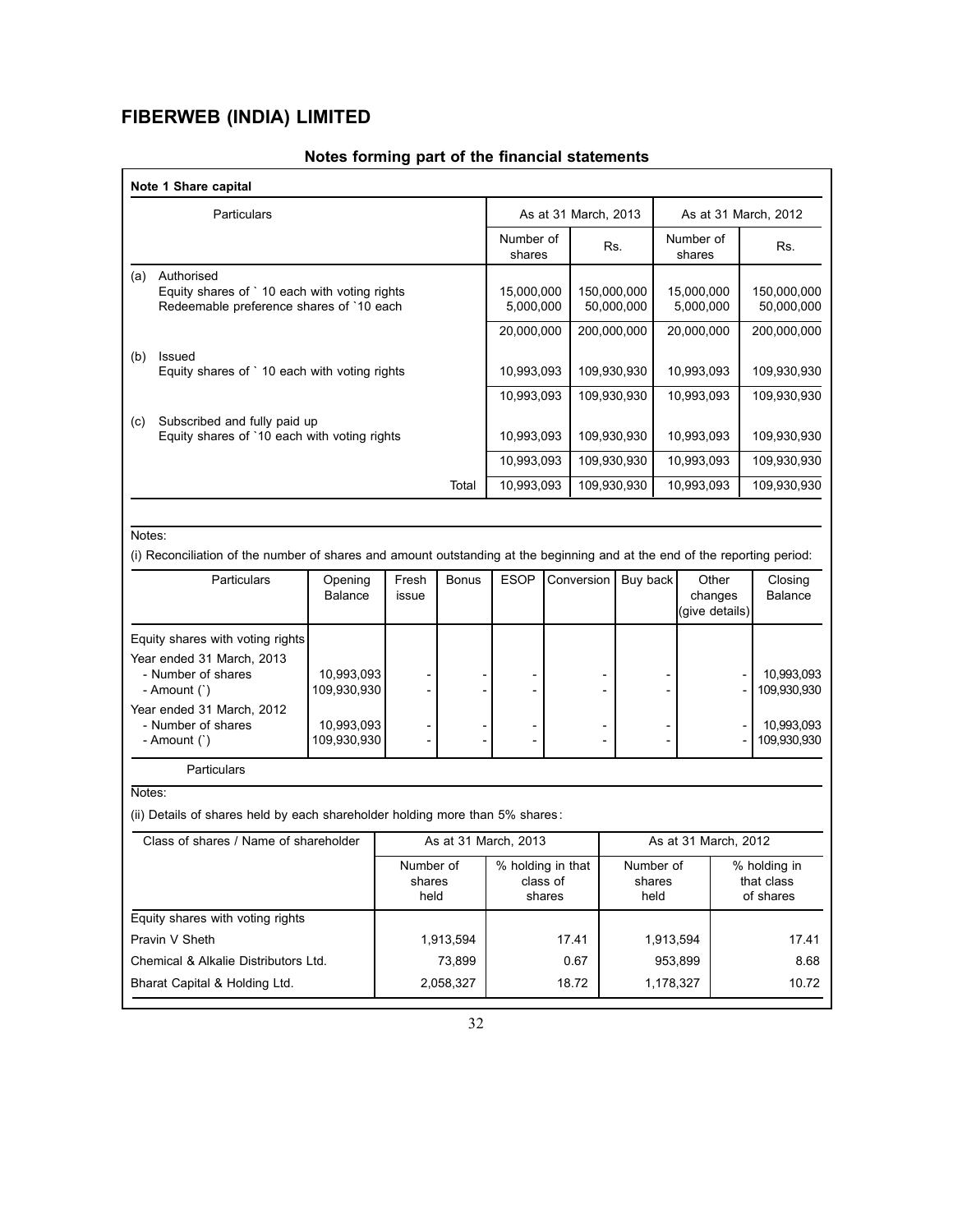|     | Note 2 Reserves and surplus                          |                                  |                 |
|-----|------------------------------------------------------|----------------------------------|-----------------|
|     | Particulars                                          | As at 31 March,                  | As at 31 March, |
|     |                                                      | 2013                             | 2012            |
| (a) | Securities premium account                           |                                  |                 |
|     | Opening balance                                      | 132,447,305                      | 132,447,305     |
|     | Closing balance                                      | 132,447,305                      | 132,447,305     |
| (b) | Debenture redemption reserve                         |                                  |                 |
|     | Opening balance                                      |                                  | 21,000,000      |
|     | Less: Transferred to General Reserve during the year |                                  | (21,000,000)    |
|     | Closing balance<br>Revaluation reserve               |                                  |                 |
| (c) | Opening balance                                      | 154,536,070                      |                 |
|     | Add: Addition on revaluations during the year        |                                  | 276,887,178     |
|     | Add: Excess provided added with Revaluation Reserve  | 149,060                          |                 |
|     | Less: Utilised for set off against depreciation      |                                  | 122,351,108     |
|     | Closing balance                                      | 154,685,130                      | 154,536,070     |
| (d) | General reserve                                      |                                  |                 |
|     | Opening balance                                      | 21,000,000                       |                 |
|     | Add: Transferred from Debenture Redemption Reserve   |                                  | 21,000,000      |
|     | Closing balance                                      | 21,000,000                       | 21,000,000      |
| (e) | Other reserves - Forfeiture of Shares                |                                  |                 |
|     | Opening balance                                      | 63,440                           | 63,440          |
|     | Closing balance                                      | 63,440                           | 63,440          |
| (f) | Surplus / (Deficit) in Statement of Profit and Loss  |                                  | (1,023,108,088) |
|     | Opening balance<br>Add: Profit / (Loss) for the year | (997, 582, 589)<br>(9, 134, 566) | 25,525,499      |
|     | Closing balance                                      | (1,006,717,155)                  | (997, 582, 589) |
|     | Total                                                | (698, 521, 280)                  | (689, 535, 774) |
|     | Note 3: Long-term borrowings                         |                                  |                 |
|     | <b>Particulars</b>                                   | As at 31 March,                  | As at 31 March, |
|     |                                                      | 2013                             | 2012            |
| (a) | Term loans                                           |                                  |                 |
|     | From banks                                           |                                  |                 |
|     | Secured (Refer Note (i) below & Note 26)             | 13,407,490                       | 5,000,000       |
|     |                                                      | 13,407,490                       | 5,000,000       |
|     | From other parties                                   |                                  |                 |
|     | Secured (Refer Note (i) below)                       | 1,138,776,000                    | 1,138,776,000   |
|     |                                                      | 1,138,776,000                    | 1,138,776,000   |
| (b) | Deposits<br>Unsecured                                | 1,650,000                        | 1,700,000       |
|     |                                                      | 1,650,000                        | 1,700,000       |
|     | (c) Other loans and advances                         |                                  |                 |
|     | From other parties                                   |                                  |                 |
|     | Unsecured                                            | 160,687,825                      | 160,673,825     |
|     |                                                      | 160,687,825                      | 160,673,825     |
|     | Total                                                | 1,314,521,315                    | 1,306,149,825   |
|     |                                                      |                                  |                 |

# **Notes forming part of the financial statements**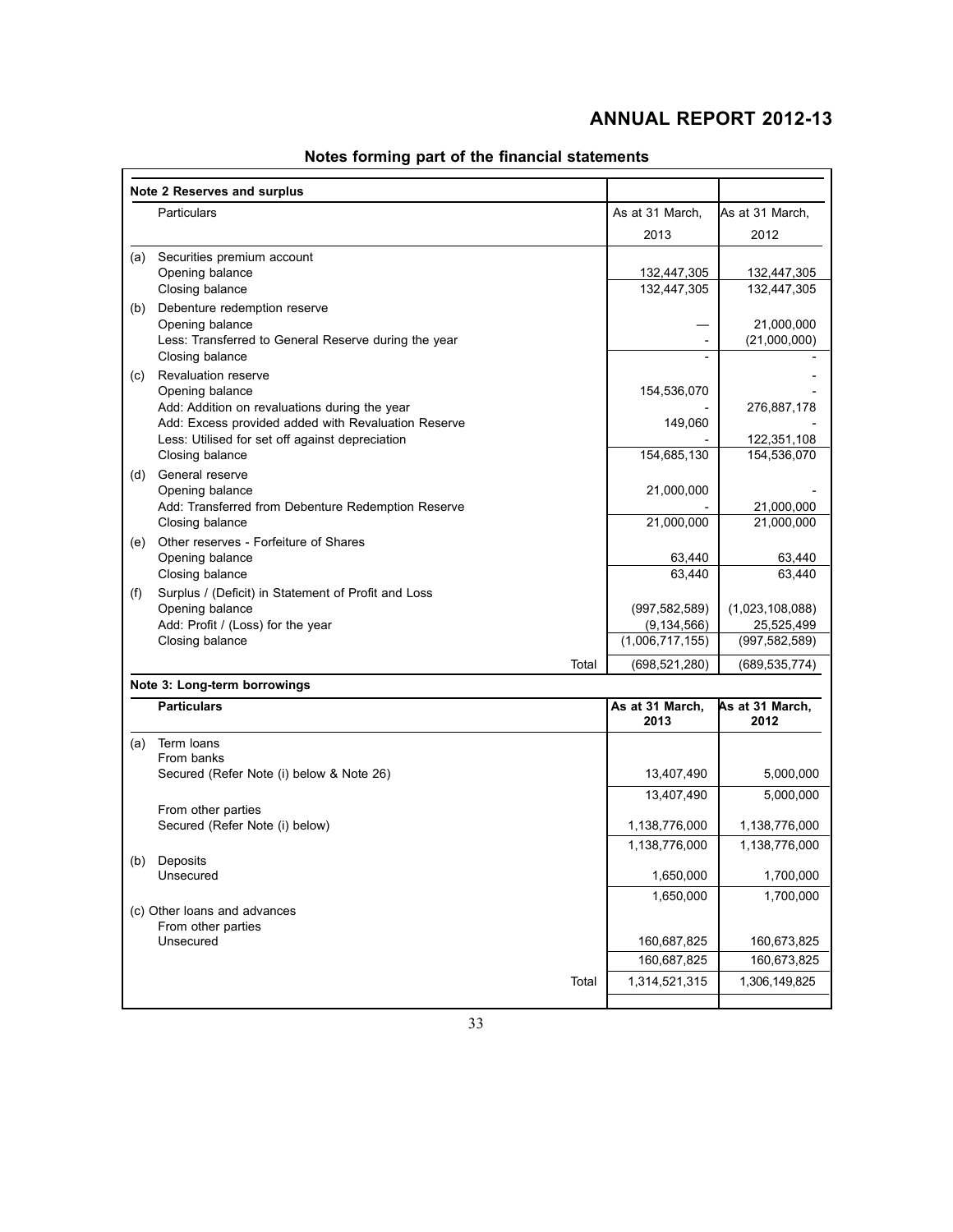Notes:

(iii) Details of terms of repayment for the other long-term borrowings and security provided in respect of the secured other long-term borrowings:

| Unsecured<br>Secured<br>Unsecured<br>Secured<br>security*<br>Term loans from banks<br>Canara Bank<br>Against the security of<br>Uninterrupted Power<br>System<br>5,000,000<br>13,407490<br>5,000,000<br>Total - Term loans from banks<br>13,407490<br>Term loans from other parties:<br>Gayatri Pipes & Fittings<br>Deed of Assisgnment<br>1,138,776,000<br>1,138,776,000<br>Pvt Ltd.<br>between UTI & Gayatri<br>Pipes & Fittings Pvt Ltd<br>1,138,776,000<br>1,138,776,000<br>Total - Term loans from other parties<br>Note 5 Short-term borrowings<br>As at 31 March,<br>As at 31 March,<br>Particulars<br>2013<br>2012<br>(a)<br>Loans and advabces<br>From related parties (Refer Note 25)<br>Unsecured<br>3,200,000<br>2,700,000<br>3,200,000<br>2,700,000<br>Total<br>3,200,000<br>2,700,000<br>Note 4 Other Long-term Liabilities<br>As at 31 March,<br>As at 31 March,<br>Particulars<br>2013<br>2012<br>Loans repayable<br>(a)<br>From other parties<br>Unsecured<br>2,000,000<br>2,000,000<br><b>Advance from Customers</b><br>213,548<br>(b)<br>Total<br>2,213,548 |  | Particulars<br>Terms of<br>As at 31 March, 2013 |               |  |  |  | As at 31 March, 2012 |  |  |
|--------------------------------------------------------------------------------------------------------------------------------------------------------------------------------------------------------------------------------------------------------------------------------------------------------------------------------------------------------------------------------------------------------------------------------------------------------------------------------------------------------------------------------------------------------------------------------------------------------------------------------------------------------------------------------------------------------------------------------------------------------------------------------------------------------------------------------------------------------------------------------------------------------------------------------------------------------------------------------------------------------------------------------------------------------------------------------|--|-------------------------------------------------|---------------|--|--|--|----------------------|--|--|
|                                                                                                                                                                                                                                                                                                                                                                                                                                                                                                                                                                                                                                                                                                                                                                                                                                                                                                                                                                                                                                                                                |  |                                                 | repayment and |  |  |  |                      |  |  |
|                                                                                                                                                                                                                                                                                                                                                                                                                                                                                                                                                                                                                                                                                                                                                                                                                                                                                                                                                                                                                                                                                |  |                                                 |               |  |  |  |                      |  |  |
|                                                                                                                                                                                                                                                                                                                                                                                                                                                                                                                                                                                                                                                                                                                                                                                                                                                                                                                                                                                                                                                                                |  |                                                 |               |  |  |  |                      |  |  |
|                                                                                                                                                                                                                                                                                                                                                                                                                                                                                                                                                                                                                                                                                                                                                                                                                                                                                                                                                                                                                                                                                |  |                                                 |               |  |  |  |                      |  |  |
|                                                                                                                                                                                                                                                                                                                                                                                                                                                                                                                                                                                                                                                                                                                                                                                                                                                                                                                                                                                                                                                                                |  |                                                 |               |  |  |  |                      |  |  |
|                                                                                                                                                                                                                                                                                                                                                                                                                                                                                                                                                                                                                                                                                                                                                                                                                                                                                                                                                                                                                                                                                |  |                                                 |               |  |  |  |                      |  |  |
|                                                                                                                                                                                                                                                                                                                                                                                                                                                                                                                                                                                                                                                                                                                                                                                                                                                                                                                                                                                                                                                                                |  |                                                 |               |  |  |  |                      |  |  |
|                                                                                                                                                                                                                                                                                                                                                                                                                                                                                                                                                                                                                                                                                                                                                                                                                                                                                                                                                                                                                                                                                |  |                                                 |               |  |  |  |                      |  |  |
|                                                                                                                                                                                                                                                                                                                                                                                                                                                                                                                                                                                                                                                                                                                                                                                                                                                                                                                                                                                                                                                                                |  |                                                 |               |  |  |  |                      |  |  |
|                                                                                                                                                                                                                                                                                                                                                                                                                                                                                                                                                                                                                                                                                                                                                                                                                                                                                                                                                                                                                                                                                |  |                                                 |               |  |  |  |                      |  |  |
|                                                                                                                                                                                                                                                                                                                                                                                                                                                                                                                                                                                                                                                                                                                                                                                                                                                                                                                                                                                                                                                                                |  |                                                 |               |  |  |  |                      |  |  |
|                                                                                                                                                                                                                                                                                                                                                                                                                                                                                                                                                                                                                                                                                                                                                                                                                                                                                                                                                                                                                                                                                |  |                                                 |               |  |  |  |                      |  |  |
|                                                                                                                                                                                                                                                                                                                                                                                                                                                                                                                                                                                                                                                                                                                                                                                                                                                                                                                                                                                                                                                                                |  |                                                 |               |  |  |  |                      |  |  |
|                                                                                                                                                                                                                                                                                                                                                                                                                                                                                                                                                                                                                                                                                                                                                                                                                                                                                                                                                                                                                                                                                |  |                                                 |               |  |  |  |                      |  |  |
|                                                                                                                                                                                                                                                                                                                                                                                                                                                                                                                                                                                                                                                                                                                                                                                                                                                                                                                                                                                                                                                                                |  |                                                 |               |  |  |  |                      |  |  |
|                                                                                                                                                                                                                                                                                                                                                                                                                                                                                                                                                                                                                                                                                                                                                                                                                                                                                                                                                                                                                                                                                |  |                                                 |               |  |  |  |                      |  |  |
|                                                                                                                                                                                                                                                                                                                                                                                                                                                                                                                                                                                                                                                                                                                                                                                                                                                                                                                                                                                                                                                                                |  |                                                 |               |  |  |  |                      |  |  |
|                                                                                                                                                                                                                                                                                                                                                                                                                                                                                                                                                                                                                                                                                                                                                                                                                                                                                                                                                                                                                                                                                |  |                                                 |               |  |  |  |                      |  |  |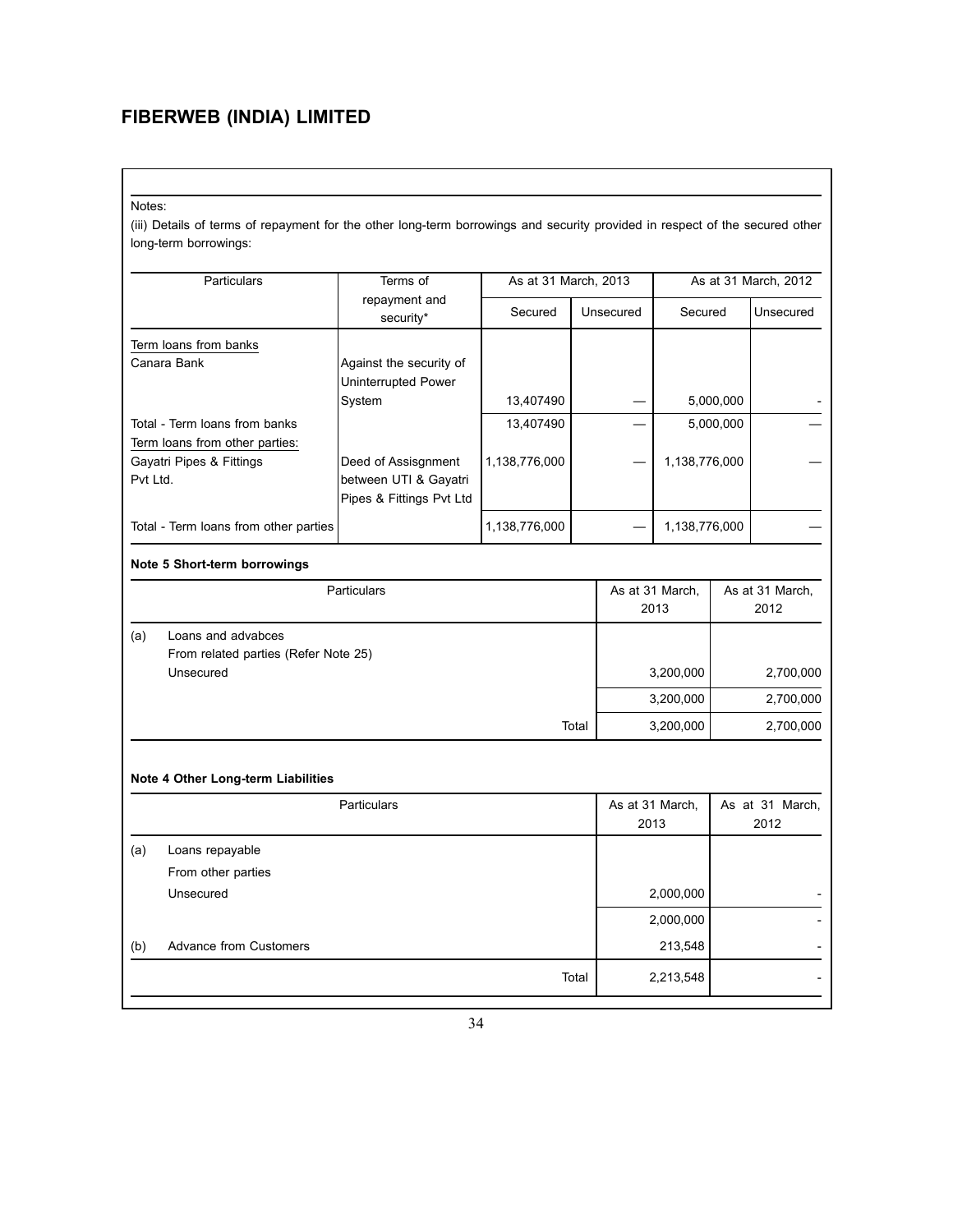| <b>Particulars</b>                                                                                                                                                                                                  |       | As at 31 March,<br>2013     | As at 31 March,<br>2012 |
|---------------------------------------------------------------------------------------------------------------------------------------------------------------------------------------------------------------------|-------|-----------------------------|-------------------------|
| Trade payables:                                                                                                                                                                                                     |       |                             |                         |
| Acceptances - More than Six Months                                                                                                                                                                                  |       | 249,710                     |                         |
| Acceptances - Less than Six Months                                                                                                                                                                                  |       | 18,455,783                  | 10,851,952              |
|                                                                                                                                                                                                                     | Total | 18,705,493                  | 10,851,952              |
| Note 7 Other current liabilities                                                                                                                                                                                    |       |                             |                         |
| <b>Particulars</b>                                                                                                                                                                                                  |       | As at 31 March,             | As at 31 March,         |
|                                                                                                                                                                                                                     |       | 2013                        | 2012                    |
| (i)<br>Other payables<br>Statutory remittances (Contributions to PF and ESIC,<br>(i)<br>Withholding Taxes, Excise Duty, VAT, Service Tax, etc.)<br>Others (TDS)<br>(ii)<br>Others Interest Accrued and due<br>(iii) |       | 450,496<br>257,295<br>9,000 | 692,563<br>103,023      |
|                                                                                                                                                                                                                     | Total | 716,791                     | 795,586                 |
| Note 8: Short-term provisions                                                                                                                                                                                       |       |                             |                         |
| <b>Particulars</b>                                                                                                                                                                                                  |       | As at 31 March,<br>2013     | As at 31 March,<br>2012 |
| (a)<br>Provision for employee benefits:                                                                                                                                                                             |       | 1,587,254                   | 2,854,117               |
|                                                                                                                                                                                                                     | Total | 1,587,254                   | 2,854,117               |
|                                                                                                                                                                                                                     |       |                             |                         |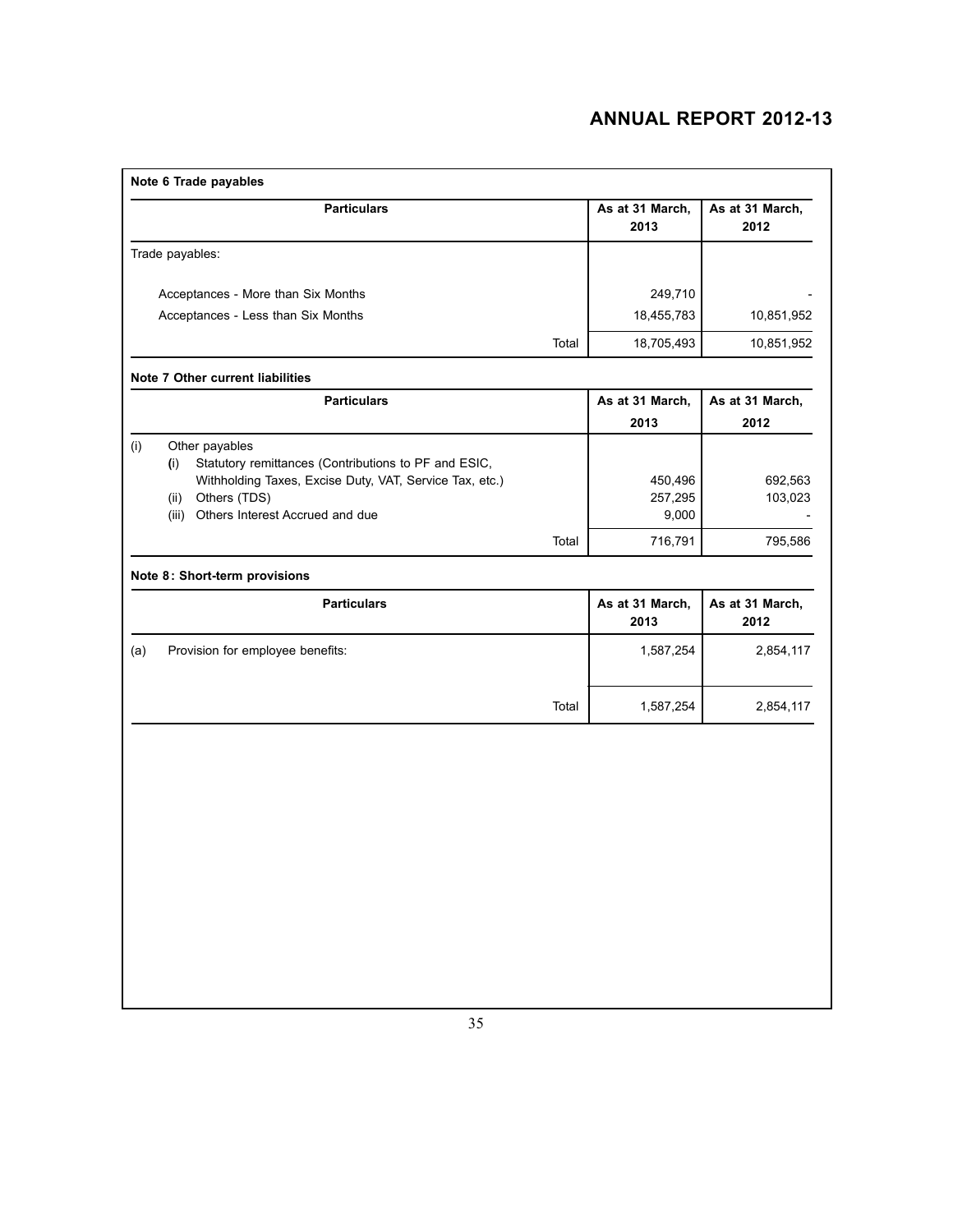| Note 9 Fixed assets            |               |                |                          |                          |                          |              |                    |                          |                |                   |
|--------------------------------|---------------|----------------|--------------------------|--------------------------|--------------------------|--------------|--------------------|--------------------------|----------------|-------------------|
| A. Tangible assets             |               |                |                          |                          |                          | GROSS BLOCK  |                    |                          |                |                   |
|                                | Balance       | Additions      | <b>Disposals</b>         | Acquisitions             | Reclassified             | Revaluation  | Effect of          | Borrowing                | Other          | Balance           |
|                                | as at         |                |                          | through                  | as held                  | increase     | foreign            | cost                     | adjustments    | as at             |
|                                | 1 April,      |                |                          | business                 | for sale                 |              | currency           | capitalised              | (revaluation   | 31 March,         |
|                                | 2012          |                |                          | combinations             |                          |              | exchange           |                          | of prior       | 2013              |
|                                | Rs.           | Rs.            | Rs.                      | Rs.                      | Rs.                      | Rs.          | differences<br>Rs. | Rs.                      | period)<br>Rs. | Rs.               |
|                                |               |                |                          |                          |                          |              |                    |                          |                |                   |
| (a) Land                       |               |                |                          |                          |                          |              |                    |                          |                |                   |
| Freehold                       | 87,376,318    | 4,532,680      | $\mathbf{I}$             | $\mathbf{I}$             | $\mathbf{I}$             | I            | $\mathbf{I}$       | $\mathbf{I}$             |                | 91,909,998        |
| Leashold                       | 5,155,985     |                | $\overline{1}$           | $\overline{\phantom{a}}$ | I                        |              | $\overline{1}$     | $\overline{\phantom{a}}$ | $\mathsf I$    | 5,155,985         |
| (b) Buildings                  |               |                |                          |                          |                          |              |                    |                          |                |                   |
| Factory Building - Own use     | 88,556,953    | $\overline{1}$ | $\overline{1}$           | $\mathbf{I}$             | $\overline{1}$           | $\mathsf{I}$ | $\mathbf{I}$       | $\overline{1}$           | $\overline{1}$ | 88,556,953        |
| Office Building - Own use      | 23,772        |                | $\overline{1}$           | $\mathbf{I}$             |                          |              | $\mathbf{I}$       | $\mathbf{I}$             | $\overline{1}$ | 23,772            |
| (c) Plant and Equipment        |               |                |                          |                          |                          |              |                    |                          |                |                   |
| Owned                          | 899,530,090   | 829,652        | $\mathbf{I}$             | $\mathbf{I}$             | $\mathbf{I}$             | ı            | $\mathbf{I}$       | $\overline{1}$           |                | 900,359,742       |
| (d) Furniture and Fixtures     |               |                |                          |                          |                          |              |                    |                          |                |                   |
| Owned                          | 3,872,749     | I              | $\overline{1}$           | I                        | I.                       | ı            | $\mathbf{I}$       | I.                       | $\mathsf I$    | 3,872,749         |
| (e) Vehicles                   |               |                |                          |                          |                          |              |                    |                          |                |                   |
| Owned                          | 12,619,533    | 980,701        | $\overline{\phantom{a}}$ | $\mathbf{I}$             | $\overline{\phantom{a}}$ |              | $\mathbf{I}$       | $\overline{\phantom{a}}$ | $\overline{1}$ | 13,600,234        |
| (f) Office equipment           |               |                |                          |                          |                          |              |                    |                          |                |                   |
| Owned                          | 1,505,200     | 4,298          | I.                       | I                        | I.                       | I            | $\mathsf I$        | $\overline{1}$           | $\overline{1}$ | 1,509,498         |
| (g) Others                     |               |                |                          |                          |                          |              |                    |                          |                |                   |
| Other Electrical Items - Owned | 416,587       | 14,336         | Ï                        | I                        | I                        |              | I                  | I                        | I.             | 430,923           |
| Computer - Owned               | 2,056,986     | 179,047        | $\overline{\phantom{a}}$ | -1                       | J.                       |              | $\mathbf{I}$       | $\mathbf{I}$             |                | 2,236,033         |
| Total                          | 1,101,114,173 | 6,540,714      | ı                        | п                        | п                        |              | I.                 | т                        |                | 1,107,654,887     |
| Previous year                  | 1,076,019,504 | 3,115,258      |                          |                          |                          |              | $\mathbf{I}$       | 1                        |                | $- 1,101,114,173$ |
|                                |               |                |                          |                          |                          |              |                    |                          |                |                   |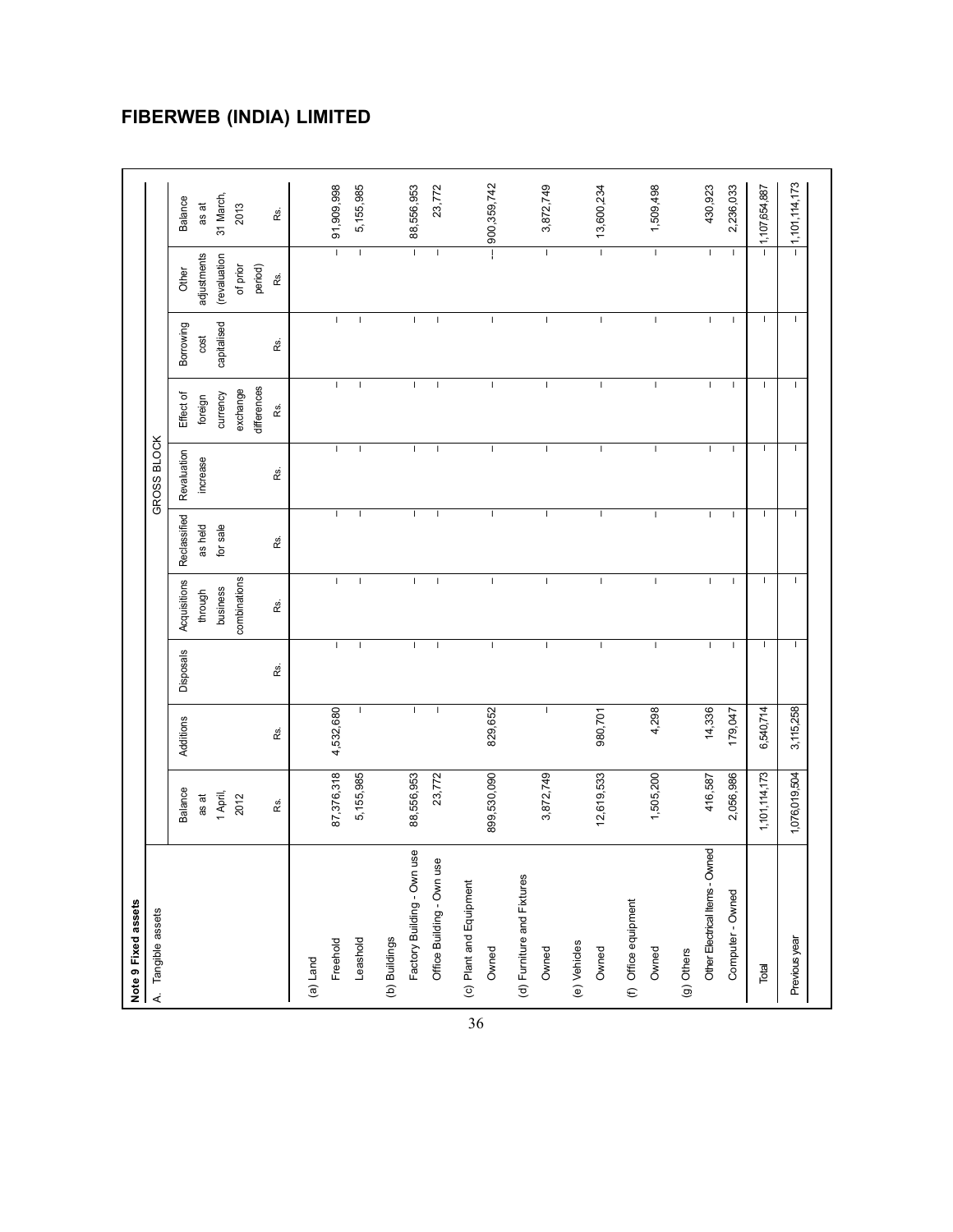|                                         | 31 March,<br>2012<br>Balance<br>as at                                                      | RS.  | 87,376,318<br>5,098,905                     | 208,843<br>65,641,195                                                    | 415,086,117                      | 51,321                              |                       | $-116,373$                              | 116,373<br>$-51,321$                                                | 573,411,378    | 428,068,787    |
|-----------------------------------------|--------------------------------------------------------------------------------------------|------|---------------------------------------------|--------------------------------------------------------------------------|----------------------------------|-------------------------------------|-----------------------|-----------------------------------------|---------------------------------------------------------------------|----------------|----------------|
| Net block                               | 31 March,<br>2013<br>Balance<br>as at                                                      | RS.  | 91,908,998<br>5,098,905                     | 64,260,396<br>208,843                                                    | 395,318,433                      | 25,330                              | 648,829               | ٠                                       | 225,706                                                             | 557,695,440    | 573,411,378    |
|                                         | 31 March,<br>2013<br>Balance<br>as at                                                      | œ.   | 57,080                                      | 24,296,557<br>$-185,071$                                                 | 505,041,309                      | 3,847,419                           | 12,951,405            | 1,509,498                               | 430,923<br>2,010,327                                                | 549,959,447    | 527,702,795    |
|                                         | adjustments<br>Other                                                                       | Rs.  | $\mathbf{I}$                                | ٠<br>$\blacksquare$                                                      | т                                | т                                   | $\blacksquare$        | $-112,075$                              | -36,985                                                             | $-149,060$     | 122,351,108    |
|                                         | in Statement<br>Reversal of<br>recognised<br>impairment<br>and Loss<br>of Profit<br>losses | Rs.  | $\mathbf{L}_{\mathrm{eff}}$<br>$\mathbf{I}$ | $\sim$<br>$\blacksquare$                                                 | $\blacksquare$                   | $\blacksquare$                      | $\mathbf{I}$          | $\blacksquare$                          | $\mathbf{I}$<br>$\blacksquare$                                      | $\mathbf{r}$   | $\mathbf{I}$   |
|                                         | in statement<br>Impairment<br>recognised<br>and loss<br>of profit<br>losses                | œ.   | $\mathbf{L}$<br>$\blacksquare$              | $\sim$<br>$\blacksquare$                                                 | ï                                | $\blacksquare$                      |                       |                                         | $\blacksquare$<br>$\blacksquare$                                    | $\mathbf{I}$   | $\mathbf{I}$   |
| Accumulated depreciation and impairment | sification<br>as held for<br>Eliminated<br>on reclas-<br>sale                              | Rs.  | ٠<br>J.                                     | ı<br>$\blacksquare$                                                      | ٠                                | 1                                   |                       | $\mathbf{I}$                            | ٠<br>J.                                                             | $\mathbf{I}$   | $\mathbf{I}$   |
|                                         | Eliminated<br>on disposal<br>of assets                                                     | RS.  | $\mathbf{r}$<br>$\blacksquare$              | $\mathbf{r}$<br>$\blacksquare$                                           | $\blacksquare$                   | $\mathbf{I}$                        | $\mathbf{I}$          | $\blacksquare$                          | ı<br>J.                                                             | $\blacksquare$ | $\blacksquare$ |
|                                         | Depreciation/<br>amortisation<br>expense for<br>the year                                   | R\$. | $\mathbf{L}$<br>$\blacksquare$              | 1,380,799                                                                | 20,597,336                       | 25,991                              | 331,872               |                                         | 69,714                                                              | 22,405,712     | 12,308,737     |
|                                         | Balance<br>1 April,<br>2012<br>as at                                                       | Rs.  | 57,080                                      | 22,915,758<br>$-185,07$                                                  | 484,443,973                      | 3,821,428                           | 12,619,533            | 1,621,573                               | 467,908<br>1,940,613                                                | 527,702,795    | 393,042,950    |
| Tangible assets                         |                                                                                            |      | Leasehold<br>Freehold<br>Land               | Factory Building - Own use<br>Office Building - Own use<br>(b) Buildings | (c) Plant and Equipment<br>Owned | (d) Furniture and Fixtures<br>Owned | (e) Vehicles<br>Owned | Office equipment<br>Owned<br>$\epsilon$ | Owned<br>Other Electrical tems-<br>Computer - Owned<br>$(9)$ Others | Total          | Previous year  |

# **Notes forming part of the financial statements**

# **ANNUAL REPORT 2012-13**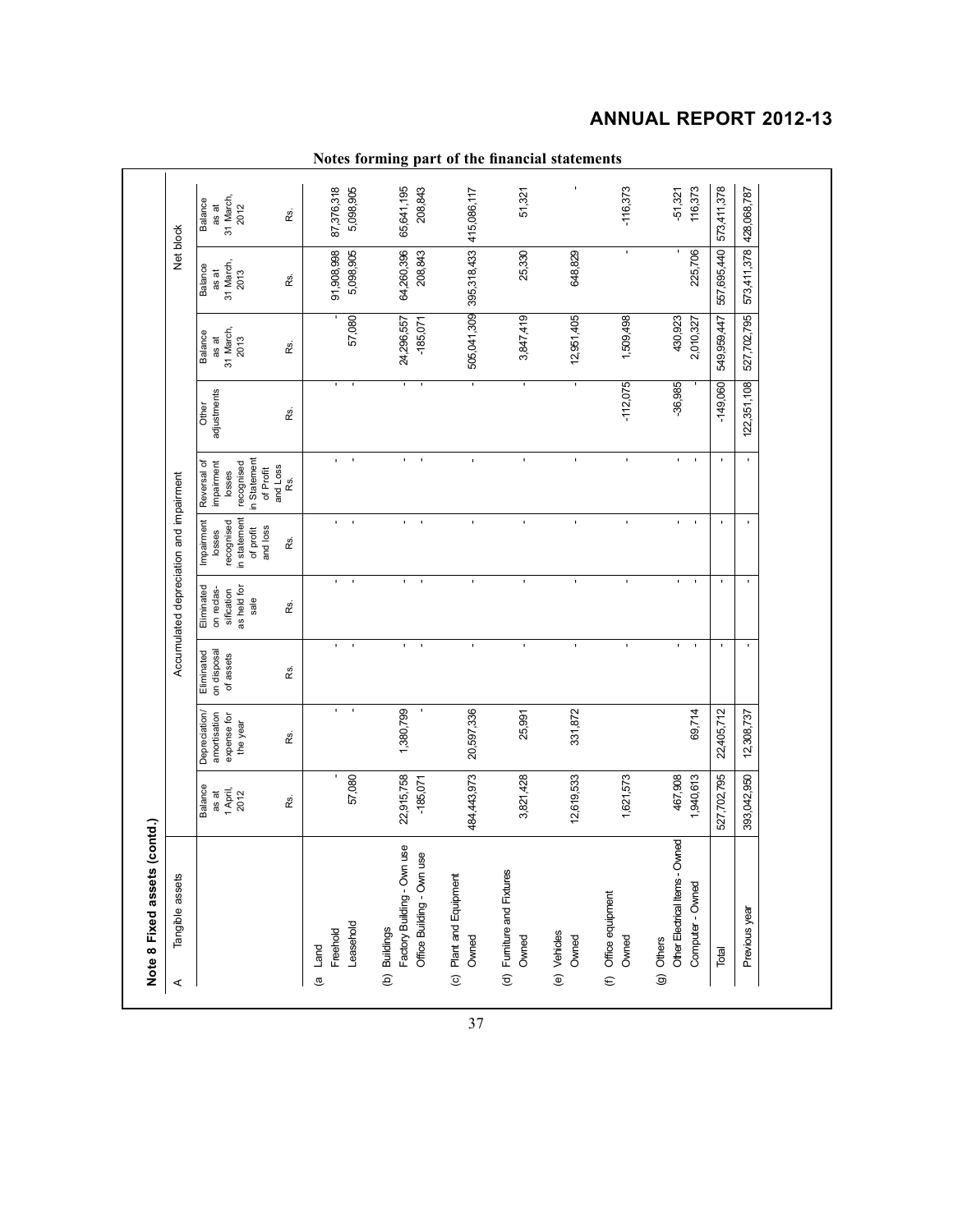# **Notes forming part of the financial statements Note 9 Fixed assets** *(Contd.)*

| <b>Particulars</b>                                                                |                                      |                                      |
|-----------------------------------------------------------------------------------|--------------------------------------|--------------------------------------|
| Depreciation and amortisation relating to continuing operations:                  |                                      |                                      |
| <b>Particulars</b>                                                                | For the year ended<br>31 March, 2013 | For the year ended<br>31 March, 2012 |
| Depreciation and amortisation for the year on tangible assets<br>as per Note 12 A | 22,405.712                           | 12,308,737                           |
| Depreciation and amortisation relating to continuing operations                   | 22,405.712                           | 12,308,737                           |

Notes:

| <b>Particulars</b>                                                                                             |                   |                   | Year              |                   |                        |
|----------------------------------------------------------------------------------------------------------------|-------------------|-------------------|-------------------|-------------------|------------------------|
|                                                                                                                | 31 March,<br>2013 | 31 March,<br>2012 | 31 March,<br>2011 | 31 March,<br>2010 | 31 March,<br>2009-15 m |
| <b>LEASE HOLD LAND</b>                                                                                         |                   |                   |                   |                   |                        |
| Opening balance<br>Written off on reduction of capital<br>Date<br>Amount<br>Written off on revaluation<br>Date | 5,155,985         | 5,155,985         | 5,155,985         | 5,155,985         | 5,155,985              |
| Amount<br>Added on revaluation<br>Date<br>Amount                                                               |                   |                   |                   |                   |                        |
| Balance as at 31 March                                                                                         | 5,155,985         | 5,155,985         | 5,155,985         | 5,155,985         | 5,155,985              |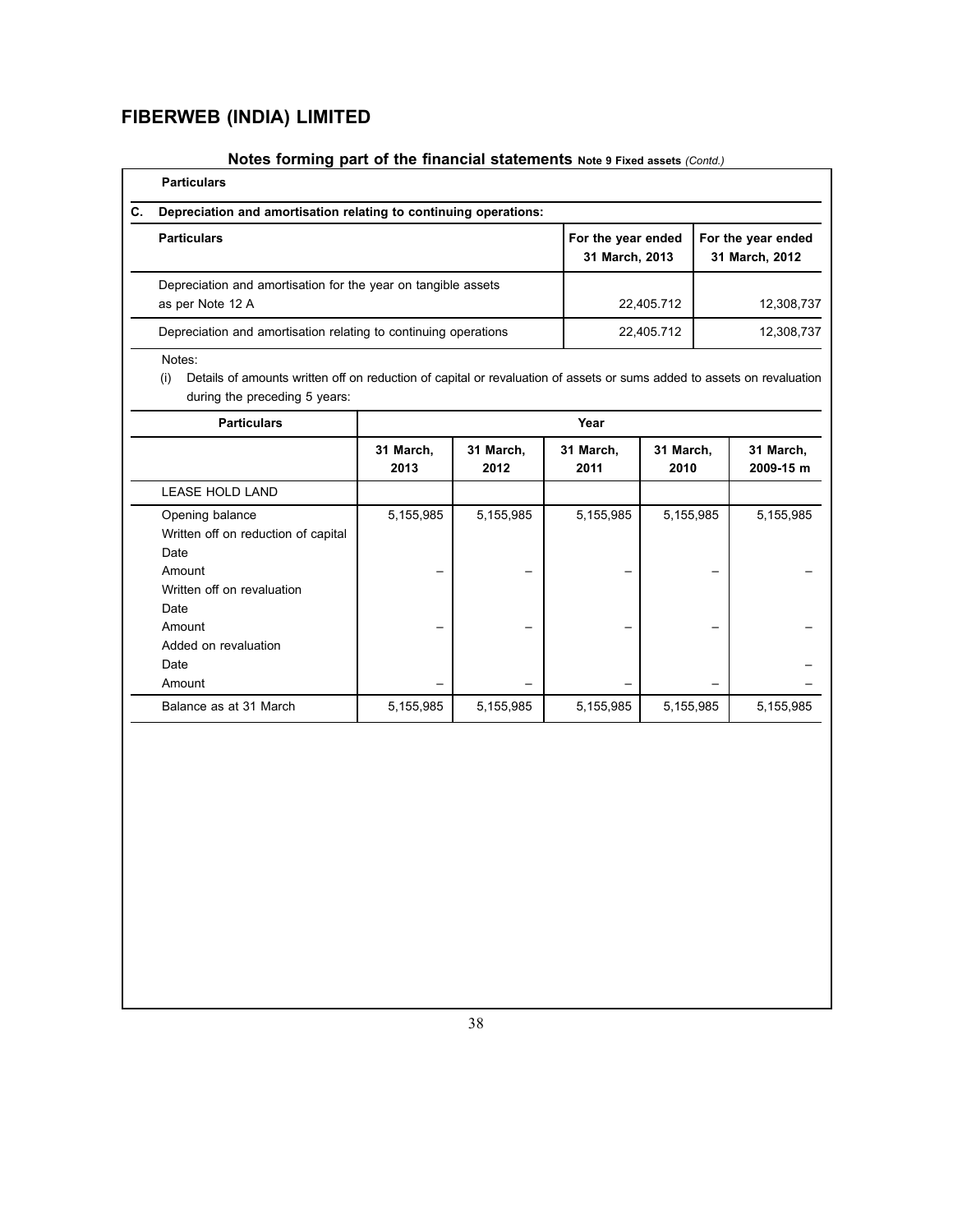#### Notes:

(i) Details of amounts written off on reduction of capital or revaluation of assets or sums added to assets on revaluation during the preceding 5 years:

| <b>Particulars</b>                                                                                                       |                   |                         | Year              |                   |                                      |
|--------------------------------------------------------------------------------------------------------------------------|-------------------|-------------------------|-------------------|-------------------|--------------------------------------|
|                                                                                                                          | 31 March,<br>2013 | 31 March,<br>2012       | 31 March,<br>2011 | 31 March,<br>2010 | 31 March,<br>2009-15 m               |
| FREE HOLD LAND-DAMAN                                                                                                     |                   |                         |                   |                   |                                      |
| Opening balance<br>Written off on reduction of capital<br>Date<br>Amount<br>Written off on revaluation<br>Date<br>Amount | 87,376,318        | 59,700,750              | 59,700,750        | 59,700,750        | 62,955,250<br>31.3.2009<br>3,254,500 |
| Added on revaluation<br>Date<br>Amount                                                                                   |                   | 31.3.2012<br>27,675,568 |                   |                   |                                      |
| Balance as at 31 March                                                                                                   | 87,376,318        | 87,376,318              | 59,700,750        | 59,700,750        | 59,700,750                           |

#### Notes:

| <b>Particulars</b>                                                       |                   |                        | Year              |                   |                           |
|--------------------------------------------------------------------------|-------------------|------------------------|-------------------|-------------------|---------------------------|
|                                                                          | 31 March,<br>2013 | 31 March,<br>2012      | 31 March,<br>2011 | 31 March,<br>2010 | 31 December,<br>2009-15 m |
| <b>FACTORY BUILDINGS</b>                                                 |                   |                        |                   |                   |                           |
| Opening balance<br>Written off on reduction of capital<br>Date<br>Amount | 85,897,757        | 81,755,354             | 81,755,354        | 81,755,354        | 61,482,347                |
| Written off on revaluation<br>Date                                       | –                 |                        |                   |                   |                           |
| Amount<br>Added on revaluation                                           |                   |                        |                   |                   |                           |
| Date<br>Amount                                                           |                   | 31.3.2012<br>4,142,403 |                   |                   | 31.12.2009<br>20,273,007  |
| Balance as at 31 March                                                   | 85,897,757        | 85,897,757             | 81,755,354        | 81,755,354        | 81,755,354                |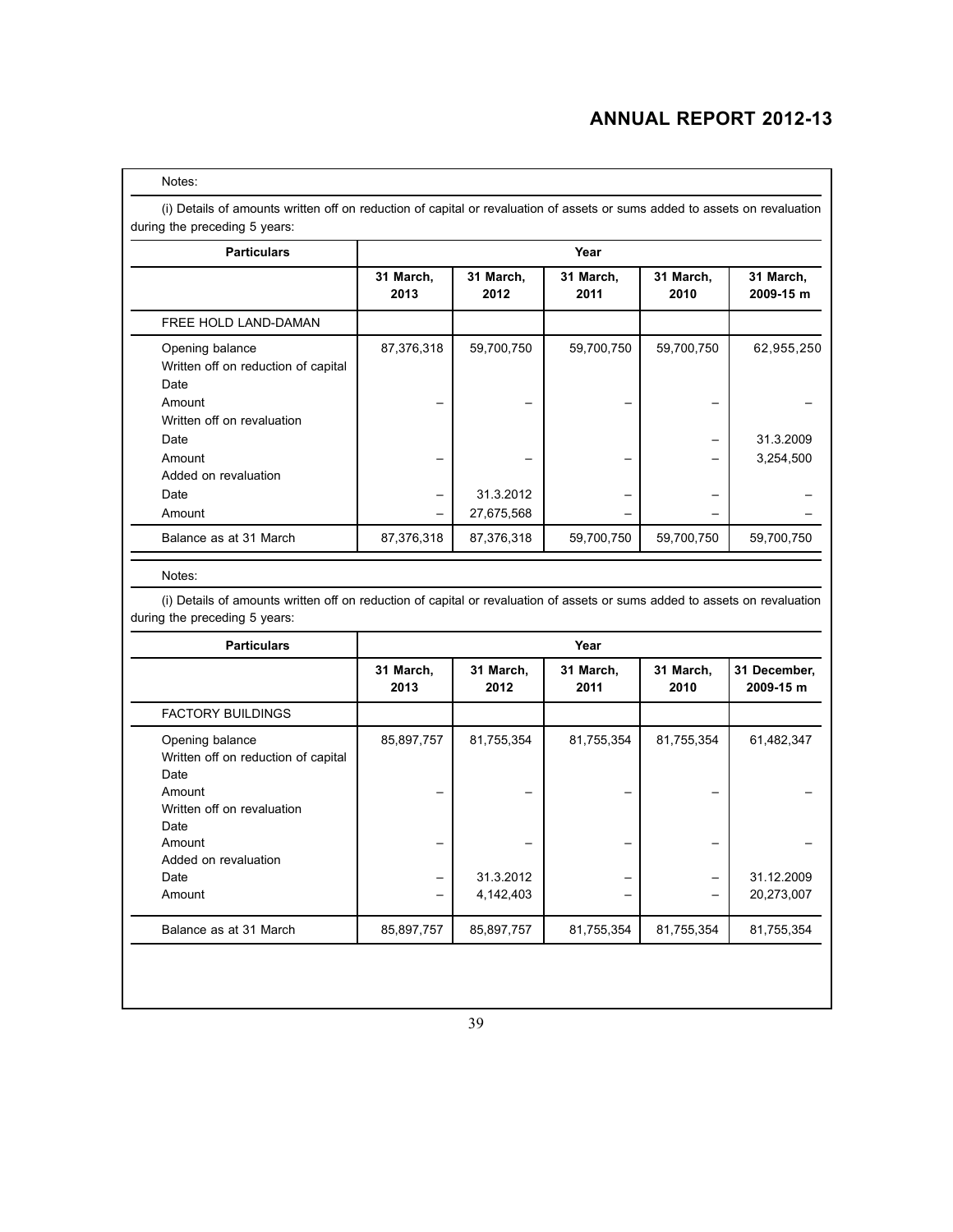#### Notes:

1

(i) Details of amounts written off on reduction of capital or revaluation of assets or sums added to assets on revaluation during the preceding 5 years:

| <b>Particulars</b>                                                                                     |                          |                          | Year              |                   |                          |
|--------------------------------------------------------------------------------------------------------|--------------------------|--------------------------|-------------------|-------------------|--------------------------|
|                                                                                                        | 31 March,<br>2013        | 31 March,<br>2012        | 31 March,<br>2011 | 31 March,<br>2010 | 31 March,<br>2009-15 m   |
| <b>PLANT AND MACHINERIES</b>                                                                           |                          |                          |                   |                   |                          |
| Opening balance<br>Written off on reduction of capital<br>Date<br>Amount<br>Written off on revaluation | 879,883,150              | 634,813,943              | 634,813,943       | 634,813,943       | 429,430,949              |
| Date<br>Amount<br>Added on revaluation<br>Date<br>Amount                                               | $\overline{\phantom{0}}$ | 31.3.2012<br>245,069,207 |                   |                   | 31.3.2009<br>205,382,994 |
| Balance as at 31 March                                                                                 | 879,883,150              | 879,883,150              | 634,813,943       | 634,813,943       | 634,813,943              |

#### Notes:

| <b>Particulars</b>                                             |                   |                   | Year              |                   |                        |
|----------------------------------------------------------------|-------------------|-------------------|-------------------|-------------------|------------------------|
|                                                                | 31 March,<br>2013 | 31 March,<br>2012 | 31 March,<br>2011 | 31 March,<br>2010 | 31 March,<br>2009-15 m |
| <b>OFFICE PREMISES-VAPI</b>                                    |                   |                   |                   |                   |                        |
| Opening balance<br>Written off on reduction of capital<br>Date | 23,772            | 23,772            | 23,772            | 23,772            | 24,672                 |
| Amount<br>Written off on revaluation                           |                   |                   |                   |                   |                        |
| Date<br>Amount<br>Added on revaluation                         |                   |                   |                   |                   | 31.3.2009<br>900       |
| Date<br>Amount                                                 |                   |                   |                   |                   |                        |
| Balance as at 31 March                                         | 23,772            | 23,772            | 23,772            | 23,772            | 23,772                 |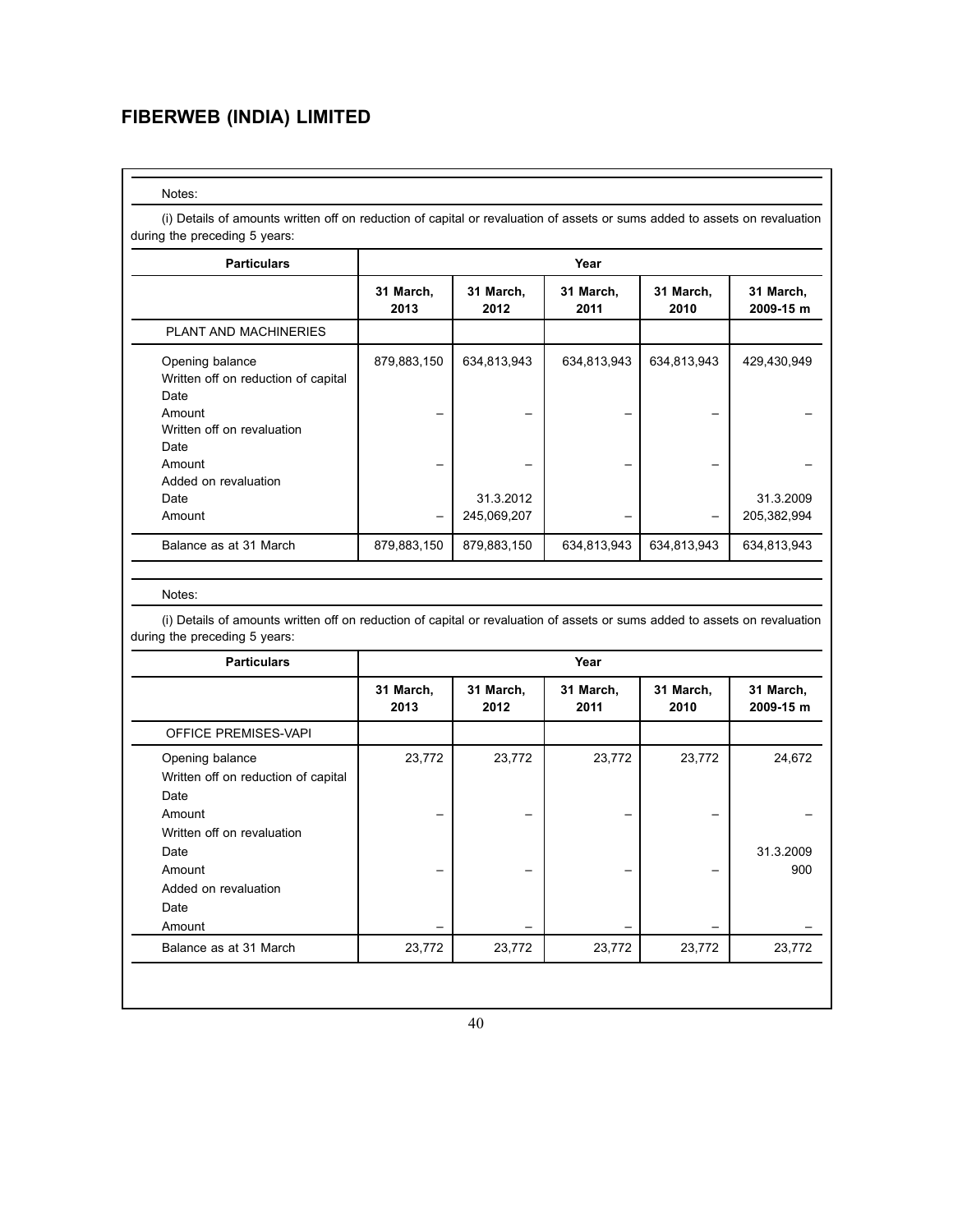#### Notes:

(i) Details of amounts written off on reduction of capital or revaluation of assets or sums added to assets on revaluation during the preceding 5 years:

| <b>Particulars</b>                                             |                   |                   | Year              |                   |                        |
|----------------------------------------------------------------|-------------------|-------------------|-------------------|-------------------|------------------------|
|                                                                | 31 March,<br>2013 | 31 March,<br>2012 | 31 March,<br>2011 | 31 March,<br>2000 | 31 March,<br>2009-15 m |
| <b>OFFICE &amp; LABORATORIES</b><br><b>EQUIPMENTS</b>          |                   |                   |                   |                   |                        |
| Opening balance<br>Written off on reduction of capital<br>Date | 925,655           | 925,655           | 925,655           | 925,655           | 948,721                |
| Amount<br>Written off on revaluation<br>Date                   |                   |                   |                   |                   | 31.3.2009              |
| Amount<br>Added on revaluation                                 |                   |                   |                   |                   | 23,066                 |
| Date<br>Amount                                                 |                   |                   |                   |                   |                        |
| Balance as at 31 March                                         | 925,655           | 925,655           | 925,655           | 925,655           | 925,655                |

#### Notes:

| <b>Particulars</b>                                             |                   |                   | Year              |                   |                        |
|----------------------------------------------------------------|-------------------|-------------------|-------------------|-------------------|------------------------|
|                                                                | 31 March,<br>2013 | 31 March,<br>2012 | 31 March,<br>2011 | 31 March,<br>2000 | 31 March,<br>2009-15 m |
| <b>FURNITURE &amp; FIXTURES</b>                                |                   |                   |                   |                   |                        |
| Opening balance<br>Written off on reduction of capital<br>Date | 3,410,361         | 3,410,361         | 3,410,361         | 3,410,361         | 3,162,186              |
| Amount<br>Written off on revaluation<br>Date                   |                   |                   |                   |                   |                        |
| Amount<br>Added on revaluation                                 |                   |                   |                   |                   |                        |
| Date                                                           |                   |                   |                   |                   | 31.3.2009              |
| Amount                                                         |                   |                   |                   |                   | 248,175                |
| Balance as at 31 March                                         | 3,410,361         | 3,410,361         | 3,410,361         | 3,410,361         | 3,410,361              |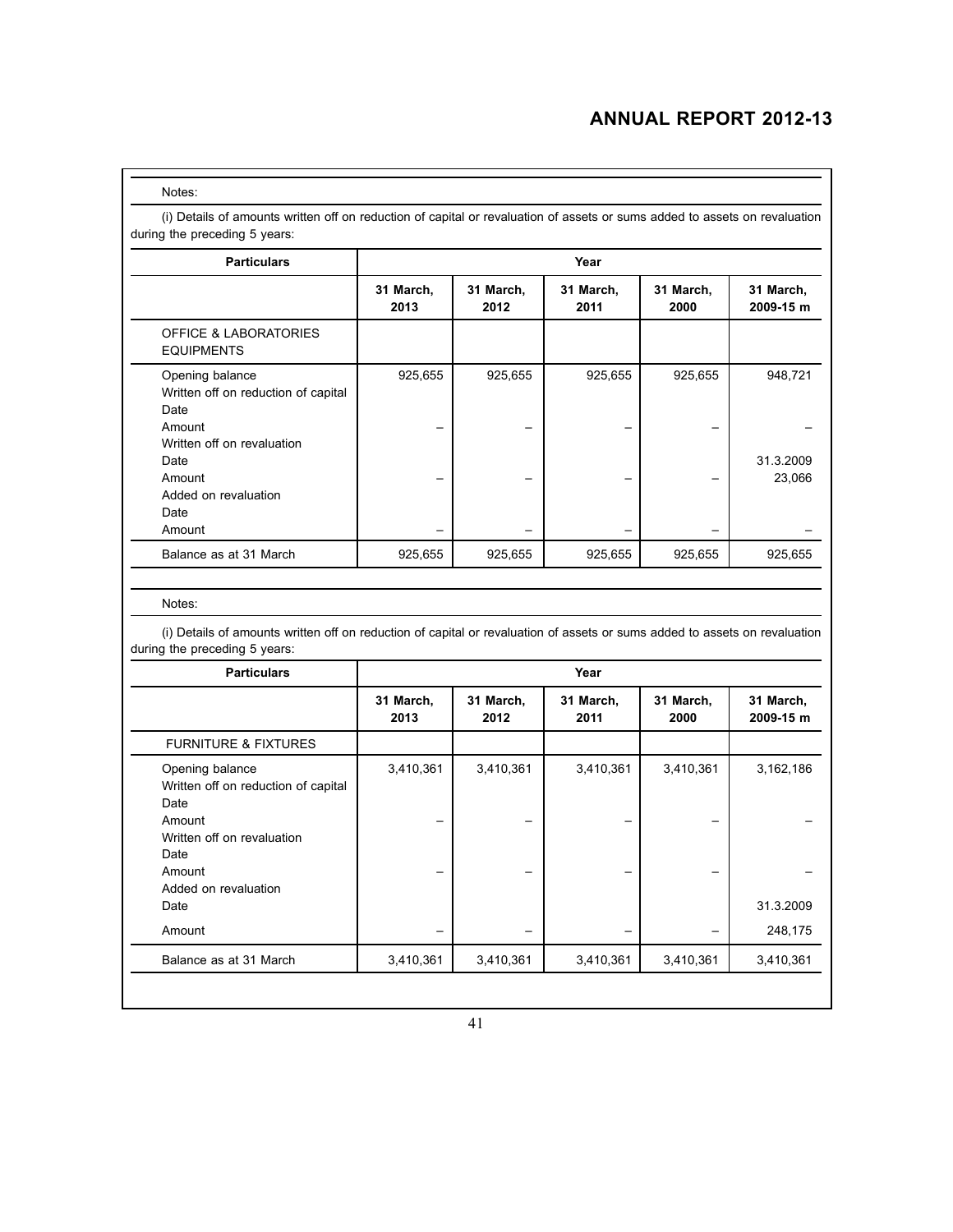#### Notes:

(i) Details of amounts written off on reduction of capital or revaluation of assets or sums added to assets on revaluation during the preceding 5 years:

| <b>Particulars</b>                                                                                     |                   |                   | Year              |                   |                        |
|--------------------------------------------------------------------------------------------------------|-------------------|-------------------|-------------------|-------------------|------------------------|
|                                                                                                        | 31 March,<br>2013 | 31 March,<br>2012 | 31 March,<br>2011 | 31 March,<br>2010 | 31 March,<br>2009-15 m |
| <b>VEHICLES</b>                                                                                        |                   |                   |                   |                   |                        |
| Opening balance<br>Written off on reduction of capital<br>Date<br>Amount<br>Written off on revaluation | 12,938,286        | 12,938,286        | 12,938,286        | 12,938,286        | 12,938,286             |
| Date<br>Amount<br>Added on revaluation<br>Date<br>Amount                                               |                   |                   |                   |                   |                        |
| Balance as at 31 March                                                                                 | 12,938,286        | 12,938,286        | 12,938,286        | 12,938,286        | 12,938,286             |

#### Notes:

| <b>Particulars</b>                                             |                   |                   | Year              |                   |                        |
|----------------------------------------------------------------|-------------------|-------------------|-------------------|-------------------|------------------------|
|                                                                | 31 March,<br>2013 | 31 March,<br>2012 | 31 March,<br>2011 | 31 March,<br>2010 | 31 March,<br>2009-15 m |
| <b>COMPUTERS</b>                                               |                   |                   |                   |                   |                        |
| Opening balance<br>Written off on reduction of capital<br>Date | 1,533,157         | 1,533,157         | 1,533,157         | 1,419,722         | 1,419,722              |
| Amount<br>Written off on revaluation<br>Date                   |                   |                   |                   |                   |                        |
| Amount<br>Added on revaluation                                 |                   |                   |                   |                   |                        |
| Date<br>Amount                                                 |                   |                   |                   |                   | 31.3.2009<br>113,435   |
| Balance as at 31 March                                         | 1,533,157         | 1,533,157         | 1,533,157         | 1,533,157         | 1,533,157              |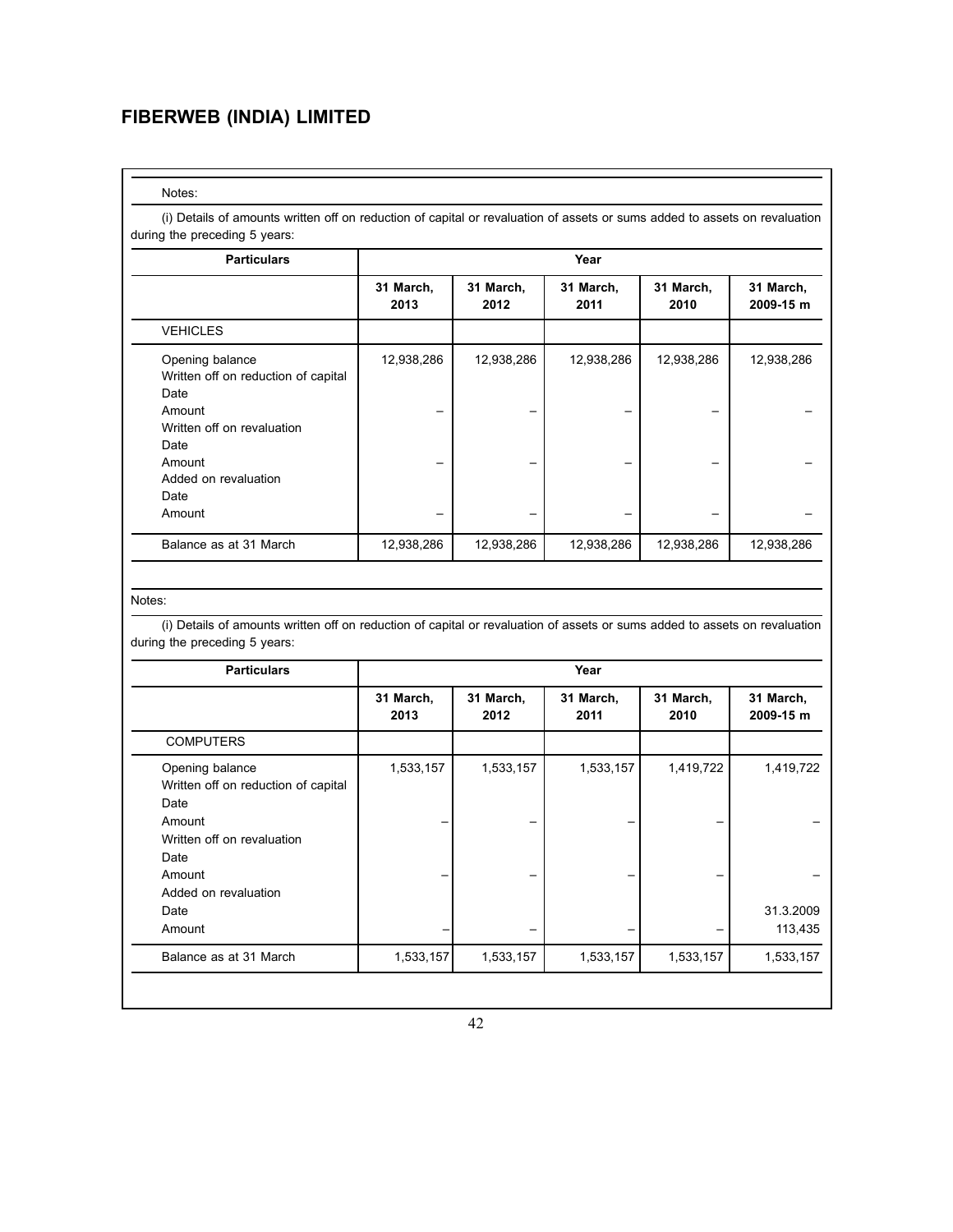#### Notes:

| <b>Particulars</b>                                                       |                   |                   | Year              |                   |                        |
|--------------------------------------------------------------------------|-------------------|-------------------|-------------------|-------------------|------------------------|
|                                                                          | 31 March,<br>2013 | 31 March,<br>2012 | 31 March,<br>2011 | 31 March,<br>2010 | 31 March,<br>2009-15 m |
| OTHER ELECTRICAL ITEMS                                                   |                   |                   |                   |                   |                        |
| Opening balance<br>Written off on reduction of capital<br>Date<br>Amount | 108,636           | 108,636           | 108,636           | 108,636           | 200,555                |
| Written off on revaluation<br>Date<br>Amount                             |                   |                   |                   |                   | 31.3.2009<br>91,919    |
| Added on revaluation<br>Date<br>Amount                                   |                   |                   |                   |                   |                        |
| Balance as at 31 March                                                   | 108,636           | 108,636           | 108,636           | 108,636           | 108,636                |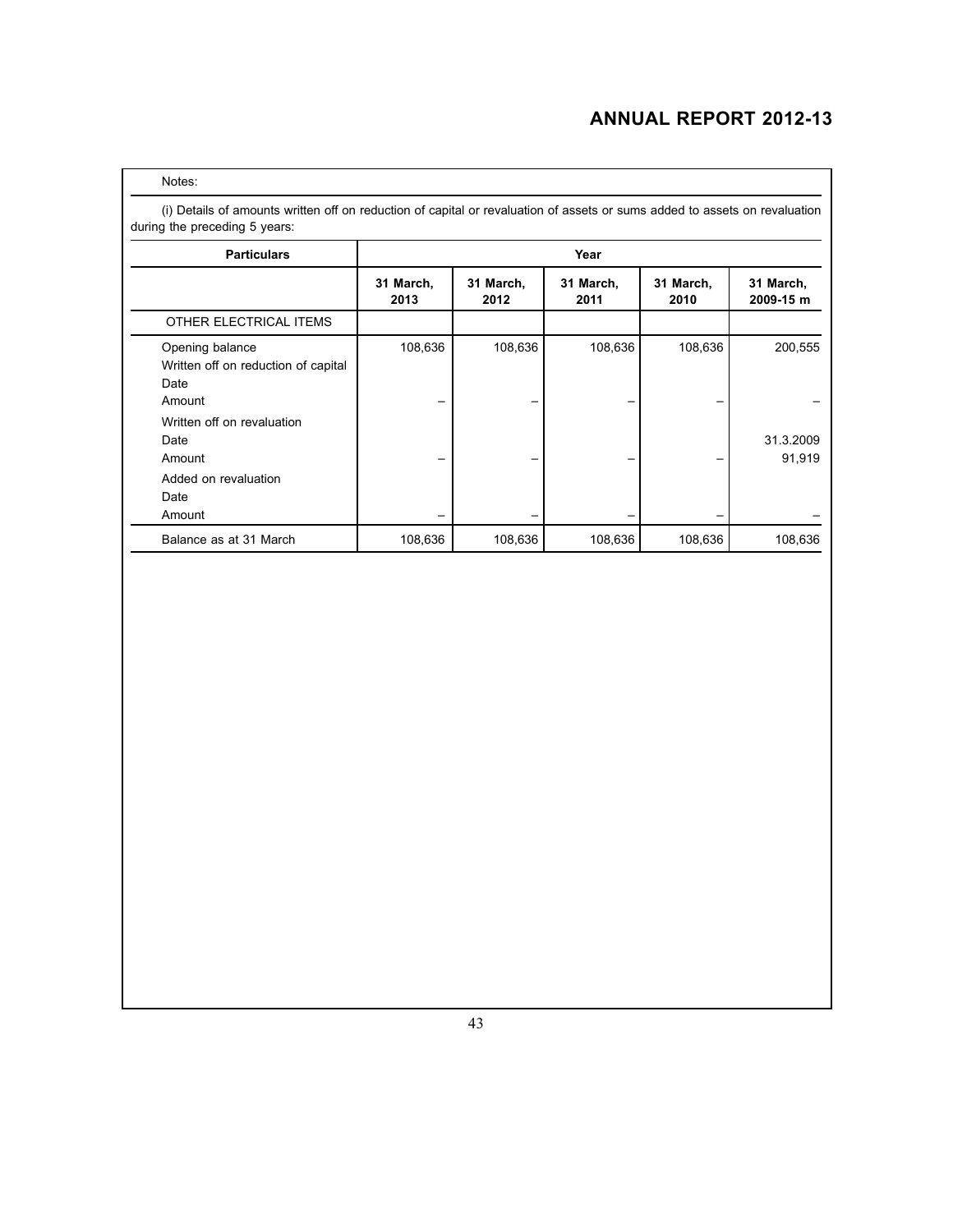|                          | <b>Particulars</b>                                                                    |          |                          |        | As at 31 March,<br>2013  |                              | As at 31 March,<br>2012  |
|--------------------------|---------------------------------------------------------------------------------------|----------|--------------------------|--------|--------------------------|------------------------------|--------------------------|
| (a)                      | Security deposits                                                                     |          |                          |        |                          |                              |                          |
|                          | Unsecured, considered good                                                            |          |                          |        | 1,280,849                |                              | 1,280,849                |
|                          |                                                                                       |          |                          |        | 1,280,849                |                              | 1,280,849                |
| (b)                      | Other loans and advances                                                              |          |                          |        |                          |                              |                          |
|                          | From other parties                                                                    |          |                          |        |                          |                              |                          |
|                          | Unsecured, considered good                                                            |          |                          |        | 75,800,000<br>75,800,000 |                              | 78,520,000<br>78,520,000 |
| (c)                      | Balances with government authorities                                                  |          |                          |        |                          |                              |                          |
|                          | Unsecured, considered good                                                            |          |                          |        |                          |                              |                          |
|                          | (i) VAT credit receivable                                                             |          |                          |        |                          |                              |                          |
|                          | (ii) Service Tax credit receivable                                                    |          |                          |        |                          |                              |                          |
|                          | (iii) TDS                                                                             |          |                          |        | 170,864                  |                              | 157,287                  |
|                          | (iv) Excise                                                                           |          |                          |        |                          |                              |                          |
|                          |                                                                                       |          |                          |        | 170,864                  |                              | 157,287                  |
|                          | Total                                                                                 |          |                          |        | 77,251,713               |                              | 79,958,136               |
|                          | Notes forming part of the financial statements<br><b>Note 11: Current investments</b> |          |                          |        |                          |                              |                          |
|                          | <b>Particulars</b>                                                                    |          | As at 31 March, 2013     |        |                          | As at 31 March, 2012         |                          |
|                          |                                                                                       | Quoted # | Unquoted #               | Total  | Quoted                   | Unquoted                     | Total                    |
|                          | Other current investments (At lower of cost                                           |          |                          |        |                          |                              |                          |
|                          | and fair value, unless otherwise stated)                                              |          |                          |        |                          |                              |                          |
|                          | (a) Investment in equity instruments                                                  |          |                          |        |                          |                              |                          |
|                          | of other entities - GOA BANK -<br>(i)<br>Fully paid up @ 100/- each                   | 107      | $\overline{\phantom{0}}$ | 10,700 | 107                      | $\qquad \qquad \blacksquare$ | 10,700                   |
|                          | Note 12: Inventories<br>(At lower of cost and net realisable value)                   |          |                          |        |                          |                              |                          |
|                          | <b>Particulars</b>                                                                    |          |                          |        | As at 31 March,<br>2013  |                              | As at 31 March,<br>2012  |
|                          | Raw materials                                                                         |          |                          |        | 38,424,598               |                              | 13,861,948               |
|                          | Finished goods (other than those acquired for trading)                                |          |                          |        | 33,478,877               |                              | 17,974,076               |
|                          | Stores and spares                                                                     |          |                          |        | 16,506,395               |                              | 16,571,197               |
| (a)<br>(b)<br>(c)<br>(d) | Others (PACKING MATERIALS)                                                            |          |                          |        | 188,119                  |                              | 254,296                  |

# **Notes forming part of the financial statements**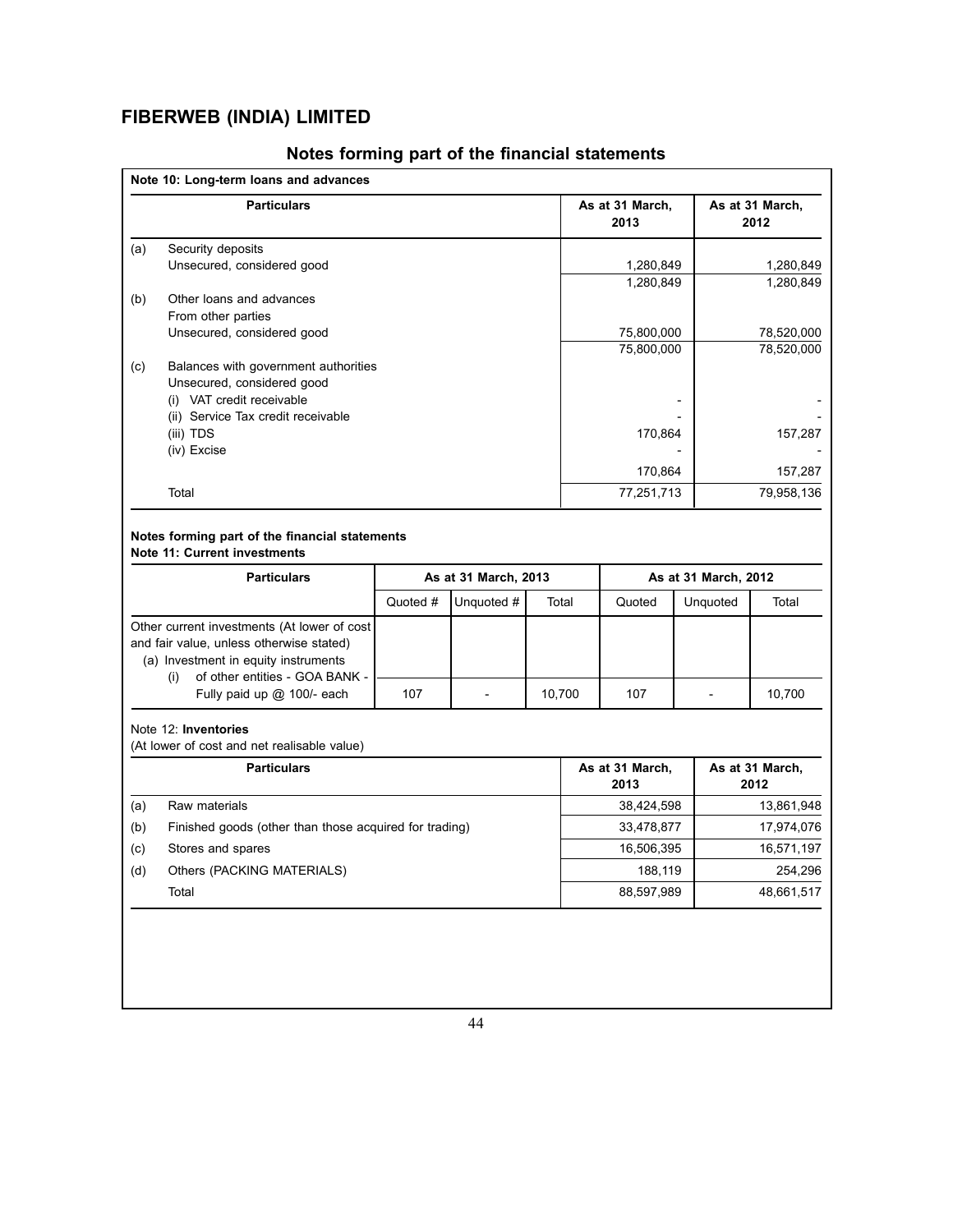| Note 13: Trade receivables                                                                                                                                                                                                                                                            |                         |                          |
|---------------------------------------------------------------------------------------------------------------------------------------------------------------------------------------------------------------------------------------------------------------------------------------|-------------------------|--------------------------|
| <b>Particulars</b>                                                                                                                                                                                                                                                                    | As at 31 March,<br>2013 | As at 31 March,<br>2012  |
| Trade receivables outstanding for a period exceeding six months from the<br>date they were due for payment<br>Other Trade receivables                                                                                                                                                 |                         |                          |
| Unsecured, considered good - More than Six Months<br>Unsecured, considered good - Less than Six Months                                                                                                                                                                                | 3,711,865<br>22,040,400 | 36,307,815               |
|                                                                                                                                                                                                                                                                                       | 25,752,265              | 36,307,815               |
| Less: Provision for doubtful trade receivables                                                                                                                                                                                                                                        | 4,040,181               | 4,040,181                |
|                                                                                                                                                                                                                                                                                       | 21,712,084              | 32,267,634               |
| Total                                                                                                                                                                                                                                                                                 | 21,712,084              | 32,267,634               |
| Note 14: Cash and cash equivalents                                                                                                                                                                                                                                                    |                         |                          |
| <b>Particulars</b>                                                                                                                                                                                                                                                                    | As at 31 March,<br>2013 | As at 31 March,<br>2012  |
| (a)<br>Cash on hand<br>(b)<br>Balances with banks                                                                                                                                                                                                                                     | 2,668,719               | 714,086                  |
| In current accounts<br>(i)<br>In EEFC accounts<br>(ii)<br>(iii) In earmarked accounts                                                                                                                                                                                                 | 6,869,891<br>15,774,962 | 24,022,612<br>18,149,303 |
| - Balances held as margin money or security<br>against borrowings, guarantees and other commitments<br>(Refer Note (i) below)                                                                                                                                                         | 2,215,895               | 2,567,030                |
| Total                                                                                                                                                                                                                                                                                 | 27,529,467              | 45,453,031               |
| Notes:<br>(i) Balances with banks include deposits amounting to `NIL (As at 31 March, 2011 `NIL) and margin monies amounting to `<br>25,67,030/- (As at 31 March, 2011 15,68,837/-) which have an original maturity of more than 12 months.<br>Note 15: Short-term loans and advances |                         |                          |
| <b>Particulars</b>                                                                                                                                                                                                                                                                    | As at 31 March,<br>2013 | As at 31 March,<br>2012  |
| (a)<br>Loans and advances to employees                                                                                                                                                                                                                                                |                         |                          |
| Unsecured, considered good                                                                                                                                                                                                                                                            | 157,069                 | 245,769                  |
|                                                                                                                                                                                                                                                                                       | 157,069                 | 245,769                  |
| Prepaid expenses - Unsecured, considered good<br>(b)<br>(For e.g. Insurance premium, Annual maintenance contracts, etc.)                                                                                                                                                              | 676,751                 | 357,368                  |
| (c)<br>Balances with government authorities<br>Unsecured, considered good<br>(i) VAT credit receivable                                                                                                                                                                                |                         |                          |
| (ii) Service Tax credit receivable<br>(iii) TDS                                                                                                                                                                                                                                       | 491,746                 | 259,245                  |
| (IV)Excise<br>(v) Electricity                                                                                                                                                                                                                                                         | 130,766                 |                          |
|                                                                                                                                                                                                                                                                                       | 622,512                 | 259,245                  |
| Others<br>(d)<br>Unsecured, considered good                                                                                                                                                                                                                                           | 17,869,107              | 5,138,638                |
|                                                                                                                                                                                                                                                                                       | 17,869,107              | 5,138,638                |
| Total                                                                                                                                                                                                                                                                                 | 19,325,439              | 6,001,020                |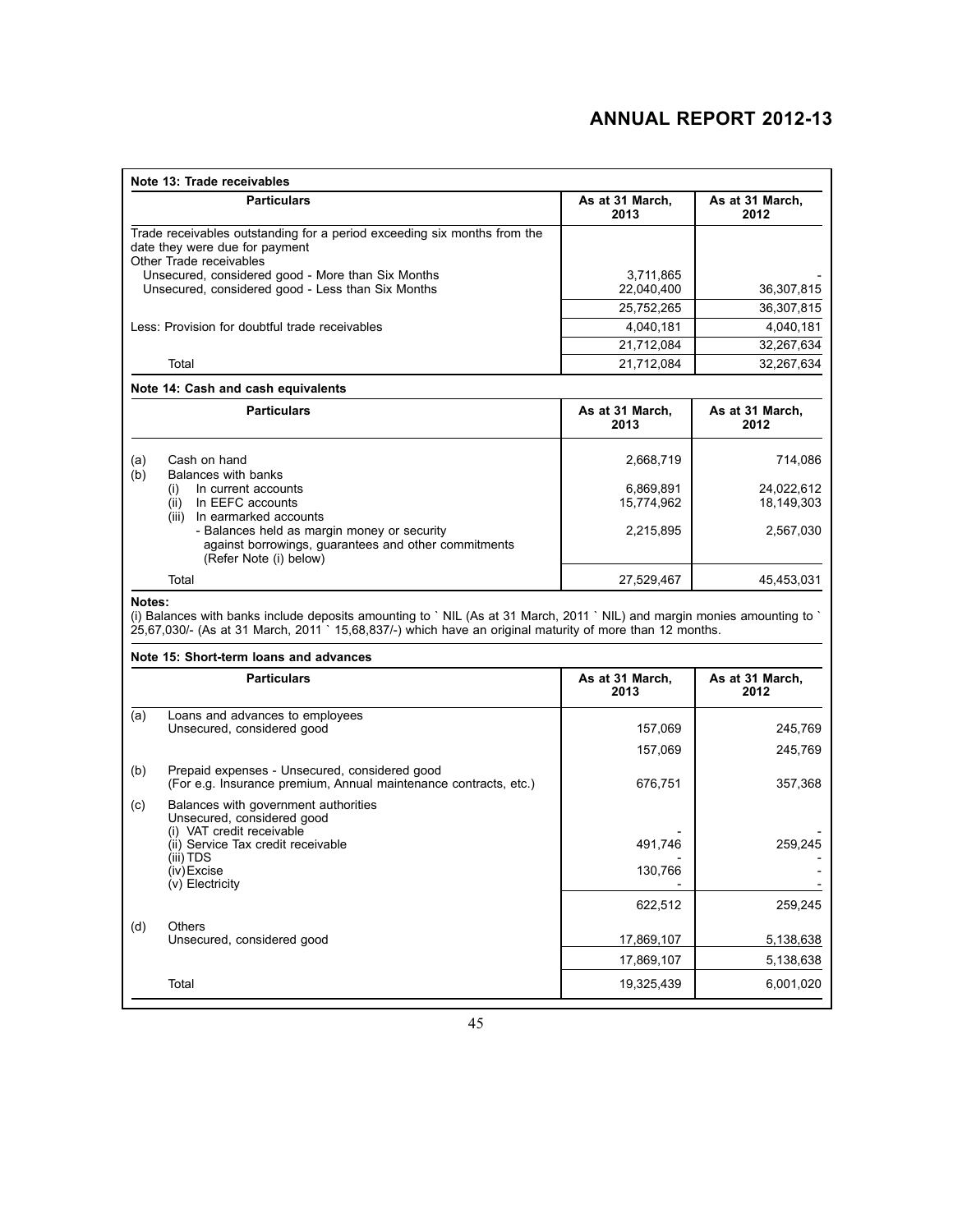|            | <b>Particulars</b>                                                                                                     |       | As at 31 March,<br>2013  | As at 31 March,<br>2012  |
|------------|------------------------------------------------------------------------------------------------------------------------|-------|--------------------------|--------------------------|
| (a)        | Others<br>(i) Contractually reimbursable expenses -Security Charges<br>(ii) Others (Exhibition Expenses not yet w/off) |       | 104,000<br>477,219       | 96,000<br>1,037,219      |
|            |                                                                                                                        | Total | 581,219                  | 1,133,219                |
|            | Note 17: Revenue from operations                                                                                       |       |                          |                          |
|            | <b>Particulars</b>                                                                                                     |       | As at 31 March,<br>2013  | As at 31 March,<br>2012  |
| (a)<br>(b) | Sale of products Net of CST & VAT (Refer Note (i) below)<br>Other operating revenues (Refer Note (ii) below)           |       | 542,679,065<br>1,007,931 | 465,253,399<br>1,277,398 |
|            |                                                                                                                        |       | 543,686,996              | 466,530,797              |
| (C)        | Less:<br>Excise duty                                                                                                   |       | 36,363,081               | 26,502,335               |
|            |                                                                                                                        |       |                          |                          |
|            |                                                                                                                        | Total | 507,323,915              | 440,028,462              |
| Note       | <b>Particulars</b>                                                                                                     |       | As at 31 March,<br>2013  | As at 31 March,<br>2012  |
| (i)        | Sale of products comprises :                                                                                           |       |                          |                          |
|            | Manufactured goods                                                                                                     |       |                          |                          |
|            | Deemed Export Sales                                                                                                    |       | 1,731,660                | 7,888,798                |
|            | <b>Fabric Export Sales</b>                                                                                             |       | 294,243,459              | 260,062,212              |
|            | High Seas Sale                                                                                                         |       | 26,740,090               | 19,102,500               |
|            | <b>Local Fabric Sales</b>                                                                                              |       | 223,930,605              | 181,974,419              |
|            | Sales Masterbatch rejected                                                                                             |       | 413,875                  |                          |
|            | Less: VAT & CST                                                                                                        |       | 4,380,624                | 3,774,530                |
|            | Total - Sale of products                                                                                               |       | 542,679,065              | 465,253,399              |
| (ii)       | Other operating revenues:                                                                                              |       |                          |                          |
|            | Sale of scrap                                                                                                          |       | 1,007,931                | 1,277,398                |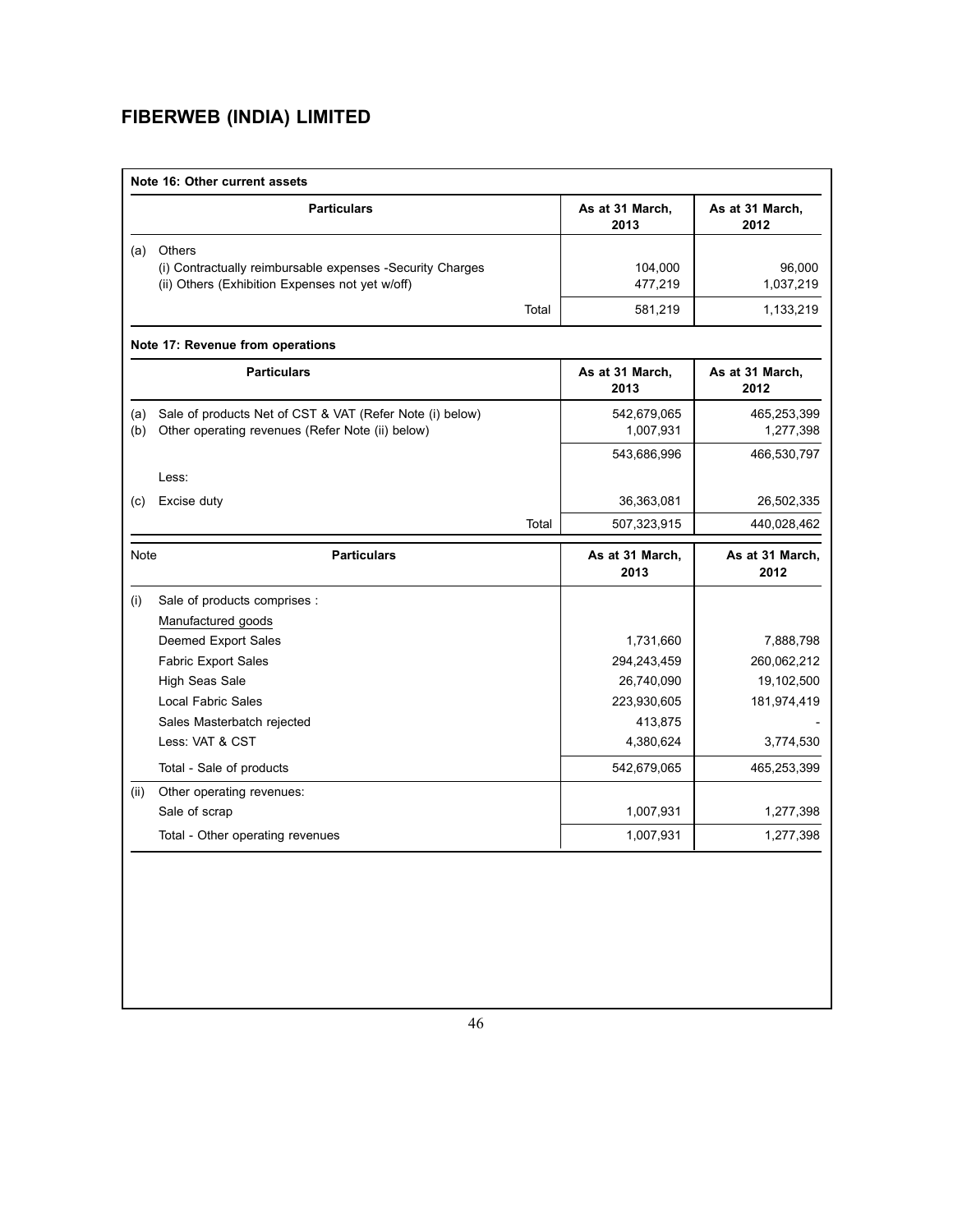|      | <b>Particulars</b>                                                                                   | As at 31 March,<br>2013   | As at 31 March,<br>2012                                             |
|------|------------------------------------------------------------------------------------------------------|---------------------------|---------------------------------------------------------------------|
| (a)  | Interest income (Refer Note (i) below)                                                               | 248,791                   | 877,984                                                             |
| (b)  | Net gain on foreign currency transactions and translation<br>(other than considered as finance cost) | 3,816,714                 | 6,970,723                                                           |
|      | Total                                                                                                | 4,065,505                 | 7,848,707                                                           |
| Note | <b>Particulars</b>                                                                                   | As at 31 March,<br>2013   | As at 31 March,<br>2012                                             |
| (i)  | Interest income comprises:<br>Interest from banks on:<br>deposits<br>other balances                  | 248,791                   | 877,324                                                             |
|      | Interest on income tax refund<br>Other interest                                                      |                           | 660                                                                 |
|      |                                                                                                      |                           |                                                                     |
|      | Total - Interest income<br>Note 19.a: Cost of materials consumed                                     | 248,791                   | 877,984                                                             |
|      | <b>Particulars</b>                                                                                   | As at 31 March,<br>2013   | As at 31 March,<br>2012                                             |
|      | Opening stock<br>Add: Purchases                                                                      | 13,861,948<br>388,124,820 | 32,516,252<br>255,298,934                                           |
|      |                                                                                                      | 401,986,768               |                                                                     |
|      | Less: Closing stock                                                                                  | 38,424,598                |                                                                     |
|      | Cost of material consumed                                                                            | 363,562,170               |                                                                     |
|      | Note 19.b: Changes in inventories of finished goods, work-in-progress and stock-in-trade             |                           |                                                                     |
|      | <b>Particulars</b>                                                                                   | As at 31 March,<br>2013   | 287,815,186<br>13,861,948<br>273,953,238<br>As at 31 March,<br>2012 |
|      | Inventories at the end of the year<br>Finished goods                                                 | 33,478,877                |                                                                     |
|      | Inventories at the beginning of the year:                                                            |                           |                                                                     |
|      | Finished goods                                                                                       | 17,974,076                | 17974076<br>30,586,025                                              |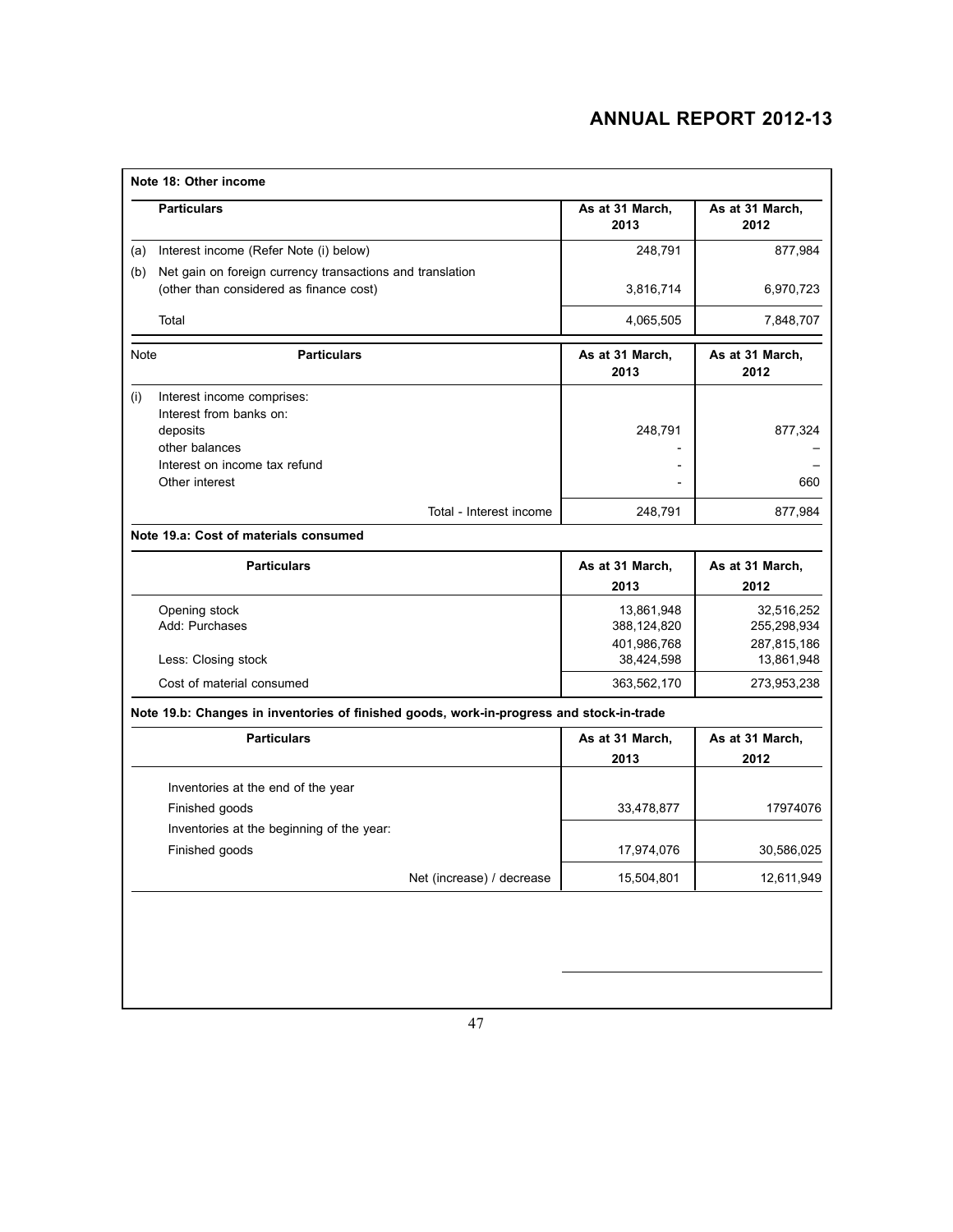| <b>Particulars</b>                                           |       | As at 31 March,         | As at 31 March,         |
|--------------------------------------------------------------|-------|-------------------------|-------------------------|
|                                                              |       | 2013                    | 2012                    |
| Salaries and wages                                           |       | 30,654,884              | 19,789,450              |
| Contributions to provident and other funds (Refer Note 30.4) |       | 1,822,209               | 1,724,108               |
| Staff welfare expenses                                       |       | 1,289,406               | 1,697,211               |
|                                                              | Total | 33,766,499              | 23,210,769              |
| Note 21: Finance costs                                       |       |                         |                         |
| <b>Particulars</b>                                           |       | As at 31 March,<br>2013 | As at 31 March,<br>2012 |
|                                                              |       |                         |                         |
| Interest expense on:                                         |       |                         | 214,841                 |
| <b>Borrowings</b><br>(i)                                     |       | 422,500                 |                         |
| <b>Others</b><br>(ii)                                        |       |                         |                         |
| - Interest on delayed / deferred payment of income tax       |       |                         | 377                     |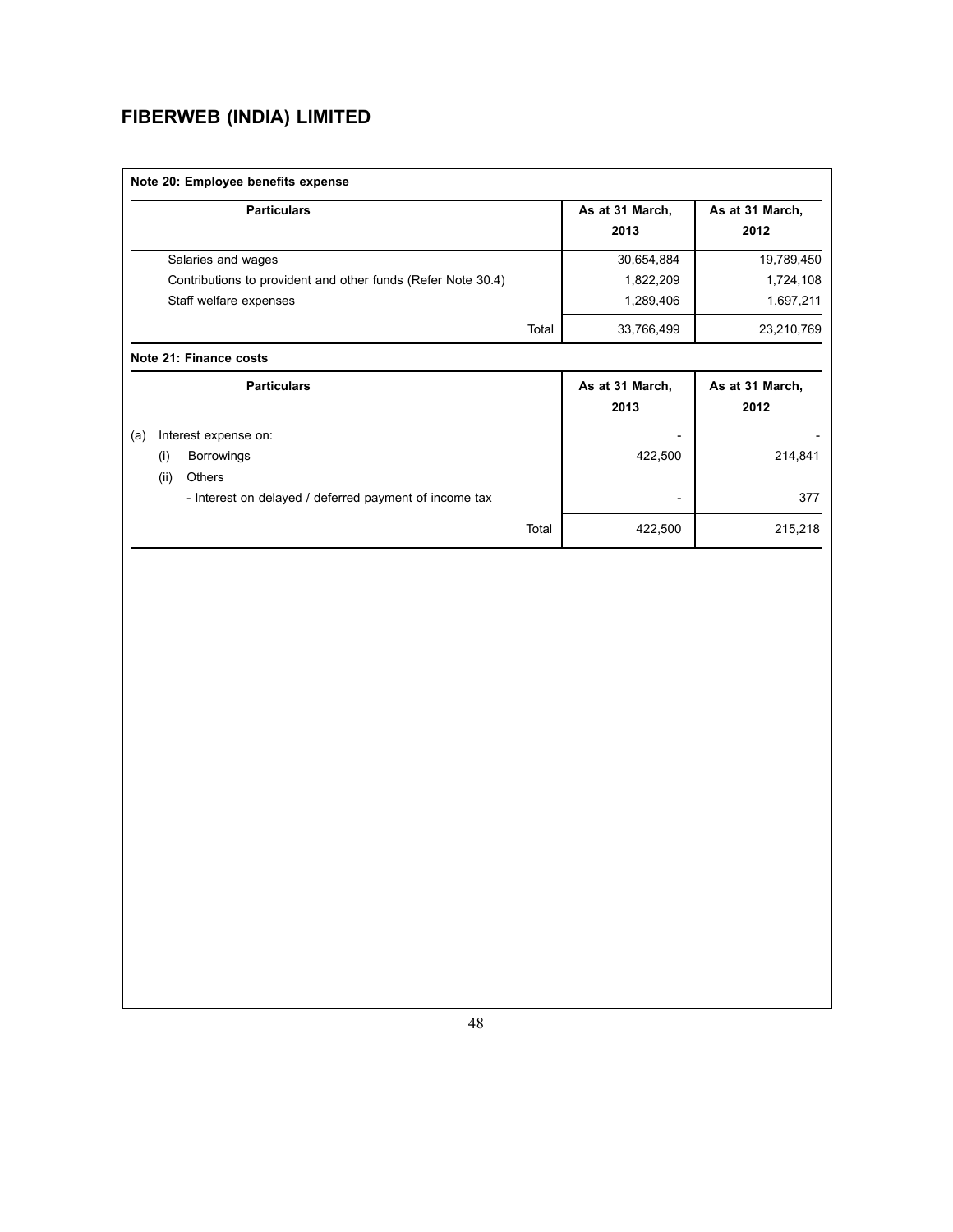| Note 22: Other expenses                       |                 |                 |  |  |
|-----------------------------------------------|-----------------|-----------------|--|--|
| <b>Particulars</b>                            | As at 31 March, | As at 31 March, |  |  |
|                                               | 2013            | 2012            |  |  |
|                                               | Rs              | Rs              |  |  |
| Consumption of stores and spare parts         | 4,219,173       | 6,131,532       |  |  |
| Consumption of packing materials              | 9,198,119       | 10,407,411      |  |  |
| Security Charges                              | 1,086,166       | 1,140,419       |  |  |
| Power and fuel                                | 24,258,047      | 22,351,805      |  |  |
| Rent including lease rentals                  | 3,442,316       | 156,000         |  |  |
| Repairs and maintenance - Buildings           | 361,831         | 2,818,812       |  |  |
| Repairs and maintenance - Machinery           | 649,353         | 270,436         |  |  |
| Repairs and maintenance - Others              | 293,654         | 260,814         |  |  |
| Insurance                                     | 628,458         | 478,105         |  |  |
| Rates and taxes                               | 376,901         | 255,004         |  |  |
| Communication                                 | 1,102,053       | 668,718         |  |  |
| Travelling and conveyance                     | 4,612,734       | 3,850,167       |  |  |
| Printing and stationery                       | 496,619         | 286,412         |  |  |
| Freight and forwarding                        | 39,800,522      | 31,798,585      |  |  |
| Sales commission                              | 132,787         | 9,624,205       |  |  |
| <b>Business promotion</b>                     | 533,408         | 1,056,232       |  |  |
| Donations and contributions                   | 88,151          | 2,266,500       |  |  |
| Legal and professional                        | 1,658,070       | 1,027,621       |  |  |
| Payments to auditors (Refer Note (i) below)   | 209,000         | 180,000         |  |  |
| Advertisement & Publicity                     | 89,700          | 192,911         |  |  |
| Coolie & Cartage                              | 815,204         | 669,275         |  |  |
| <b>DATA Processing Charges</b>                | 103,423         | 109,097         |  |  |
| <b>Gardening Charges</b>                      | 86,430          | 148,040         |  |  |
| Labour Charges                                | 1,279,495       | 1,324,465       |  |  |
| Misc. Expenses written off                    | 560,000         | 518,600         |  |  |
| <b>Office Expenses</b>                        | 390,718         | 319,641         |  |  |
| Postage Charges                               | 99,727          | 128,038         |  |  |
| Bank Charges (incl. Bill Discounting Charges) | 2,341,951       | 1,874,454       |  |  |
| Job-work-Unimin                               | 4,499,130       |                 |  |  |
| Expenses-Unimin                               | 2,537,866       |                 |  |  |
| Miscellaneous expenses                        | 220,536         | 426,745         |  |  |
| Total                                         | 106,171,542     | 100,740,044     |  |  |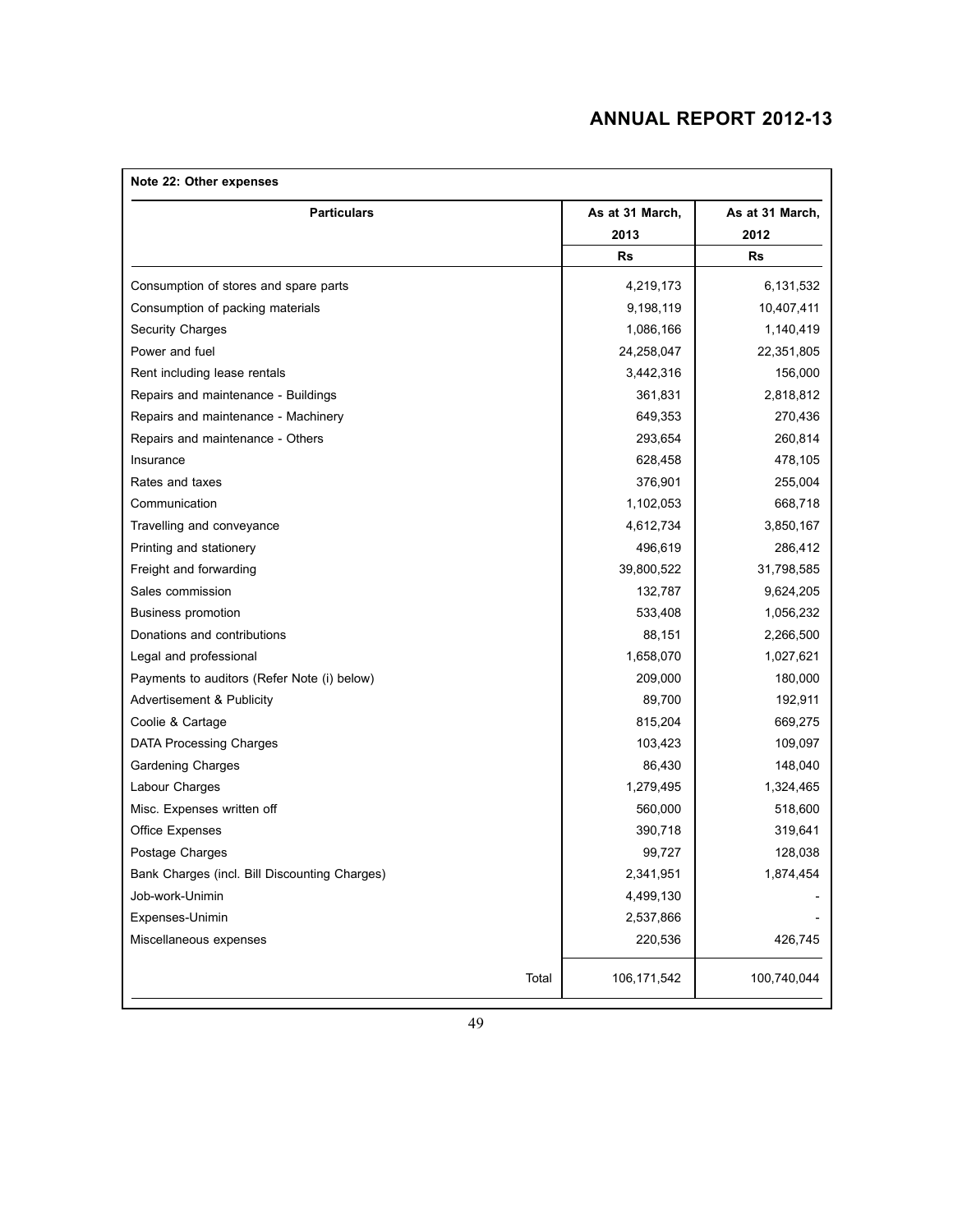| As at 31 March,<br>2013<br><b>Rs</b><br>120,000<br>60,000<br>25,000<br>4,000 | As at 31 March,<br>2012<br><b>Rs</b> |
|------------------------------------------------------------------------------|--------------------------------------|
|                                                                              | 120,000<br>60,000                    |
|                                                                              |                                      |
|                                                                              |                                      |
|                                                                              |                                      |
|                                                                              |                                      |
|                                                                              |                                      |
|                                                                              |                                      |
|                                                                              |                                      |
|                                                                              |                                      |
| Total<br>209,000                                                             | 180,000                              |
| $\overline{\phantom{a}}$                                                     |                                      |
|                                                                              |                                      |
|                                                                              |                                      |
| As at 31 March,                                                              | As at 31 March,                      |
| 2013                                                                         | 2012                                 |
| <b>Rs</b>                                                                    | Rs                                   |
|                                                                              | 2,000,000                            |
| 12,307,490                                                                   |                                      |
| 12,307,490                                                                   | 2,000,000                            |
|                                                                              |                                      |
| As at 31 March,                                                              | As at 31 March,                      |
| 2013                                                                         | 2012                                 |
| <b>Rs</b>                                                                    | <b>Rs</b>                            |
| $-907,126$                                                                   | $-188,284$                           |
| $-1,700,000$                                                                 | $-2,500,000$                         |
| $-2,607,126$                                                                 | $-2,688,284$                         |
|                                                                              | Total<br>Total<br>Total              |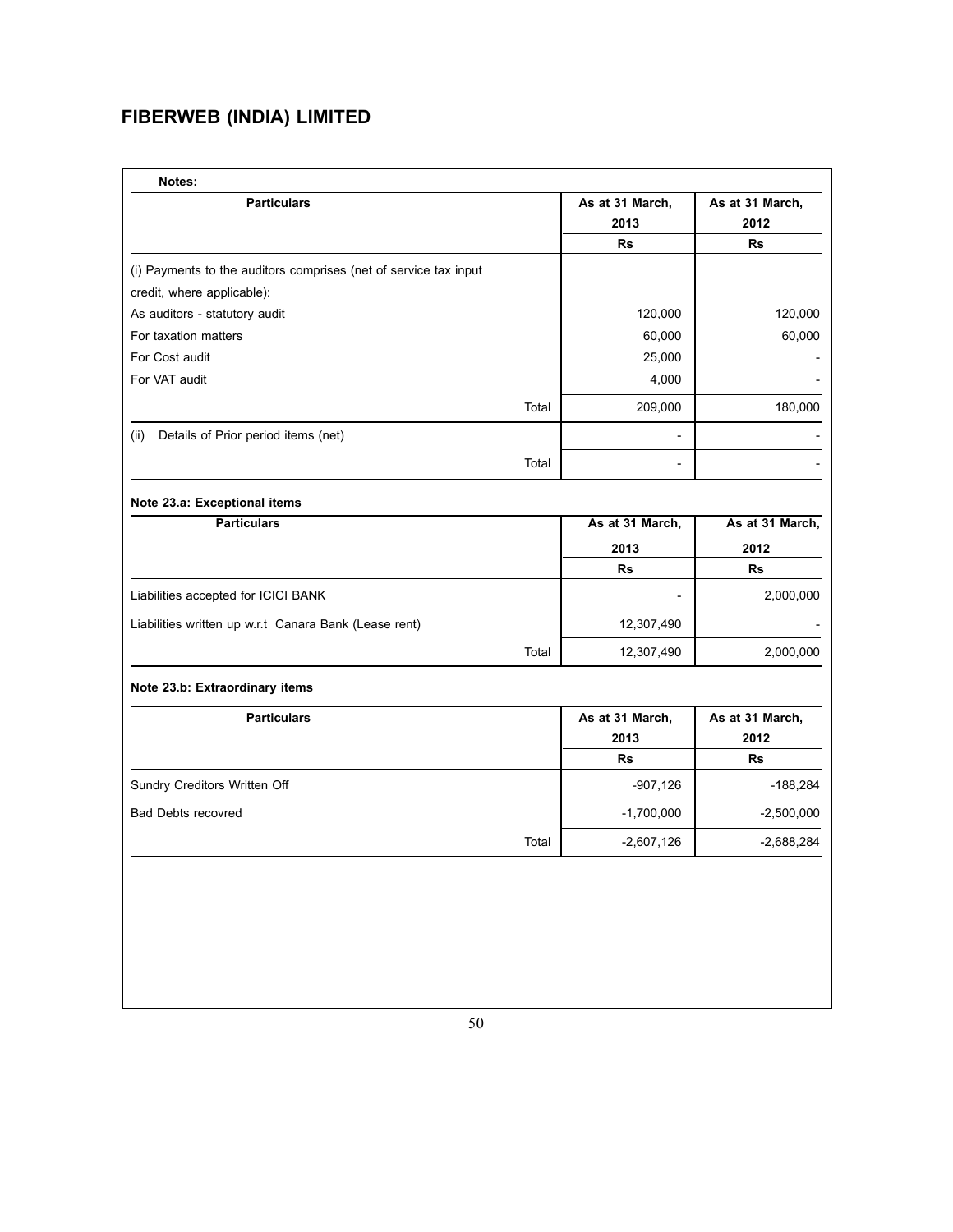|             | Note 24: Additional information to the financial statements                                                         |                                                                        |                 |                 |
|-------------|---------------------------------------------------------------------------------------------------------------------|------------------------------------------------------------------------|-----------------|-----------------|
| <b>Note</b> | <b>Particulars</b>                                                                                                  |                                                                        | As at 31 March, | As at 31 March, |
|             |                                                                                                                     |                                                                        | 2013            | 2012            |
|             |                                                                                                                     |                                                                        | <b>Rs</b>       | Rs              |
| 24          | Share application money pending allotment                                                                           |                                                                        |                 |                 |
|             | As As at 31 March 2013, the Company has received an amount of                                                       |                                                                        | 4,03,50,000     | 1,31,50,000     |
|             | 4,03,50,000/- towards share application money towards                                                               |                                                                        |                 |                 |
|             |                                                                                                                     | 40,35,000 equity / of the Company (As at 31 March, 2012 `4,31,50,000/- |                 |                 |
|             | towards 43,15,000 equity) at a premium of `NIL<br>(As at 31 March, 2012 ` NIL). The share application money was     |                                                                        |                 |                 |
|             |                                                                                                                     |                                                                        |                 |                 |
|             | received from promotors directors and freinds acting in consent,                                                    |                                                                        |                 |                 |
|             | pursuant to an BIFR Order dated 27/07/2009. The allotment of shares                                                 |                                                                        |                 |                 |
|             | can only be made after schemes is approved by BIFR. The Company                                                     |                                                                        |                 |                 |
|             | has sufficient authorised capital to cover the allotment of these shares.                                           |                                                                        |                 |                 |
|             | Note 25: Disclosures under Accounting Standards (contd.)                                                            |                                                                        |                 |                 |
| Note        |                                                                                                                     | Particulars                                                            |                 |                 |
| 25          | <b>Employee benefit plans</b>                                                                                       |                                                                        |                 |                 |
|             | Defined contribution plans                                                                                          |                                                                        |                 |                 |
|             | The Company makes Provident Fund and Superannuation Fund contributions to defined contribution plans for qualifying |                                                                        |                 |                 |
|             | employees. Under the Schemes, the Company is required to contribute a specified percentage of the payroll costs to  |                                                                        |                 |                 |
|             | fund the benefits. The Company recognised `18,22,209/- (Year ended 31 March, 2012 `17,24,108/-) for Provident       |                                                                        |                 |                 |
|             | Fund contributions in the Statement of Profit and Loss. The contributions payable to these plans by the Company are |                                                                        |                 |                 |
|             | at rates specified in the rules of the schemes.                                                                     |                                                                        |                 |                 |
|             | Note 26: Disclosures under Accounting Standards (contd.)                                                            |                                                                        |                 |                 |
|             | Note Particulars                                                                                                    |                                                                        |                 |                 |
| 26          | Related party transactions                                                                                          |                                                                        |                 |                 |
| 26.a        | Details of related parties:                                                                                         |                                                                        |                 |                 |
|             | Description of relationship                                                                                         | Names of related parties                                               |                 |                 |
|             | Key Management Personnel (KMP)                                                                                      | Mr. Pravin Sheth                                                       |                 |                 |
|             | Relatives of KMP                                                                                                    |                                                                        |                 |                 |
|             | Daughter                                                                                                            | Dhwani Sheth                                                           |                 |                 |
|             | Nephew                                                                                                              | Viral J Shah                                                           |                 |                 |
|             | Brother-in-law                                                                                                      | Jatin Shah                                                             |                 |                 |
|             | Note: Related parties have been identified by the Management.                                                       |                                                                        |                 |                 |

# **Note forming part of the financial statements**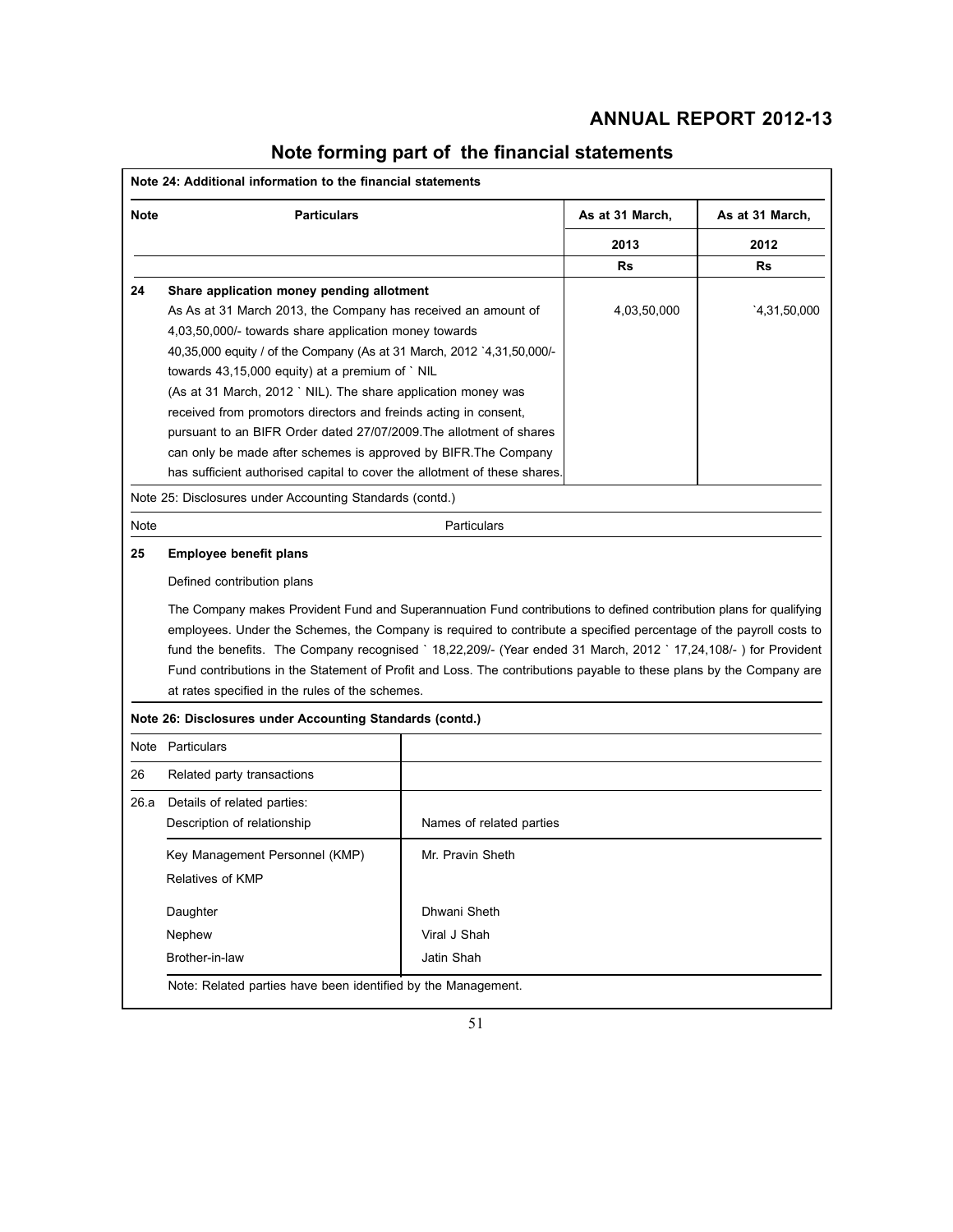|    |                                                          | <b>Relatives of KMP</b> | Total          |
|----|----------------------------------------------------------|-------------------------|----------------|
|    | Finance - Short Term Loan                                |                         |                |
|    | Dhwani Sheth                                             |                         |                |
|    | Viral Jatin Shah                                         |                         |                |
|    | Jatin Shah                                               |                         |                |
|    | Jatin Shah HUF                                           |                         |                |
|    | Balances outstanding at the end of the year              |                         |                |
|    | Loans and advances                                       |                         |                |
|    | Dhwani Sheth                                             | 700,000                 |                |
|    | Viral Jatin Shah                                         | 500,000                 |                |
|    | Jatin Shah                                               | 500,000                 |                |
|    | Jatin Shah HUF                                           | 1,500,000               | 3,200,000      |
|    | Note 27: Disclosures under Accounting Standards (contd.) |                         |                |
|    | Note Particulars                                         | For the year            | For the year   |
|    |                                                          | ended                   | ended          |
|    |                                                          | 31 March, 2013          | 31 March, 2012 |
|    |                                                          | Rs                      | Rs             |
| 27 | Details of leasing arrangements                          |                         |                |
|    | As Lessee                                                |                         |                |
|    | The Company has entered into finance lease arrangements  |                         |                |
|    | for certain equipments(UPS SYSTEM) and vehicles,         |                         |                |
|    | which provide the Company an option to purchase          |                         |                |
|    | the assets at the end of the lease period.               |                         |                |
|    | The company has offered one time settelments payment,    |                         |                |
|    | which is accepted by Canara Bank and same is paid        |                         |                |
|    | by co.in May 2013.in full & final settlement             |                         |                |
|    | w.r.t letter dated 22.04.2013.                           | 13,407,490              | 5,000,000      |
|    |                                                          | 13,407,490              | 5,000,000      |

28 The Revised Schedule VI has become effective from 1 April, 2011 for the preparation of financial statements. This has significantly impacted the disclosure and presentation made in the financial statements. Previous year's figures have been regrouped / reclassified wherever necessary to correspond with the current year's classification / disclosure.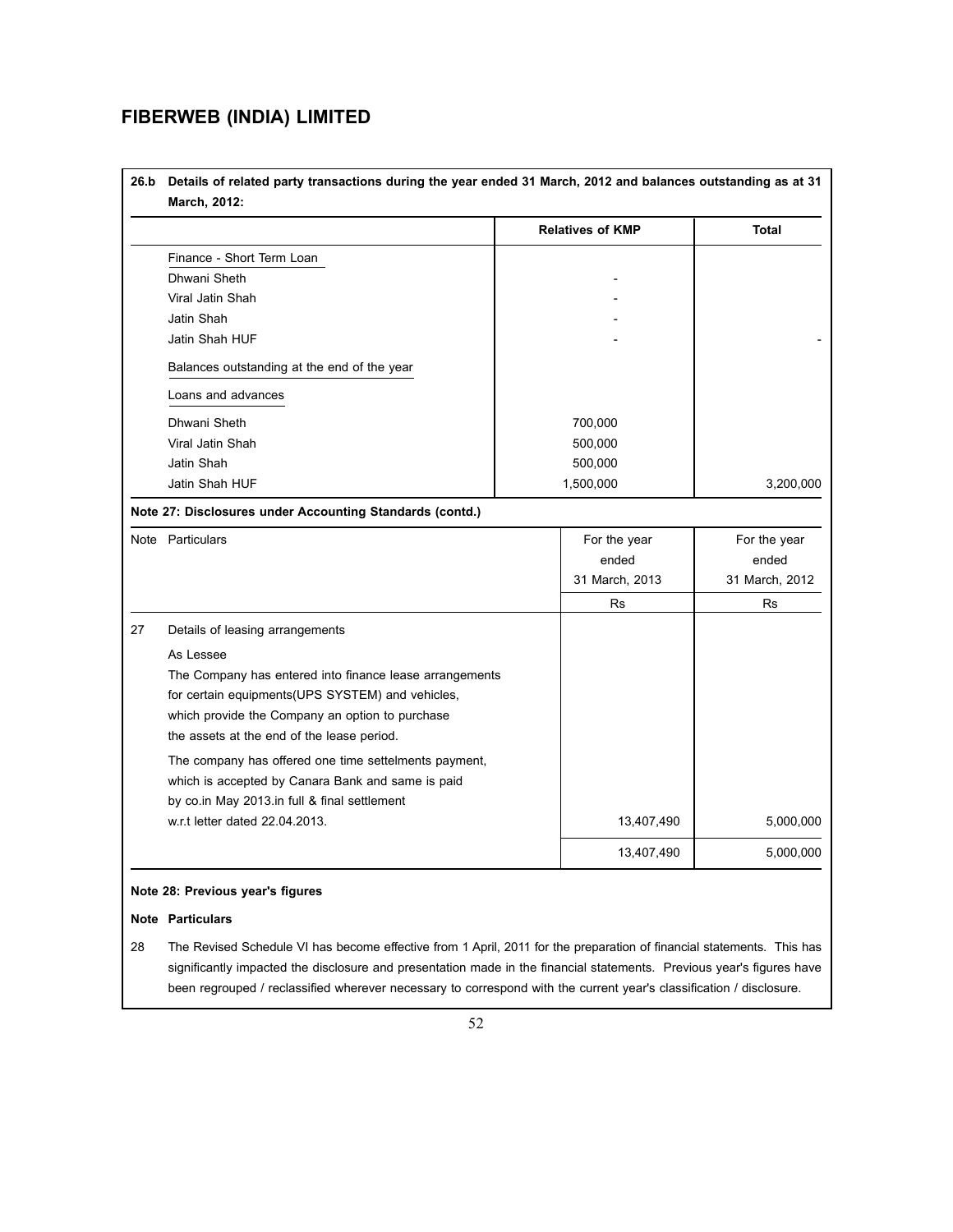| Note 29 |                                                                                             |        |
|---------|---------------------------------------------------------------------------------------------|--------|
| Note    | Particulars                                                                                 | Rs     |
| 29      | The excess depreciation of Rs. 1,49,060/- made last year has been reversed during the year. |        |
|         | The calculation for the same is shown as under:                                             |        |
|         | OFFICE & LAB. EQUIPMENT                                                                     |        |
|         | Depreciation to be provided on Original Gross Block from 2007-2012                          | 687852 |
|         | Depreciation Actually charged from 2007 - 2012 on revalued Gross Block                      | 115631 |
|         | Short depreciation charged from 2007 - 2012 (provided in 2011 - 2012)                       | 572221 |
|         | Depreciation for C.Y. 2012-13                                                               | NIL    |
|         | Value of Revalued Gross Block as on 31st March 2013                                         | 460146 |
|         | Excess Depreciation provided over Revalued Gross Blocka s on 31st March 2013                | 112075 |
|         | OTHER ELECTRICAL ITEMS                                                                      |        |
|         | Depreciation to be provided on Original Gross Block from 2007-2012                          | 267353 |
|         | Depreciation Actually charged from 2007 - 2012 on revalued Gross Block                      | 59643  |
|         | Short depreciation charged from 2007 - 2012 (provided in 2011 - 2012)                       | 207711 |
|         | Depreciation for C.Y. 2012-13                                                               | NIL    |
|         | Value of Revalued Gross Block as on 31st March 2013                                         | 170726 |
|         | Excess Depreciation provided over Revalued Gross Blocka s on 31st March 2013                | 36985  |
|         |                                                                                             |        |
|         |                                                                                             |        |

# **Note forming part of the financial statements**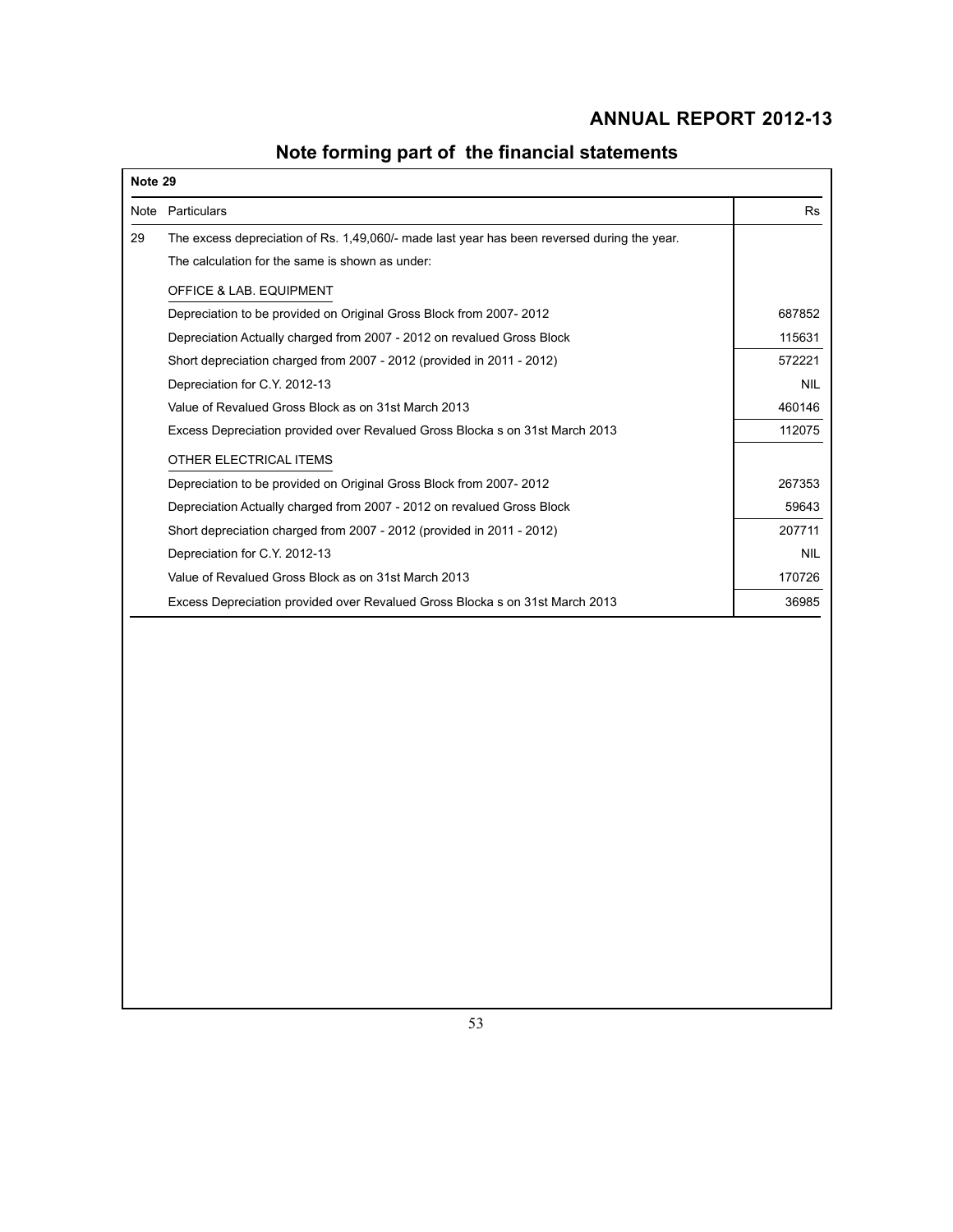# **NOTES FORMING PARTS OF THE ACCOUNTS FOR THE YEAR ENDED 31ST MARCH 2013 NOTE NO. 1**

#### **A. SIGNIFICANT ACCOUNTING POLICIES**

#### **1. GENERAL:**

- (a) The Accounts are prepared under the historical cost convention, in accordance with the generally accepted accounting principles and the provision of the Companies Act, 1956 as adopted consistently by the company.
- (b) Accounting policies not specifically referred to otherwise are consistent with generally accepted accounting principles.

#### **2. FIXED ASSETS:**

Fixed Assets are shown at Original cost of acquisition less accumulated depreciation.

Fixed Assets are revalued as on 31.03.2012. The surplus arising from the revaluation has been transferred to "Revaluation Reserve" and shown under the head "Reserves & Surplus". As the Fixed Assets were revalued on the last day of the Balance sheet, no depreciation has been provided on Revalued Figures.

#### **3. DEPRECIATION:**

Depreciation is provided on straight line basis applying the rates specified in Schedule XIV of the Companies Act 1956 under straight line method:

- (i) In respect of assets acquired on 01.01.1994 and thereafter at revised rates specified in the said Schedule vide Notification No 756 E dated 16.12.93 and as clarified in Circular No. 14 dated 20.12.1993 issued by the Department of the Company Affairs.
- (ii) In respect of assets on hand as on 31.12.93 at the rates in force prior to the abovementioned notification.

#### **4. INVENTORIES:**

Raw materials and consumable Stores are valued at cost. Finished and Semi Finished goods are valued at lower of cost or market value.

#### **5. REVENUE RECOGNITION:**

In case of Sales of Goods – When the property and all significant risk and rewards of ownership are transferred to the buyer or no significant uncertainty exists regarding the amount of consideration that is derived from the sale of goods. It excludes amounts recovered towards Sales Tax and includes amount received towards processing activities done for other, if any.

#### **6. TREATMENT OF EXPENDITURE DURING CONSTRUCTION PERIOD:**

All normal pre-production revenue expenditure including interest on borrowed funds till the commencement of commercial production are capitalized.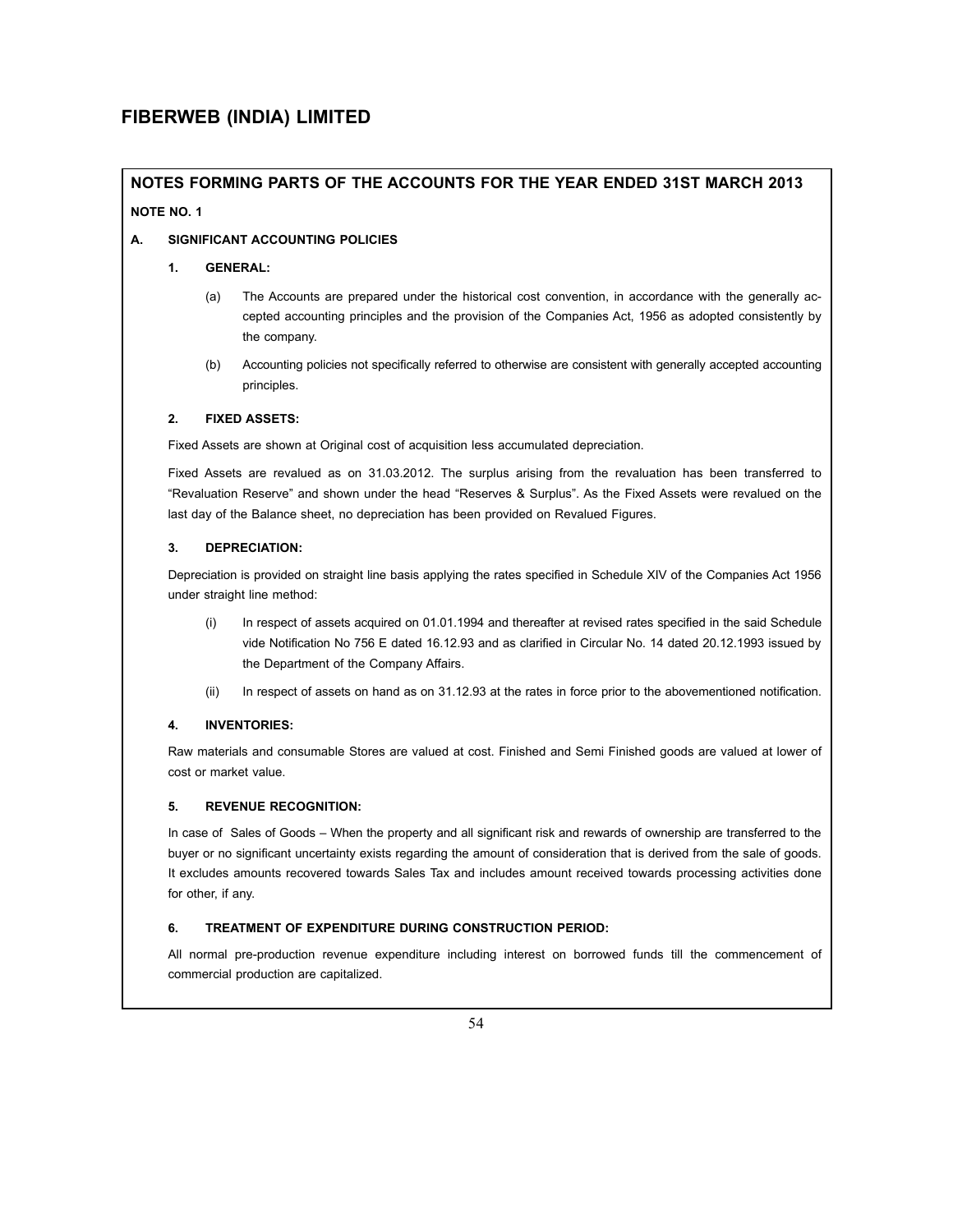#### **7. TREATMENT OF EMPLOYEES BENEFITS:**

Benefits payable to employees during their tenure of employment viz. Bonus, Leave Encashment etc are accounted on cash basis. Retirement benefits are accounted as and when the same become due for payment.

#### **8. CURRENCY TRANSACTION:**

- (i) Import and Export of goods in foreign currency are accounted at exchange rates prevailing on the date of payment, whenever made.
- (ii) Term loans in foreign currency for financing capital expenditure were accounted at rupee equivalent values on the date of loans disbursement. Till 31.12.2001 year-end outstanding loans were reconverted at the rate prevailing on Balance Sheet Date.

#### **9. MISCELLANEOUS EXPENDITURE:**

The balance amount of Expenses on Exhibition Index 2011 Trade fair have been amortised in the current financial year.

#### **10. TREATMENT OF CONTINGENT LIABILITIES/GAINS**

The amount of contingent losses are charged to the Profit & Loss Account on a reasonable estimated basis that probable future event confirm that an asset has been impaired or a liability has been incurred as at the Balance Sheet Date and contingent gains are not recognized in the accounts.

#### **B. OTHER NOTES ON ACCOUNTS:**

- 1 Pursuant to a reference made by the Company, the Hon'ble Bench of the BIFR, New Delhi, has by their Order dated 18th January 2007, declared the Company as a "SICK INDUSTRY".Rehabilitation Scheme (DRS) is under final stage of acceptance as all other creditors are settled except Canara Bank Lease rent dues. However, the same has been settled in May 2013.
- 2 The Company has revalued Fixed Assets, Investments and Loans & Advances for the year ended 31.12.2007; Fixed Assets & Investments for the year ended 31.03.2009 and Fixed Assets for the year ended 31.03.2012. The Revaluation of the year ended 31.012.2007 has resulted into a Profit of Rs.47,74,58,372/- and the same has been debited to Profit & Loss Account and shown below the line as "Extra Ordinary Items". Similarly, the Revaluation of the year ended 31.03.2009 has resulted into a Loss of Rs.22,25,50,613/- and the same has been credited to Profit & Loss Account as "Profit on Revaluation of Assets" and shown below the line. So also, the Revaluation of the year ended 31.03.2012 has resulted into a Profit of Rs.27,68,87,178/- and the same has been credited to the Revaluation Reserve Account and shown in the Balance Sheet as at 31.03.2012 under the head, Reserves & Surplus. At the time of earlier revaluations carried out as on 31.12.2007 & 31.03.2009, the Gross Block was shown at Revalued Figures instead of Cost. Hence the same has been rectified in the year under consideration i.e. as at 31.03.2012 by replacing the Gross Cost of the Assets deducting the loss on revaluation and adding the profit on revaluation carried out as at 31.12.2007 & 31.03.2009 respectively. The difference of Rs.12,23,51,108/- between the under depreciation provided on reduced value of the said assets for the year commencing from 01.01.2008 to 31.03.2009 (i.e. for a period of 15 months) and the over depreciation provided on the increased value of the said assets has been debited to the Revaluation Reserve Account of the year under consideration viz. 31.03.2012.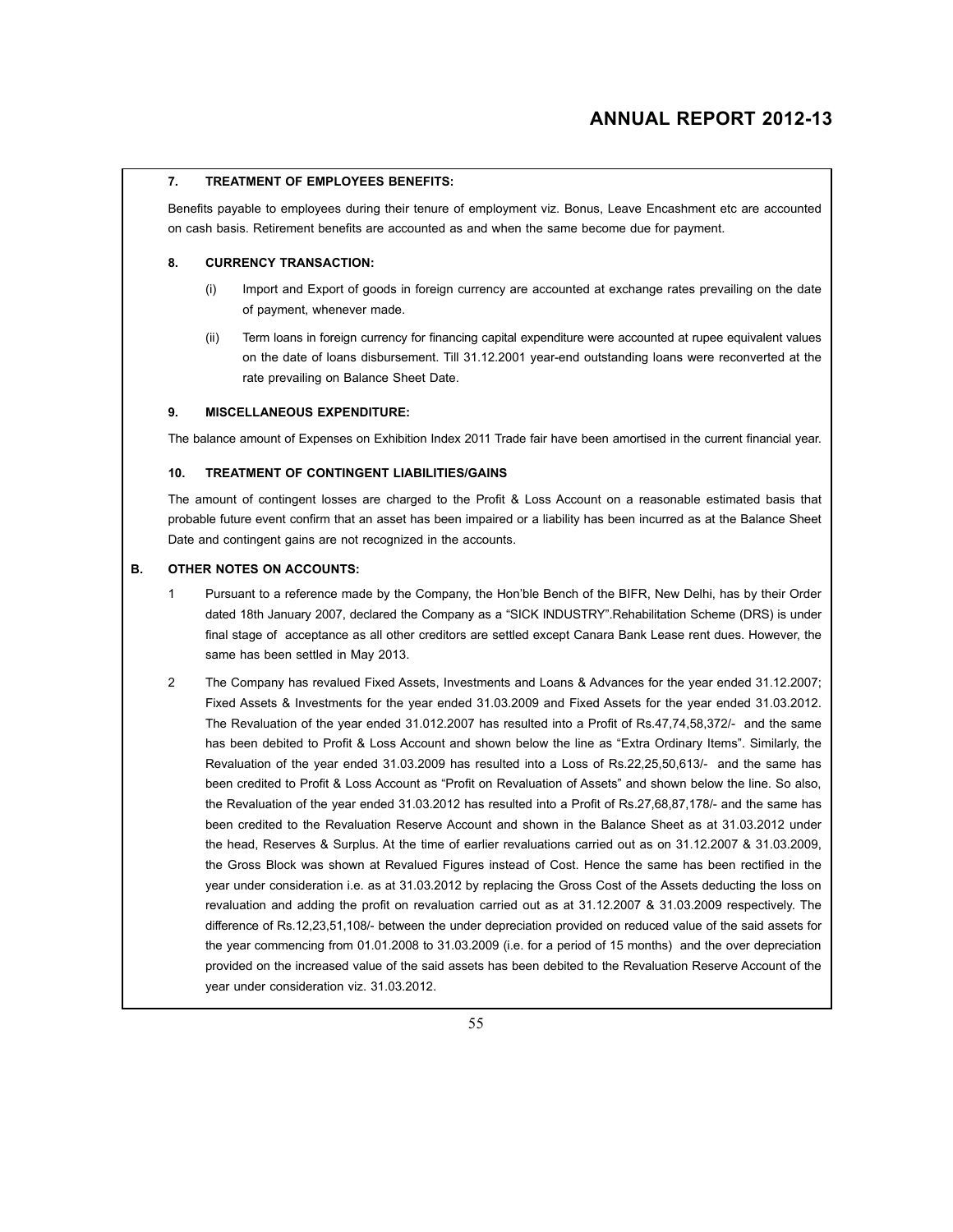- 3 The Company has availed non funding facilities from its bankers. In this connection Rs.22,15,895/- (previous year Rs. 25,67,030/-) are kept with Banks as lien / margin money against guarantees opened by the bankers and guarantees issued by them. Contingent liability for bills discounted with Dena Bank is NIL.
- 4 Regarding leased assets taken from Canara Bank, Bangalore, the matter is pending before the Karnataka High Court against the Arbitrator's Award. Also this matter is before BIFR .In view of this no provision is made for lease rent in the accounts. However, the same has been settled in May 2013.
- 5 Debtors and Creditors balances are subject to confirmations from the parties.
- 6 The company has not ascertained liability towards payment of gratuity and hence no provision has been made in accounts. It is accounted for on the basis of payment.
- 7 In the opinion of the Board of Directors the Current Assets, Loans & Advances except those shown as doubtful have a value on realization in the ordinary course of business at least equal to the amount at which items are stated in the Balance Sheet.
- 8 The company operates in a single segment namely "Polymer Processing". Hence segment wise reporting as defined in AS 17 of ICAI is not applicable.
- 9 Modvat credit of Excise duty taken on purchase of Raw Materials is not included in the value of inventory of Raw Material. Also value of inventory of finished goods does not include excise duty payable on manufacture. This has no effect on the profit of the Company.
- 10 Figures of the previous year have been re-grouped / rearranged /reclassified wherever necessary.

In terms of our report attached. **For P.M.TURAKHIA & ASSOCIATES**<br> **For P.M.TURAKHIA & ASSOCIATES**<br>
Fig. Dogistration NO. 111086w Firm Registration NO 111086w

PLACE: DAMAN PLACE: DAMAN DATE: 30.05.2013 DATE: 30.05.2013

**For P.M.TURAKHIA & ASSOCIATES PRAVIN V SHETH** - Chairman & Mananging Director *CHARTERED ACCOUNTANTS* **P.S.KRISHNAN** - Executive Director **(M.D.TURAKHIA) G.RAVINDRAN** - Executive Director Membership No. 017399 **SUNITA AGARWAL** - Company Secretary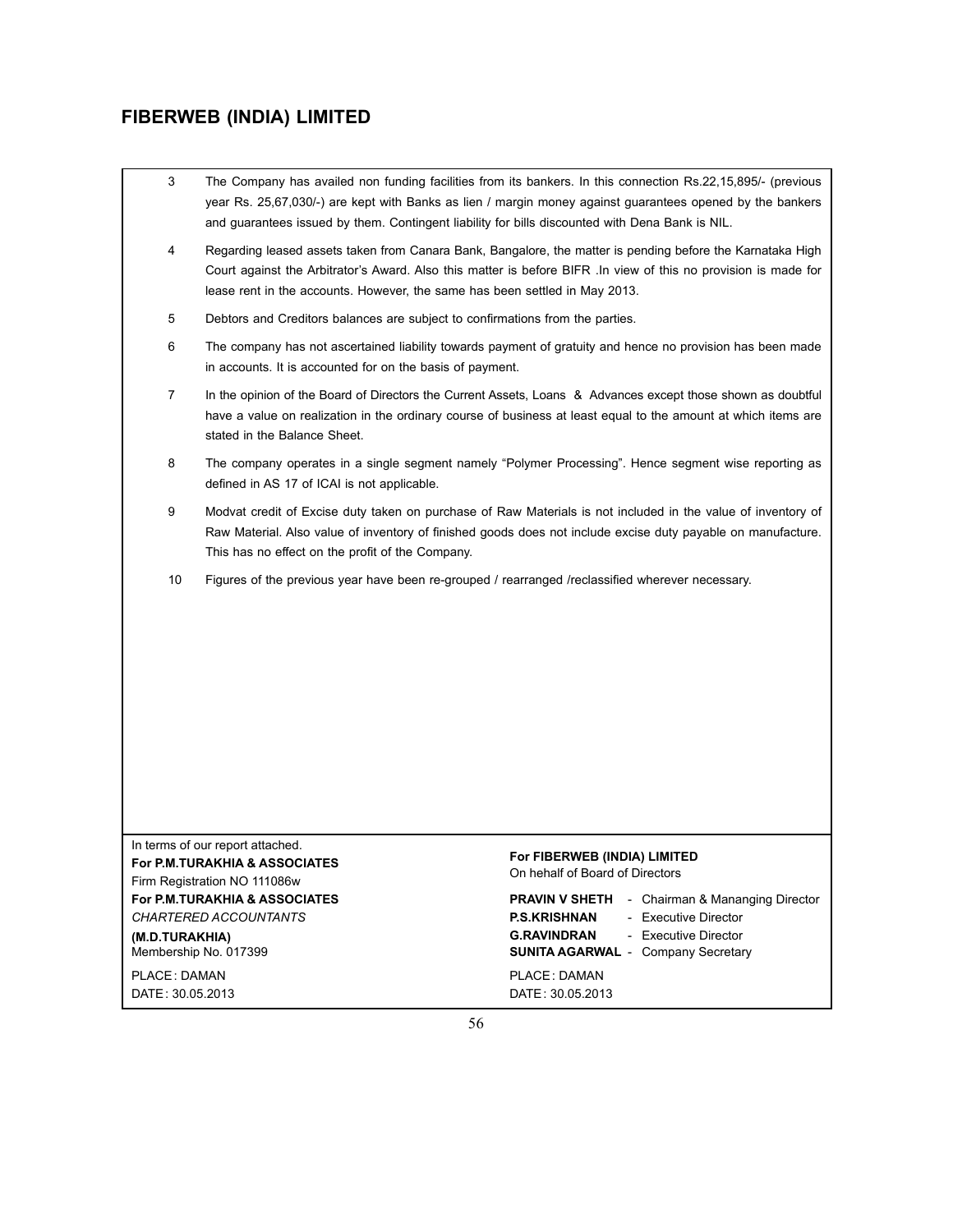# **AUDITORS' REPORT**

We have examined the above Cash Flow Statement of FIBERWEB (INDIA) LIMITED for the period ended 31st March, 2013. The Statement has been prepared by the Company in accordance with the requirements of listing agreement Clause 32 with Stock Exchanges and is based on and in agreement with corresponding Profit and Loss Account and Balance Sheet of the Company covered by our report of 30th May, 2013 to the members of the Company and reallocation required for the purpose are as made by the Company.

# For **P. M. TURAKHIA & ASSOCIATES**

*(Chartered Accountants)*

# **M. D. TURAKHIA**

*(PARTNER)*

Place : Daman Date : 30th May, 2013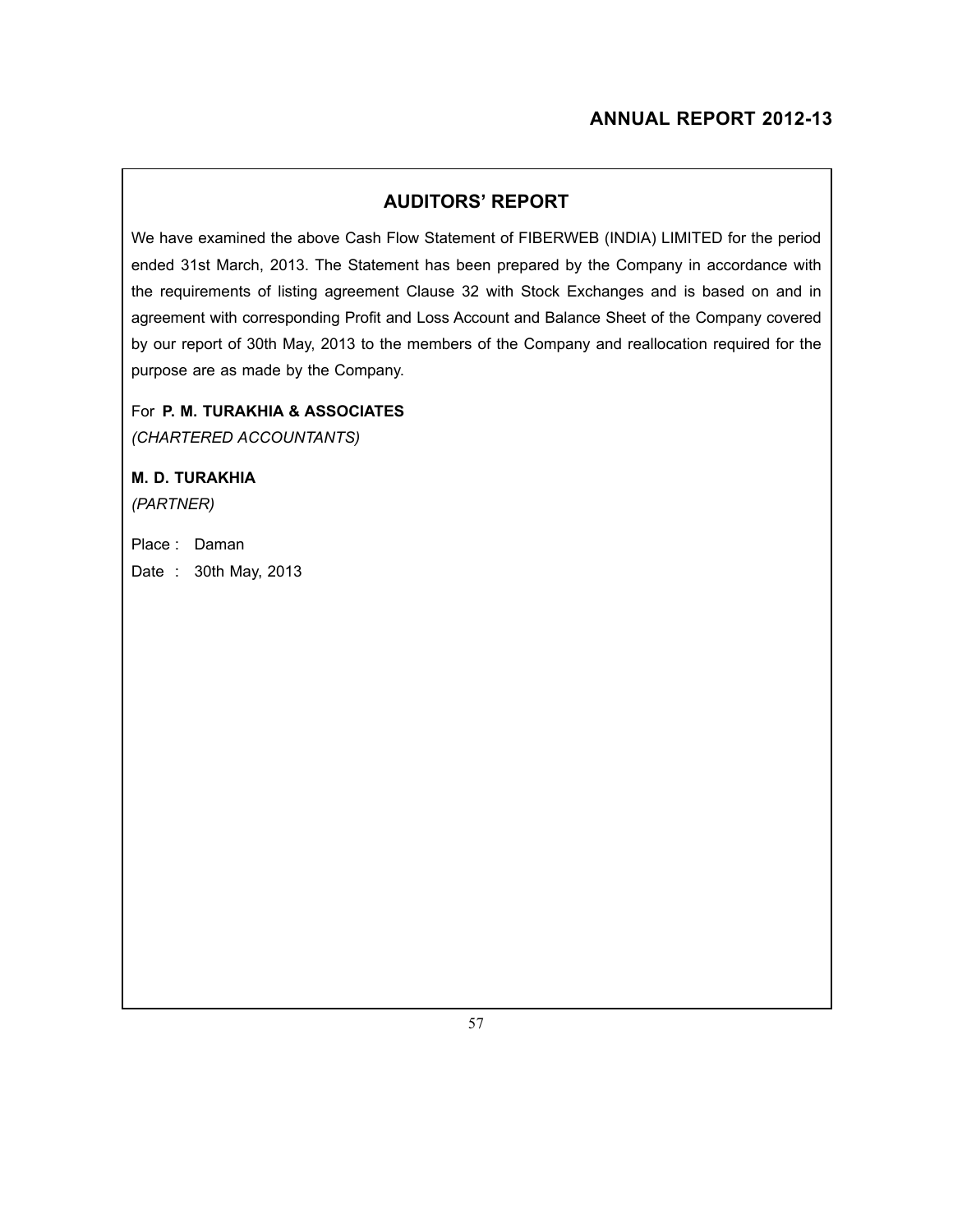|                                                                              | <b>FIBERWEB (INDIA) LIMITED</b>                                                                                                                                                                                                                                                                           |                           |                                                |
|------------------------------------------------------------------------------|-----------------------------------------------------------------------------------------------------------------------------------------------------------------------------------------------------------------------------------------------------------------------------------------------------------|---------------------------|------------------------------------------------|
|                                                                              |                                                                                                                                                                                                                                                                                                           | L.F. No.                  |                                                |
|                                                                              | <b>Registered Office:</b><br>Airport Road, Kadaiya, Nani Daman (U.T.) 396210                                                                                                                                                                                                                              | No. of<br>Shares held     |                                                |
|                                                                              |                                                                                                                                                                                                                                                                                                           | Depository<br>Account No. |                                                |
|                                                                              | <b>ATTENDANCE SLIP</b>                                                                                                                                                                                                                                                                                    |                           |                                                |
| 28th September, 2013.                                                        | I/We hereby record my/our presence at the 28th Annual General Meeting of the Company at Fiberweb<br>(India) Limited, Airport Road, Kadaiya, Nani Daman, Daman (U.T.) 396210 at 10.00 a.m. on Saturday,                                                                                                    |                           |                                                |
|                                                                              |                                                                                                                                                                                                                                                                                                           |                           |                                                |
|                                                                              | SIGNATURE OF THE SHAREHOLDER/PROXY*                                                                                                                                                                                                                                                                       |                           |                                                |
| * Strike out whichever is not applicable.                                    |                                                                                                                                                                                                                                                                                                           |                           |                                                |
| <b>NOTES:</b>                                                                |                                                                                                                                                                                                                                                                                                           |                           |                                                |
| 1. You are requested to sign and hand this over at the entrance.<br>meeting. | 2. If you intend to appoint a proxy to attend the meeting instead of yourself, the Proxy form must be<br>deposited at the Registered Office of the Company not less than 48 hours before the time for holding the<br>3. Persons attending the Annual General Meeting are requested to bring their copies. |                           |                                                |
|                                                                              |                                                                                                                                                                                                                                                                                                           |                           |                                                |
|                                                                              | FIBERWEB (INDIA) LIMITED                                                                                                                                                                                                                                                                                  |                           |                                                |
|                                                                              |                                                                                                                                                                                                                                                                                                           | L.F. No.                  |                                                |
|                                                                              |                                                                                                                                                                                                                                                                                                           |                           |                                                |
|                                                                              | <b>Registered Office:</b>                                                                                                                                                                                                                                                                                 | No. of<br>Shares held     |                                                |
|                                                                              | Airport Road, Kadaiya, Nani Daman,<br>Daman (U.T.) 396 210                                                                                                                                                                                                                                                | Depository<br>Account No. |                                                |
|                                                                              |                                                                                                                                                                                                                                                                                                           |                           |                                                |
|                                                                              | <b>FORM OF PROXY</b>                                                                                                                                                                                                                                                                                      |                           |                                                |
|                                                                              | of                                                                                                                                                                                                                                                                                                        |                           |                                                |
|                                                                              | in the district of _________________________________being a member/members of the above named Company                                                                                                                                                                                                     |                           | in the                                         |
|                                                                              |                                                                                                                                                                                                                                                                                                           |                           |                                                |
|                                                                              |                                                                                                                                                                                                                                                                                                           |                           |                                                |
| adjournment thereof.                                                         | 28th Annual General Meeting of the Company to be held on Saturday, 28th September, 2013 and at any                                                                                                                                                                                                        |                           | Please<br>affix<br>Rs.1.00<br>Revenue<br>Stamp |
| Signed this<br>day of                                                        | 2013                                                                                                                                                                                                                                                                                                      |                           | Signature                                      |
| <b>NOTES:</b><br>1.                                                          | The Proxy form must be deposited at the Registered Office of the Company, not less than 48 hours before the time for holding the                                                                                                                                                                          |                           |                                                |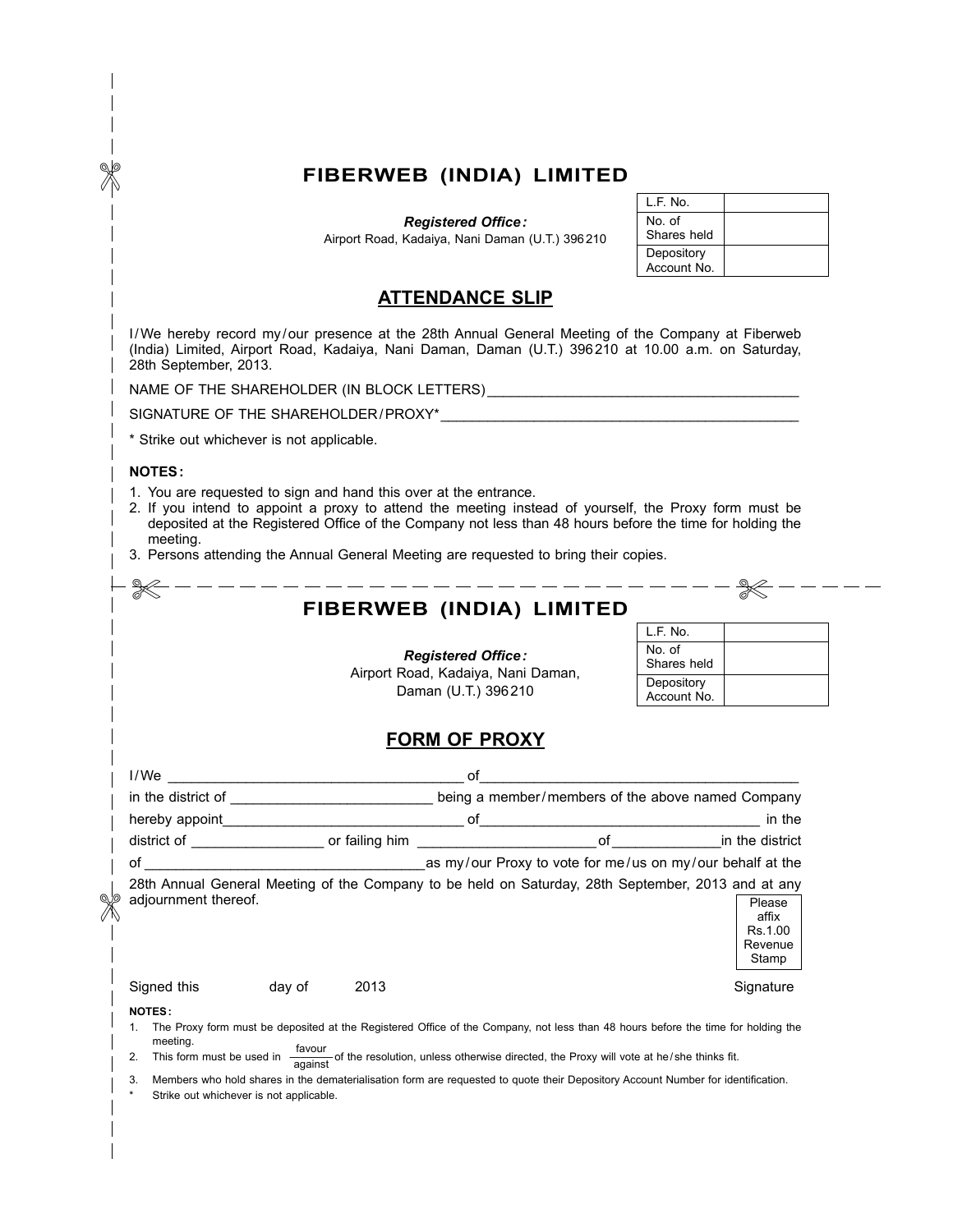# BOOK - POST

To

*If undelivered, please return to:*

# **SHAREX DYNAMIC (INDIA) PVT. LTD.**

Unit: Fiberweb (India) Limited, Unit No. 1, Luthra Industrial Premises, Safed Pool, Andheri-Kurla Road, Andheri (E), MUMBAI - 400 072.